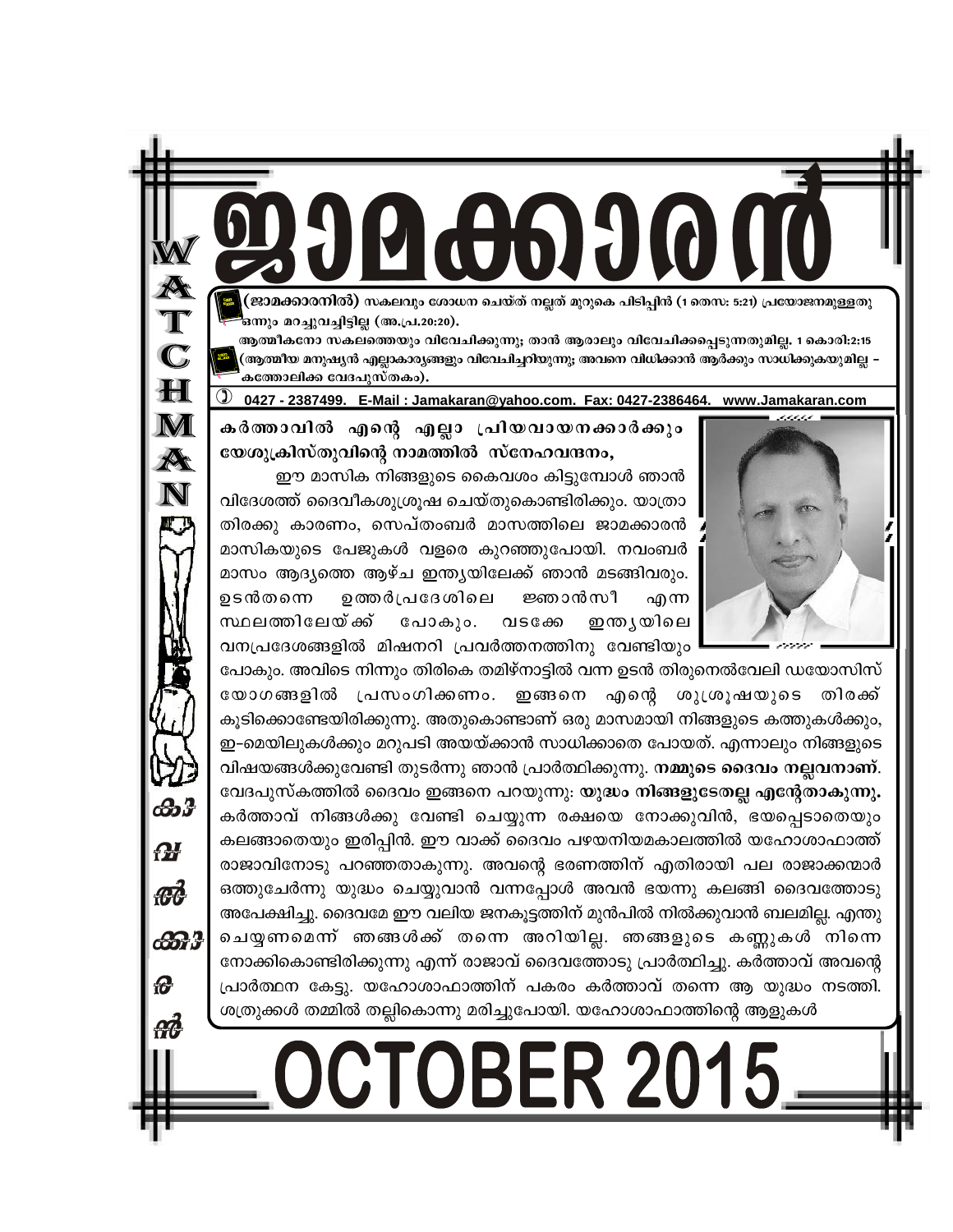## **October 2015www.jamakaran.comPma¡mc³**

ശത്രുക്കളുടെ സാധനം മുഴുവനും എടുത്തുകൊണ്ട് വന്നു. അതുപോലെ തന്നെ നമ്മുടെ ദൈവം മോശക്കും യിസ്രായേലിനും (പുറപ്പാട് 14:25) യോശുവയ്ക്കും യിസ്രായേൽ ജനങ്ങൾക്കു വേണ്ടിയും തന്നെ യുദ്ധം ചെയ്തു (യോശുവ 10:11-13). ഇതു വായിക്കുന്ന വായനക്കാരായ **Cccoce 2013 \* \* \* \* \* #444. 74Maka1a4. Com \* \* \* \* \* \* & EJU<del>do</del>DJGNO<br>ശത്രുക്കളുടെ സാധനം മുഴുവനും എടുത്തുകൊണ്ട് വന്നു. അതുപോലെ തന്നെ നമ്മുടെ ദൈവം<br>മോശക്കും യിസ്രായേലിനും (പുറപ്പാട് 14:25) യോശുവയ്ക്കും യിസ്രായേൽ ജനങ്ങൾക്** അപമാനപ്പെടുത്തുന്നവരും പ്രശ്നങ്ങൾ ഉണ്ടാക്കുന്നവരും വീട്ടിനുള്ളിലും വെളിയിലും തൊഴിൽ ചെയ്യുന്ന സ്ഥലങ്ങളിൽ ഉള്ളവരായിരുന്നാലും ശുശ്രൂഷയിൽ തടസ്സം ഉണ്ടാക്കുന്നവരായിരുന്നാലും വേണ്ടിയും തന്നെ യുദ്ധം ചെയ്തു (യോശുവ 10:11-13). ഇതു വായിക്കുന്ന വായനക്കാരായ<br>നിങ്ങൾക്കു വേണ്ടിയും കർത്താവ് യുദ്ധം ചെയ്യും. നിങ്ങളെ വേദനപ്പെടുത്തുന്നവരും,<br>അപമാനപ്പെടുത്തുന്നവരും പ്രശ്നങ്ങൾ ഉണ്ടാക്കുന്നവരും വീട്ടിനുള്ളിലും വ ദൈവത്തിന്റെ നിബന്ധന, നിങ്ങൾ ദൈവത്തിൽ ആശ്രയിച്ച് എല്ലാ ചുമതലകളും പൂർണ്ണമായി **അവന്റെ കൈയ്യിൽ ഏൽപ്പിക്കണം.** മാത്രമല്ല, പൂർണ്ണമായി കർത്താവിൽ വിശ്വസിക്കണം. പക്ഷെ നിങ്ങളുടെ എതിരാളിക്ക് എതിരായി നിങ്ങൾ പോരാടി പ്രശ്നം പരിഹരിക്കുവാൻ ശ്രമിച്ചാൽ കർത്താവ് വെറുതെ ഇരിക്കും. കർത്താവിനെ വെറുതെ ഇരിക്കുവാൻ അനുവദിക്കരുത്. നിങ്ങൾ യുദ്ധം ചെയ്താൽ അവൻ മിണ്ടാതെ ഇരിക്കും. **നിങ്ങൾ മിണ്ടാതെ ഇരുന്നാൽ അവൻ നിങ്ങൾക്ക് പകരം യുദ്ധം ചെയ്യും. ചി**ലർ തങ്ങളുടെ സാമർത്ഥ്യം ഉപയോഗിച്ച് പ്രശ്നങ്ങളെ പരിഹരിക്കാൻ ആവോളം ശ്രമിക്കും. പിന്നെ തോൽവി വരുന്ന സമയത്ത് ദൈവത്തോട് നിലവിളിക്കും. എന്റെ സാമർത്ഥ്യം എന്റെ ബലം, എന്നെക്കൊണ്ട് സാധിക്കും എന്ന നിഗളം കാരണം ദൈവം നിങ്ങളുടെ പ്രശ്നത്തിൽ ഇടപെടാതിരിക്കും. ക്ഷമിക്കണം കർത്താവേ, മാനുഷിക പ്രവർത്തനങ്ങൾക്ക്  $\Delta$ ലമില്ല എന്നു ഞാൻ മനസ്സിലാക്കി, എന്റെ കുടുംബത്തെയും തൊഴിലിനെയും മുന്നോട്ട് കൊണ്ടുപോകുവാൻ സാധിക്കുന്നില്ല, എന്റെ സാമർത്ഥ്യം ജ്ഞാനം എല്ലാം ശൂന്യം എന്ന് ഞാൻ സാമർത്ഥ്യം എന്റെ ബലം, എന്നെക്കൊണ്ട് സാധിക്കും എന്ന നിഗളം കാരണം ദൈവം നിങ്ങളുടെ<br>പ്രശ്നത്തിൽ ഇടപെടാതിരിക്കും. ക്ഷമിക്കണം കർത്താവേ, മാനുഷിക പ്രവർത്തനങ്ങൾക്ക്<br>ഫലമില്ല എന്നു ഞാൻ മനസ്സിലാക്കി, എന്റെ കുടുംബത്തെയും തൊഴി ഭരമേല്പിക്ക. യുദ്ധം എന്റേതാകുന്നു. നിങ്ങൾ മിണ്ടാതിരിക്കുക. അവൻ നിങ്ങൾക്കു വേണ്ടി ജയത്തെ വാങ്ങി തരും.

 $^*$  നിങ്ങൾ അയച്ച എല്ലാവരുടെയും കത്തുകൾക്ക് സെപ്തംബർ മാസം 22–ാം തീയതി പ്രാർത്ഥിച്ച് മറുപടി എഴുതികഴിഞ്ഞു. ആർക്കെങ്കിലും എന്റെ മറുപടി കിട്ടിയിട്ടില്ലെങ്കിൽ ഉടനെ എന്നെ അറിയിക്കണം.

\* U.S.A, IOWA, CHICAGO, CANADA,ABUDHABI(C.S.I Malayala Congrigation), (UK) LONDON, MIDEALSEX, IRLAND ഈ ദേശങ്ങളിൽ എന്റെ യോഗങ്ങൾ കഴിഞ്ഞതിനുശേഷം നവംബർ മാസം 6–ാം തീയതി ഇന്ത്യയിലേയ്ക്ക് മടങ്ങി വരും.

 $*$  നവംബർ 23 മുതൽ 29 വരെ DUBAI തമിഴ് സി.എസ്.ഐ സഭകളിൽ കൺവൻഷനിൽ പ്രസംഗിക്കും. പകൽ സമയം മലയാള വിശ്വാസികൾ എന്നെ നേരിട്ട് കാണാനും ആലോചനയും പ്രാർത്ഥനയും ആവശ്യപ്പെടുന്നവർ നേരിൽ കാണാനും താഴെ പറയുന്ന ഫോണിൽ ബന്ധപ്പെടുക. **971552728146, 971504440679.** ം താഴെ പറയുന്ന ഫോണരം ബന്ധപ്പെടുക.<br>ദയമായും ജയം നിങ്ങളുടേതാകും.<br>കർത്താവിന്റെ ഉന്നത ശുശ്രൂഷയിൽ<br>**ഭേഡാ. പുഷ്പരാജ്** 

നിങ്ങൾക്കു വേണ്ടി ഞാനും പ്രാർത്ഥിക്കുന്നു. നിശ്ചയമായും ജയം നിങ്ങളുടേതാകും.

ഡോ. പുഷ്പരാജ്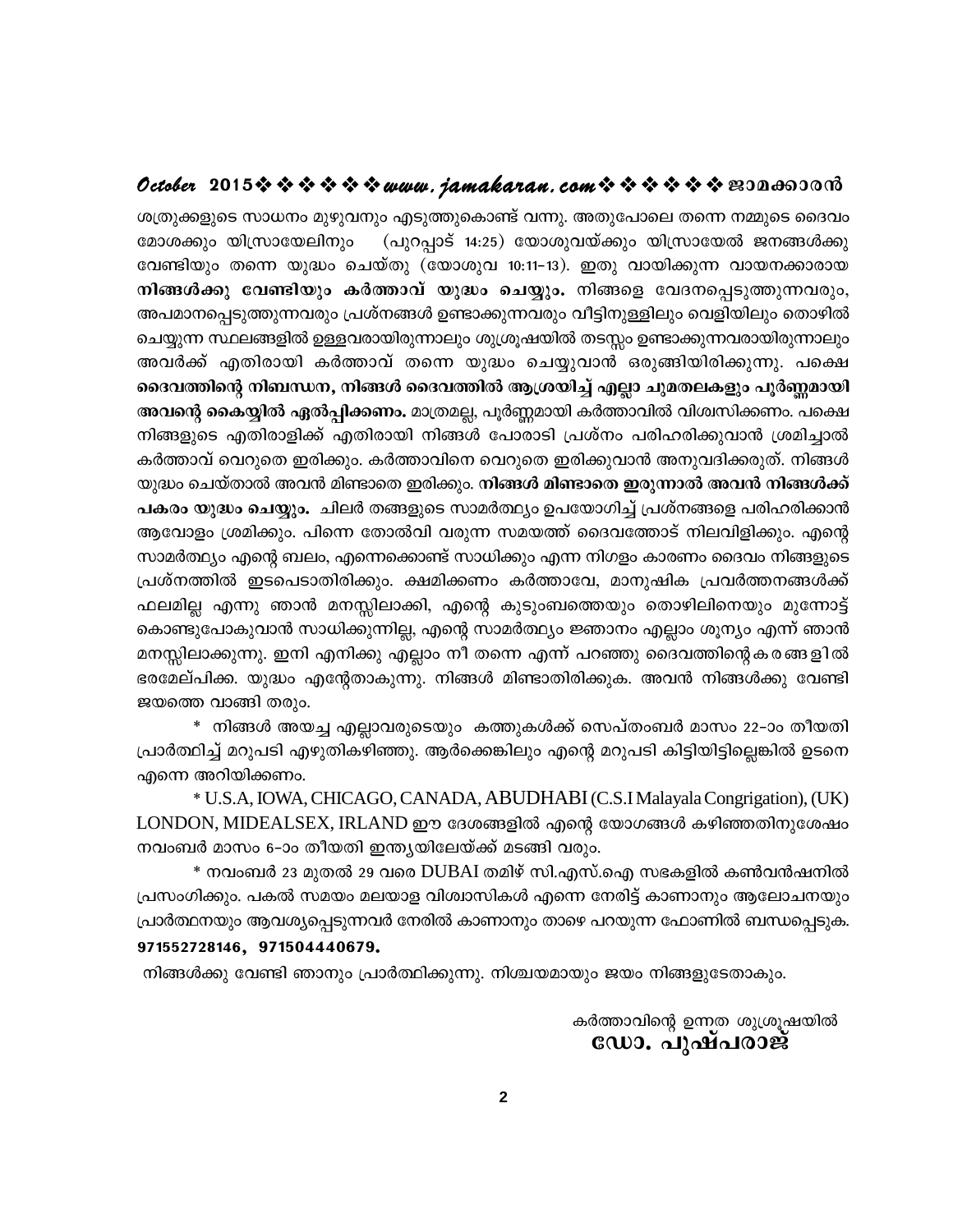# ശിഷൃത്വത്തിന്റെ മഹത്വമാണ് പാപത്തിന്മേലുള്ള പൂർണ്ണജയ<mark>ം</mark>

യോഹ 8: 31, 32 ൽ തന്നിൽ വിശ്വസിച്ച യഹൂദന്മാരോടു യേശു: എന്റെ വചനത്തിൽ നിലനിൽക്കുന്നു എങ്കിൽ നിങ്ങൾ വാസ്തവമായി എന്റെ ശിഷ്യന്മാരായി, സത്യം അറികയും സതൃം നിങ്ങളെ സ്വതന്ത്രന്മാരാക്കുകയും ചെയ്യും എന്നു പറഞ്ഞു. ഏതുതരം സ്വാതന്ത്യത്തെപ്പറ്റിയാണു യേശു സൂചിപ്പിച്ചതെന്നു യഹൂദന്മാർ അറിഞ്ഞില്ല. യേശു, അതിനെ മനസ്സിലാക്കുന്നതിനായി .................... പാപം ചെയ്യുന്നവനെല്ലാം പാപത്തിന്റെ ദാസൻ ആകുന്നു എന്നു പറഞ്ഞു. ഏതുതരം സ്വാതന്ത്ര്യത്തെപ്പറ്റിയാണു യേശു സൂചിപ്പിക്കുന്നതെന്നു യഹൂദന്മാർ അറിഞ്ഞില്ല. (34–ാം വാക്യം)

ആകയാൽ നാം ഇനിയും പാപം ചെയ്തുകൊണ്ടേ ഇരിക്കുമെങ്കിൽ നാം സ്വാതന്ത്ര്യം പ്രാപിച്ചില്ല എന്നതാണ് അർത്ഥം. ഇന്നു പല സ്ഥലങ്ങളിലും അറിയപ്പെടുകയും പ്രസംഗിക്കപ്പെടുകയും ചെയ്യുന്ന വസ്തുത യേശു ക്രൂശിൽ തറയ്ക്കപ്പെട്ടത് നമ്മുടെ പാപം ക്ഷമിക്കുന്നതിനും രോഗം സൗഖ്യമാക്കുന്നതിനും വേണ്ടിയാണെന്നാണ്. എന്നാൽ ഘോഷിക്കപ്പെടേണ്ടതായ സുവിശേഷസത്യം ഇതിനെക്കാൾ വലുതാണ്.

1. വെറും വിശ്വാസിയായല്ല പാപത്തിന്മേൽ പൂർണ്ണജയം പ്രാപിക്കുന്ന ശിഷ്യനായ മാറുവാനായി നാം വിളിക്കപ്പെട്ടിരിക്കുന്നു.

ഒരുവൻ യേശുവിൽ വിശ്വസിക്കുന്നു എങ്കിൽ ആ വ്യക്തിയെ നാം എങ്ങനെ വിളിക്കും? "വിശ്വാസി" എന്നു വിളിക്കും, അല്ലേ. എന്നാൽ അതുപോലെ യോഹ 8:31-ൽ **"തന്നിൽ വിശ്വസിച്ച** യഹുദന്മാരോടു യേശു...." ആ വചനം വായിക്കുമ്പോൾ ഈ യഹുദന്മാരെ നമുക്ക് എപ്രകാരം വിളിക്കാൻ സാധിക്കും, വിശ്വാസി (Believer) എന്നാൽ ആ യഹുദന്മാർ ശിഷ്യന്മാർ ആയിരിക്കവേ തന്നെ ശിഷ്യന്മാരേ അല്ല. അതേ, നിങ്ങൾ വിശ്വാസികൾ ആയിരിക്കുമ്പോൾതന്നെ ശിഷ്യന്മാരല്ലാതെയുമിരിക്കാം. യേശു ഈ യഹൂദ വിശ്വാസികളെ നോക്കി പറഞ്ഞത് എന്റെ വചനത്തിൽ നിലനിൽക്കുന്നു എങ്കിൽ നിങ്ങൾ വാസ്തവമായി എന്റെ ശിഷ്യന്മാരായിരിക്കും. ഒരാൾ ശിഷ്യനായിതീർന്നയുടനെ എന്തു സംഭവിക്കും. നിങ്ങൾ സത്യം അറിയും. സത്യം നിങ്ങളെ സ്വതന്ത്രരാക്കുകയും ചെയ്യും (യോഹ 8:31, 35). ആകയാൽ പാപത്തിൽ നിന്നും സ്വതന്ത്രനാക്കപ്പെടുന്ന ഒരുവനേ ശിഷ്യനാകുകയുള്ളൂ. വിശ്വാസിയായിരിക്കുന്നവന്റെ പാപങ്ങൾ ക്ഷമിക്കപ്പെട്ടിരിക്കാം. എന്നാൽ, തെറ്റാണെന്നു താൻ അറിഞ്ഞിരിക്കുന്ന പാപങ്ങളെ അവൻ തുടർന്നുകൊണ്ടേയിരിക്കും. ഇതിനെപ്പറ്റി ഈ രണ്ടു വചനങ്ങളിലും പറയപ്പെട്ടിരിക്കുന്നവ നിങ്ങൾ ശ്രദ്ധിച്ചോ? നാം മാനുഷിക പ്രബോധനങ്ങളിൽ വഞ്ചിക്കപ്പെടരുത്. ഒരുവൻ പ്രസംഗിക്കുന്ന സത്യം വേദവചനത്തിൽ ഉള്ളതാണോ എന്നു പരിശോധിക്കണം. അപ്രകാരം അല്ല എങ്കിൽ നാം അതിനെ വിശ്വസിക്കേണ്ട കാര്യമില്ല.

അതുകൊണ്ടു നമുക്കു സൂക്ഷ്മമായി വേദവചനങ്ങളെ ശോധന ചെയ്യാം. യോഹ 8:30–ൽ അവൻ ഇങ്ങനെ സംസാരിച്ചുകൊണ്ടിരിക്കുമ്പോൾ പലരും അവനിൽ വിശ്വസിച്ചു എന്നു നാം വായിക്കുന്നു. അതേ! അത് ഒരു സുവിശേഷയോഗം പോലെ നടന്നു. ധാരാളം അവിശ്വാസികളായ യഹൂദന്മാർ അവിടെ കൂടിയിരുന്നു. ഒരാൾ പോലും വിശ്വാസി ആയിരുന്നില്ല.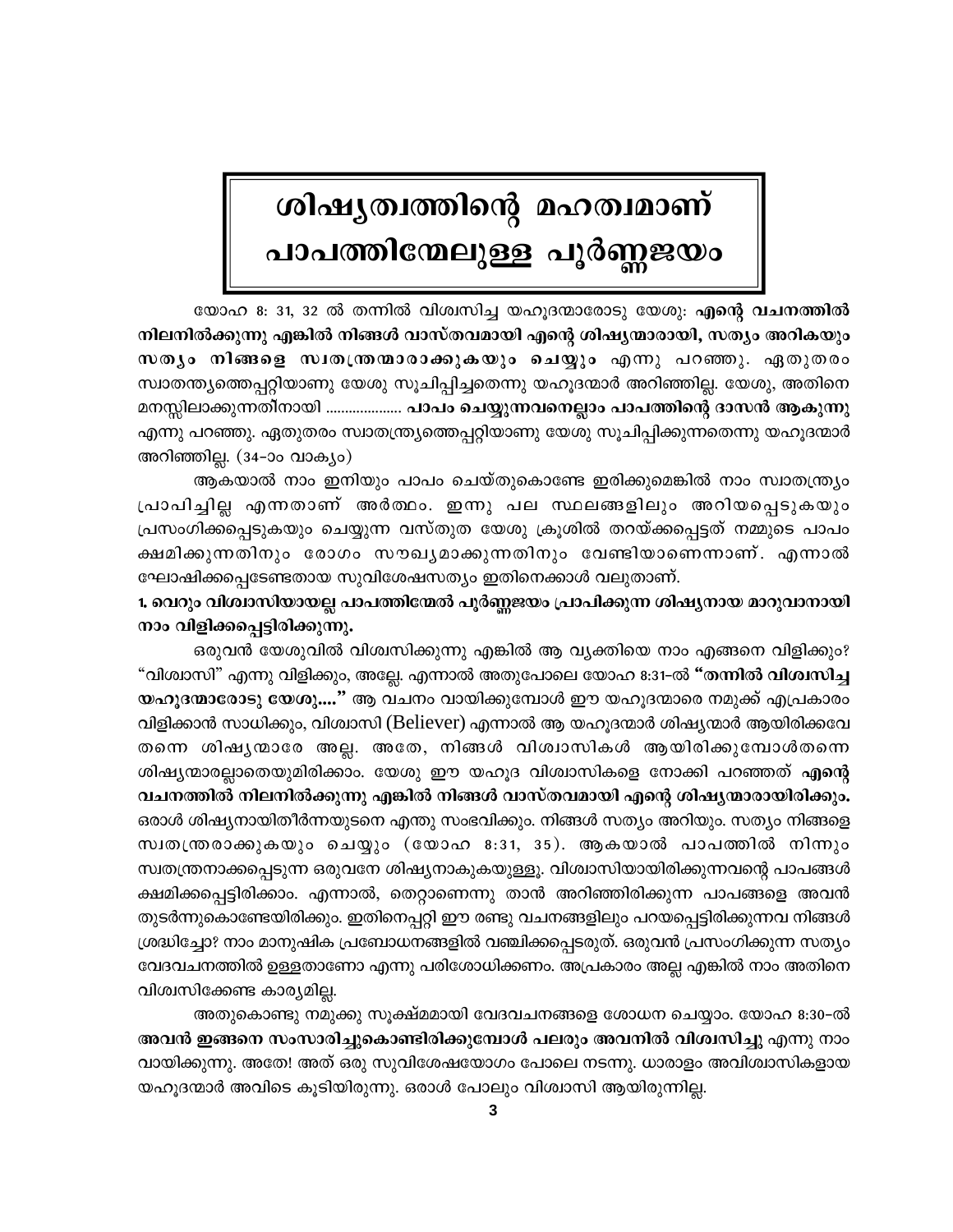## October 2015 \* \* \* \* \* \* www.jamakaran.com \* \* \* \* \* \* \* 2010-00010

എന്നാൽ യേശു പ്രസംഗിക്കുവാൻ തുടങ്ങിയപ്പോൾ അവരിൽ അനേകംപേർ വിശ്വാസികളായി മാറി. അപ്രകാരം മാനസാന്തരപ്പെട്ടു വിശ്വാസികളായി മാറിയ യഹൂദന്മാരോടു യേശു ഈ വചനങ്ങളെ സംസാരിച്ചു. യേശു പറഞ്ഞു : ശിഷ്യന്മാരാകണമെങ്കിൽ നിങ്ങൾ ഒന്നു ചെയ്യണം. നിങ്ങൾ എന്റെ വാക്കു വിശ്വസിച്ചല്ലോ. ഇനി നിങ്ങൾ എന്റെ വചനത്തിൽ നിലനിൽക്കണം. അപ്രകാരം എന്റെ വചനത്തിൽ (ഉപദേശത്തിൽ) നിലനിൽക്കുമ്പോൾ നിങ്ങൾ സത്യം അറികയും സത്യം നിങ്ങളെ സ്വതന്ത്രരാക്കുകയും ചെയ്യും. എല്ലാ വിശ്വാസികളും സത്യം അറിഞ്ഞിരുന്നില്ല. കാരണം വെറും വിശ്വാസികളായി മാത്രം ഇരിക്കുന്ന നമ്മുടെ ജീവിതത്തിലും, നമ്മുടെ ചുറ്റിലുമുള്ള വിശ്വാസികളുടെ ജീവിതത്തിലും, അവരുടെ പാപങ്ങൾ ക്ഷമിക്കപ്പെട്ടിരുന്നാലും വീണ്ടും അനേകം പാപങ്ങൾ ചെയ്തുകൊണ്ടേയിരിക്കും. ഇവർ സത്യം അറിഞ്ഞിരുന്നാൽ സത്യം ഇവരെ സ്വതന്ത്രരാക്കിയിരിക്കുമല്ലോ?

2. പാപക്ഷമ, രോഗശാന്തി, ഭൗതികനന്മകൾ ഇവ പോലുള്ള പഴയനിയമത്തിന്റെ ഉപദേശത്തിൽ കുടുങ്ങി നിൽക്കുന്ന, ഇന്നത്തെ ക്രിസ്ത്യാനിത്വം.

ഇന്ന് അനേകം പ്രൈസ്തവ പ്രസംഗകർ പോലും, നാം ഈ ലോകത്തിൽ ജിവിക്കുന്ന കാലയളവിൽ തികച്ചും പൂർണ്ണരാകാൻ സാധിക്കയില്ല എന്നു പറയുന്നു. അപ്പോഴപ്പോൾ നാം പാപംചെയ്യേണ്ടതാണെന്നും ജനങ്ങളെ പ്രബോധിപ്പിക്കുന്നു. ഒരു പ്രസംഗകൻ ഇങ്ങനെ പ്രസംഗിക്കുന്നതു കേട്ടാൽ നിങ്ങൾ എന്തു ചെയ്യണം. ഞാൻ എന്തുചെയ്യുമോ അതിനുതന്നെ നിങ്ങളും ചെയ്യാൻ പറയും. അതേ! യോഗം തീർന്നതും ഞാൻ അദ്ദേഹത്തിന്റെ അടുത്തുപോയി സഹോദരാ നിങ്ങൾ പ്രസംഗിച്ചതിന് ആധാരമായി വേദവചനം കാണിക്കുവാൻ സാധിക്കുമോ എന്നു ചോദിക്കും. പുതിയ നിയമത്തിൽ നിന്നു ഒരു വചനം പോലും നിശ്ചയമായി അദ്ദേഹത്തിന് കാണിക്കാൻ സാദ്ധ്യമല്ല.

പഴയ നിയമത്തിൽ സഭാപ്രസംഗിയിലും സങ്കീർത്തനങ്ങളിലും സദൃശ്യവാകൃത്തിലും സങ്കീർത്തനങ്ങളിലും പാപം ചെയ്യാതെ നന്മ മാത്രം ചെയ്യുന്ന ഒരു നീതിമാനും ഭൂമിയിൽ ഇല്ല (സഭാ 7:20) എന്നും ഞാൻ എന്റെ ഹൃദയത്തെ ശുദ്ധീകരിച്ചു പാപമൊഴിഞ്ഞു നിർമ്മലനായിരിക്കുന്നുവെന്നു ആർക്കു പറയാം (സദൃ 20:9) എന്നും വചനങ്ങളുണ്ട്. ഇവയെല്ലാം പഴയനിയമത്തിലുള്ളതാണ്.

പഴയനിയമത്തിനും പുതിയ നിയമത്തിനും തമ്മിൽ തീർച്ചയായും വ്യത്യാസങ്ങളുണ്ട്. അതുകൊണ്ടാണ് യേശു തന്നിൽ വിശ്വസിച്ച, പഴയനിമയപ്രകാരം ജീവിച്ച യഹൂദന്മാരോട് സംസാരിച്ചത്. അവരുടെ വേദപുസ്തകം ഉൽപത്തി മുതൽ മലാഖിവരെ ഉൾക്കൊണ്ട പഴയനിയമം മാത്രമാണ്. പഴയനിയമത്തിൽ അനേകം നല്ല കാര്യങ്ങൾ തീർച്ചയായും ഉണ്ട്. ഉദാഹരണമായി 103-ാം സങ്കീർത്തനത്തിൽ ആദ്യത്തെ അഞ്ചു വചനങ്ങളിൽ ദൈവം തന്റെ ജനത്തിനു ചെയ്ത നന്മകൾ എഴുതപ്പെട്ടിരിക്കുന്നു. മൂന്നാം വാകൃത്തിൽ അവൻ നിന്റെ അകൃത്യം ഒക്കെയും മോചിക്കുന്നു... എന്നു വായിക്കുന്നു. ഇതു പഴയനിയമത്തിലെ ദാവീദിനേ പറയുവാൻ സാധിക്കുകയുള്ളൂ. ദൈവമേ എന്റെ എല്ലാ പാപങ്ങളും മോചിച്ചതിനായി സ്തോത്രം എന്നു ദാവീദ് പറയുന്നതുപോലെ നിങ്ങൾക്കും പറയുവാൻ സാധിക്കും.

വീണ്ടും അതേ മൂന്നാം വാകൃത്തിൽ തന്നെ നിന്റെ സകല രോഗങ്ങളെയും സൗഖ്യമാക്കുന്നു എന്നും വായിക്കുന്നു. അതായതു നിങ്ങൾ നിങ്ങളുടെ ജീവിതത്തിൽ രോഗിയായിരുന്നിട്ട് യേശുവിനോടു പ്രാർത്ഥിച്ചു അത്ഭുതസൗഖ്യം പ്രാപിച്ചിരിക്കാം. അതുകൊണ്ടും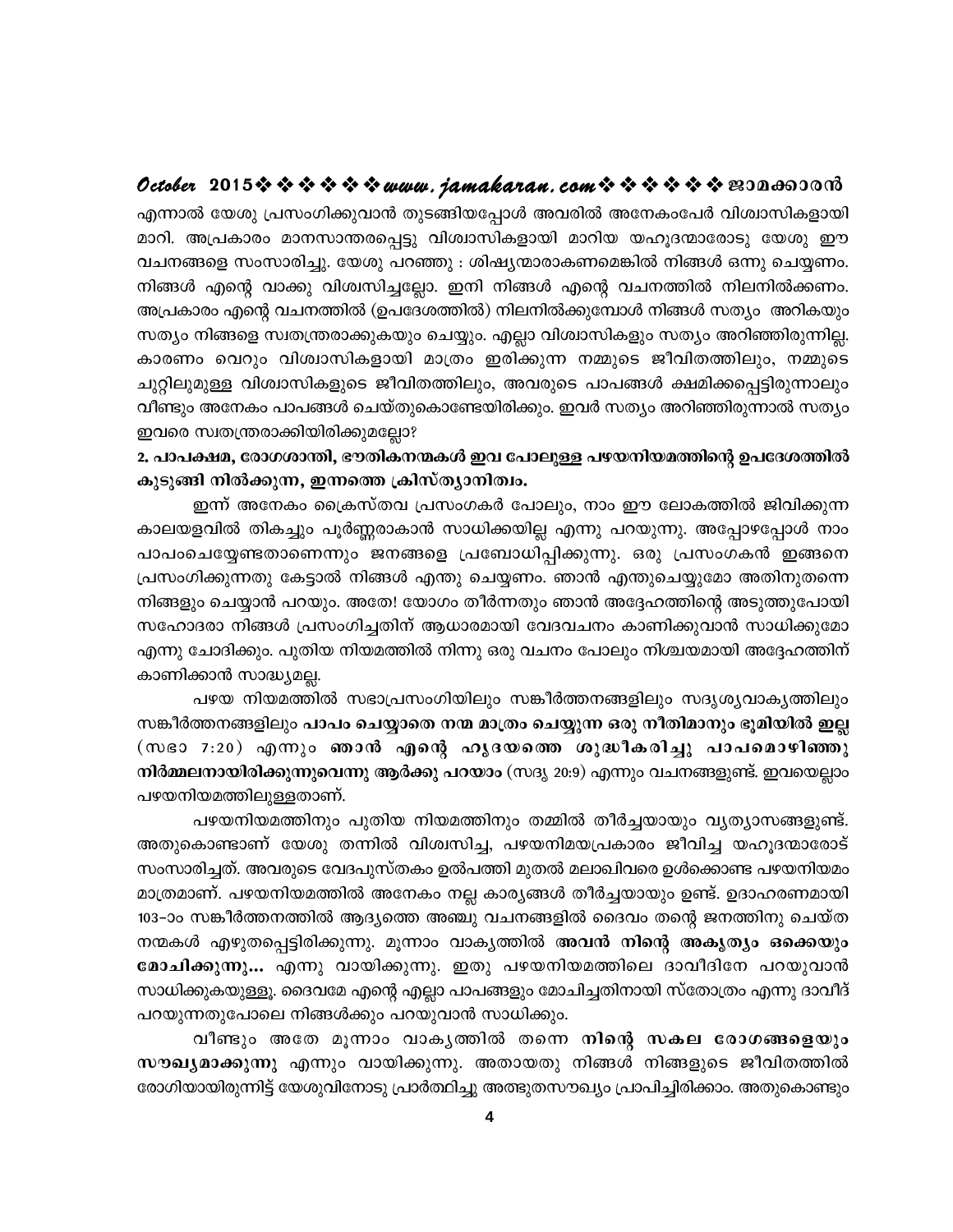## October 2015  $\diamond$   $\diamond$   $\diamond$   $\diamond$   $\diamond$   $\diamond$  www. jamakaran.com  $\diamond$   $\diamond$   $\diamond$   $\diamond$   $\diamond$   $\diamond$  exondood

നിങ്ങൾക്കും ദൈവം എന്റെ രോഗങ്ങളെ എല്ലാം സൗഖ്യമാക്കിയതുകൊണ്ടു സ്തോത്രം എന്നു പറയുവാൻ സാധിക്കും. 5–ാം വാകൃത്തിൽ ........ അവൻ നിന്റെ വായ്ക്കു നന്മകൊണ്ടു തൃപ്തി വരുത്തുന്നു എന്നും വായിക്കുന്നു. അതായതു ഭൗതികനന്മകൾക്കായി നിങ്ങൾ പ്രാർത്ഥിച്ചു ദൈവം അതു നിങ്ങൾക്കു നൽകിയിരിക്കാം. എല്ലാം നല്ലതുതന്നെ. പഴയനിയമത്തിൽ ജീവിച്ചവർ ഏതെല്ലാം പ്രാപിച്ചോ അതെല്ലാം നിങ്ങളും പ്രാപിച്ചിരിക്കുന്നു.

ഇപ്പോൾ നടക്കുന്ന യോഗങ്ങൾ രണ്ടായിരം വർഷങ്ങൾക്കുമുമ്പേ യഹൂദന്മാരുടെ ഇടയിൽ നടന്ന യോഗങ്ങളെപ്പോലെ ഭാവന ചെയ്യുന്നതായാൽ നമ്മോടു എന്തു സുവിശേഷം പ്രസംഗിക്കപ്പെടും.

പ്രസംഗകൻ ഉൽപത്തി മുതൽ മലാഖിവരെ ഉളൾക്കൊണ്ട് പഴയനിയമം എടുത്തു അതിൽ നിന്നു അനേകം നല്ല കാര്യങ്ങൾ നമ്മോടു പ്രസംഗിച്ചിരിക്കും. അദ്ദേഹം 103–ാം സങ്കീർത്തനം എടുത്തു ദൈവം നിന്റെ അകൃതൃങ്ങളൊക്കെയും മോചിക്കുന്നു എന്നും നിന്റെ സകല രോഗങ്ങളെയും സൗഖ്യമാക്കുന്നു എന്നും എല്ലാം ഭൗതിക നന്മകളാലും തൃപ്തി വരുത്തും എന്നും പ്രസംഗിച്ചിരിക്കാം. വീണ്ടും സങ്കീ 55:22-ാം വചനം എടുത്തു <mark>നിന്റെ ഭാരം യഹോവയുടെമേൽ</mark> വച്ചുകൊൾക; അവൻ നിന്നെ പുലർത്തും എന്നും പ്രസംഗിച്ചിരിക്കാം. സഹോദരിമാർക്കു വളരെ ആശ്വാസപ്രദമായ ഈ വചനങ്ങളും പഴയനിയമത്തിലുള്ളവയാണ്. മാത്രവുമല്ല സങ്കീ 50:15–ൽ കഷ്ടകാലത്ത് എന്നെ വിളിച്ചപേക്ഷിക്ക; ഞാൻ നിന്നെ വിടുവിക്കയും നീ എന്നെ മഹത്വപ്പെടുത്തുകയും ചെയ്യും എന്നു സഹോദരരെ ഉത്സാഹപ്പെടുത്തുന്ന വാർത്തയും പഴയനിമത്തിലുള്ളതാണ്. ഒരുപക്ഷേ ഈ യോഗം ഒരു സ്തോത്രയോഗമായിട്ടിരിക്കുമെങ്കിൽ പ്രസംഗകൻ സങ്കീ 47:1-ാം വചനമെടുത്തു സകല ജാതികളുമായുള്ളോരെ കൈകൊട്ടുവിൻ; ജയഘോഷത്തോടെ ദൈവസന്നിധിയിൽ ആർക്കുവിൻ എന്നും പ്രസംഗിച്ചിരിക്കും. അതുകൊണ്ടു യേശുക്രിസ്തു വരുന്നതിനു രണ്ടായിരം വർഷങ്ങൾക്കു മുമ്പുതന്നെ യഹൂദന്മാരുടെ ഒരു സഭയിൽ മേൽപറഞ്ഞ വിധത്തിലുള്ള അനേക നല്ല കാര്യങ്ങൾ പ്രസംഗിക്കപ്പെട്ടതു കേട്ടിരിക്കാൻ ഇടയുണ്ട്. അതു മാത്രവുമല്ല അബ്രഹാം തന്റെ ഏകപുത്രനായ യിസ്ഹാക്കിനെ ബലിയർപ്പിച്ചതും

ദൈവത്തിനെ എപ്രകാരം അനുസരിച്ചിരുന്നു എന്നും, ഇയ്യോബിന്റെ പുസ്തകത്തിൽ ഇയ്യോബ് ഏതളവിൽ തനിക്കു ദൈവം നൽകിയതായ പീഢകൾക്കു തന്നെ സമർപ്പിച്ചു എന്നും പ്രസംഗിച്ചിരിക്കും. ഇതെല്ലാം നല്ലതുതന്നെ. ഇന്നും ഇപ്രകാരമുള്ള പ്രസംഗങ്ങൾ കേൾക്കുന്നത് ഇമ്പമാണ്.

എന്നാൽ വളരെ സങ്കടകരമായ കാര്യമെന്തെന്നാൽ യേശുക്രിസ്തു ഈ ലോകത്തിൽ വന്നു മരിച്ചുയർത്തെഴുന്നേറ്റ് പരിശുദ്ധാത്മാവിനെ അയച്ചതിനുശേഷവും ഇന്നത്തെ വിശ്വാസികൾ രണ്ടായിരം വർഷങ്ങൾക്കു മുമ്പുള്ള യഹൂദന്മാർ ഏതു കേട്ടുവോ അതു തന്നെ കേട്ടുകൊണ്ടിരിക്കുന്നു.

യേശുക്രിസ്തു വന്നു പരിശുദ്ധാത്മാവിനെ അയച്ചശേഷവും നാം കേട്ടനുഭവിക്കുന്ന ജീവിതം ഇത്രമാത്രമാണോ? നാം കാണുന്നതായ ഇന്നത്തെ ക്രിസ്ത്യാനിത്വം പഴയനിയമത്തിലെ അനുഭവത്തിൽ ഒതുങ്ങി നിൽക്കുന്നതാണോ? ഇതു വളരെ പരിതാപകരമാണ്.

3. യേശു ക്രമീകരിച്ചുതന്ന മേന്മയേറിയ ജീവിതത്തിന്റെ (Higher standard of life) സത്യം അറിയുന്ന അറിവു ശൂന്യമായിപ്പോയി.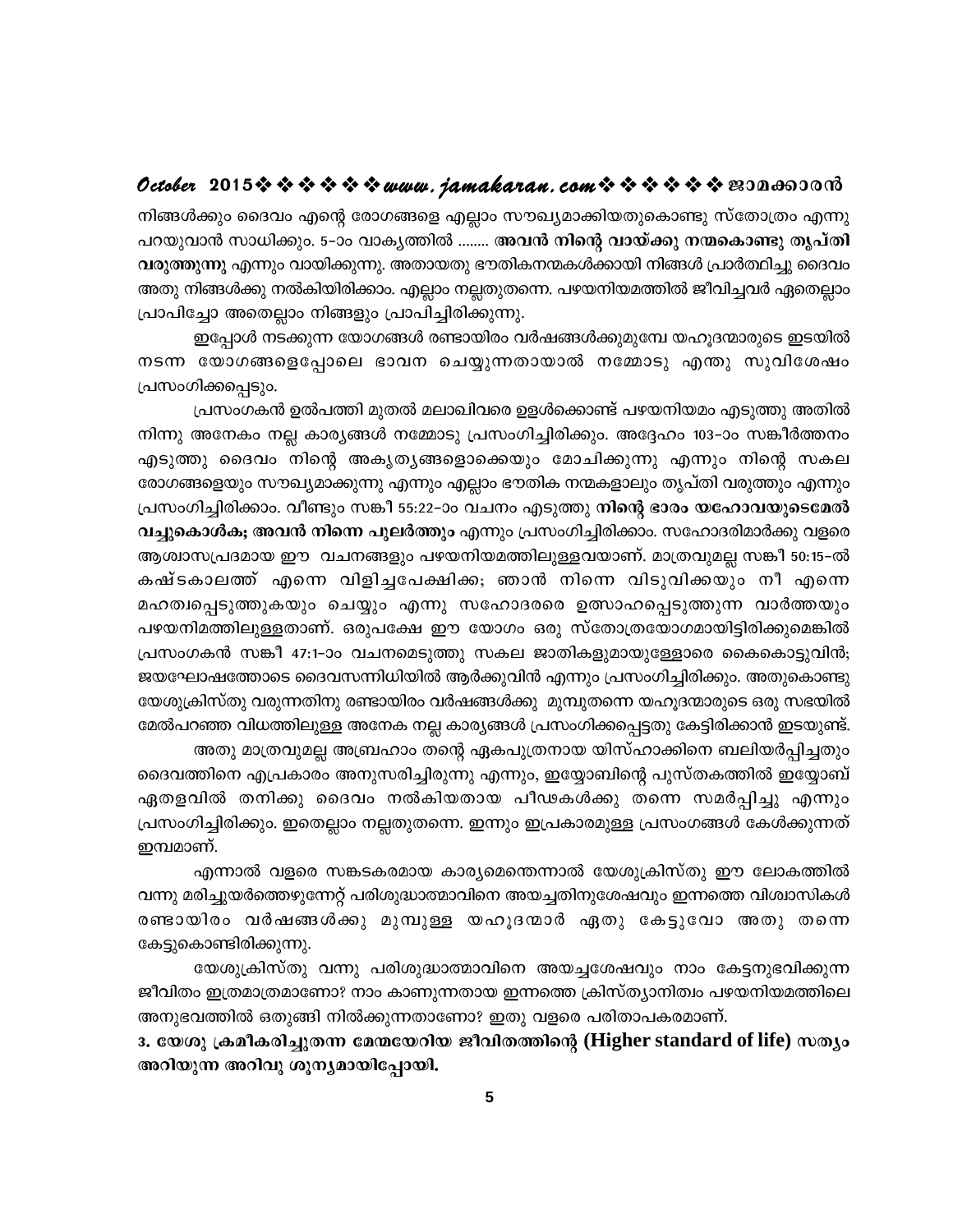## October 2015  $\diamond$   $\diamond$   $\diamond$   $\diamond$   $\diamond$   $\diamond$  www.jamakaran.com  $\diamond$   $\diamond$   $\diamond$   $\diamond$   $\diamond$   $\diamond$  exondood

ഒരു മനുഷ്യൻ വീടു പണിയുന്നതായി സങ്കൽപിക്കുക. ആരംഭത്തിൽ അവനു മതിയായ സാമ്പത്തികശേഷിയില്ലാത്തതുകൊണ്ടു ചില മുറികൾ മാത്രമുള്ള തഴത്തെ നില $($  Ground f $|$ മാത്രം പണിയുന്നു. എന്നാൽ തന്റെ കുടുംബത്തിനു ആ ചെറിയ ഭവനത്തിൽ വസിക്കുന്നതിനു വളരെ ഞെരുക്കമായി തീരുന്നു. പിന്നീടു അവനു പണം കിട്ടിയശേഷം മുകളിലത്തെ നില (first floor) പണിയുന്നു. ഇപ്പോഴോ ധാരാളമായി സ്ഥലം ലഭിക്കുന്നു. അങ്ങനെയിരിക്കെ ആ വീട്ടുടമസ്ഥൻ മുകളിലത്തെ നിലയും ചേർത്തു ഉപയോഗിക്കാതെ താഴത്തെനില മാത്രം ഉപയോഗിച്ചു ഞെരുങ്ങിക്കഴിഞ്ഞാൽ അവനെ മൂഢനായി കരുതപ്പെടും.

ഇതുപോലെതന്നെയാണ് ഇന്നത്തെ അനേക വിശ്വാസികൾ. പഴയ നിയമത്തെ ഈ ഭവനത്തിന്റെ താഴത്തെ നിലയോടു താരതമ്യപ്പെടുത്താം. പിന്നീടു യേശുവന്നു ഇതിന്റെ മുകളിൽ ഒരു കെട്ടിടം പണിതു. എന്നാൽ ധാരാളം വിശ്വാസികൾ, യെഹൂദന്മാരെപോലെ താഴത്തെ നിലയെ മാത്രമല്ലാതെ കൂടുതലായി മുകളിലുള്ള നിലയെപ്പറ്റി ഒന്നും അറിയുന്നില്ല. യഹൂദന്മാർ താഴത്തെ നിലയിൽ ഏതനുഭവിച്ചിരുന്നുവോ അതിനെ മാത്രം അനുഭവിക്കുന്നു. പാപമോചനം, രോഗശാന്തി, പ്രാർത്ഥനയ്ക്കു മറുപടി (നീതിമാന്മാരുടെ പ്രാർത്ഥന ദൈവം കേട്ടു മറുപടി നൽകുന്നു എന്ന് സങ്കീർത്തനത്തിലും സദൃശൃവാകൃത്തിലും അനേകം വചനങ്ങളുണ്ട്) തുടങ്ങിയ പല ആശ്വാസവചനങ്ങളും ഉണ്ട്. എന്നാൽ ഇവ ഒന്നും പുതിയ നിയമത്തിനു പ്രധാനമായ വിഷയം അല്ലേ അല്ല.

നിങ്ങളോടു ചോദിക്കുന്ന ചോദ്യം ഇതാണ്. നിങ്ങളുടെ ജീവിതത്തിൽ പഴയനിമയത്തിലെ അനുഭവത്തെക്കാൾ മേലായത് ഏതെങ്കിലും പ്രാപിച്ചിട്ടുണ്ടെന്നു നിങ്ങൾക്കു പറയുവാൻ കഴിയുമോ? അഥവാ മുകളിലത്തെ നിലയിൽ നിങ്ങൾ ഉപയോഗിക്കുന്നതായ ഏതെങ്കിലും മുറികൾ ഉണ്ടോ? അല്ലെങ്കിൽ പഴയനിയമത്തിലെ വിശ്വാസികളെ പോലെ താഴത്തെ നിലയിൽ മാത്രം വസിക്കുന്നുവോ?

പഴയ നിയമത്തിലുള്ളവർക്കു യേശുവിന്റെ ശിഷ്യന്മാരായി മാറുവാൻ സാദ്ധ്യമല്ല. നിങ്ങൾ ദൈവത്തെ ഭയപ്പെട്ടു അവനിൽ വിശ്വസിച്ചിരിക്കാം. ഇപ്രകാരം വിശ്വാസികളായിരുന്ന യഹൂദന്മാരെയാണ് യേശു യോഹ 8: 31, 32 വചനങ്ങൾ അനുസരിച്ചു സംസാരിച്ചു അവരെ ഒരു പടികൂടി ശ്രേഷ്ഠമായ ജീവിതത്തിലേക്കു നടത്തുവാൻ ആഗ്രഹിച്ചത്. മോശ യഹൂദന്മാർക്കു നൽകിയ ജീവിതത്തെക്കാൾ മേലായ ജീവിതം യേശുക്രിസ്തു നൽകി. അതു നിങ്ങൾ പാപത്തിൽനിന്നും **പൂർണ്ണ സ്വാതന്ത്ര്യം** പ്രാപിച്ചിരിക്കുന്നതാണ്.

എഫെ 4:31 –ൽ എല്ലാ കൈപ്പും, കോപവും, ക്രോധവും, കുറ്റാരവും, ദൂഷണവും സകല ദുർഗുണവുമായി നിങ്ങളെ വിട്ട് ഒഴിഞ്ഞു പോകട്ടെ എന്നു നാം വായിക്കുന്നു. ഈ വചനപ്രകാരമായി എല്ലാവിധ ഈർഷ്യയും നിന്റെഹൃദയത്തിൽനിന്നു നീങ്ങി എങ്കിൽ പിന്നെ എത്ര കൈപ്പു നിന്റെ ഹൃദയത്തിൽ ശേഷിക്കും. ഒന്നും അവശേഷിക്കയില്ല. ഇപ്പോൾ നിങ്ങൾക്ക്, എന്റെ ഹൃദയത്തിൽ ഒട്ടുംതന്നെ കൈപ്പില്ലാ എന്നു സാക്ഷി പറയുവാൻ സാധിക്കുമോ? ദൈവം എന്റെ ജീവിതത്തിൽ അനുവദിച്ചതായ എല്ലാ കാര്യങ്ങളിലും ദൈവത്തോട് ഒരു കൈപ്പും ഇല്ല എന്നു പറയുവാനും സാധിക്കുമോ? എല്ലാ വിശ്വാസികൾക്കും ഇപ്രകാരം പറയുവാൻ സാദ്ധ്യമല്ല. ഞാൻ സന്ദർശിച്ചതായ അനേക വിശ്വാസികൾക്കും അവരുടെ ജീവിതത്തിൽ കൈപ്പുണ്ട്. ചിലർക്കു ചിലരോടു ക്ഷമിക്കുവാനുള്ള മനസ്സില്ല. അല്ലെങ്കിൽ ദൈവം തന്റെ പ്രാർത്ഥന കേൾക്കുന്നില്ല എന്നോ തന്റെ കുടുംബത്തിൽ രോഗം അനുവദിച്ചു എന്നോ ദൈവത്തോടു കൈപ്പു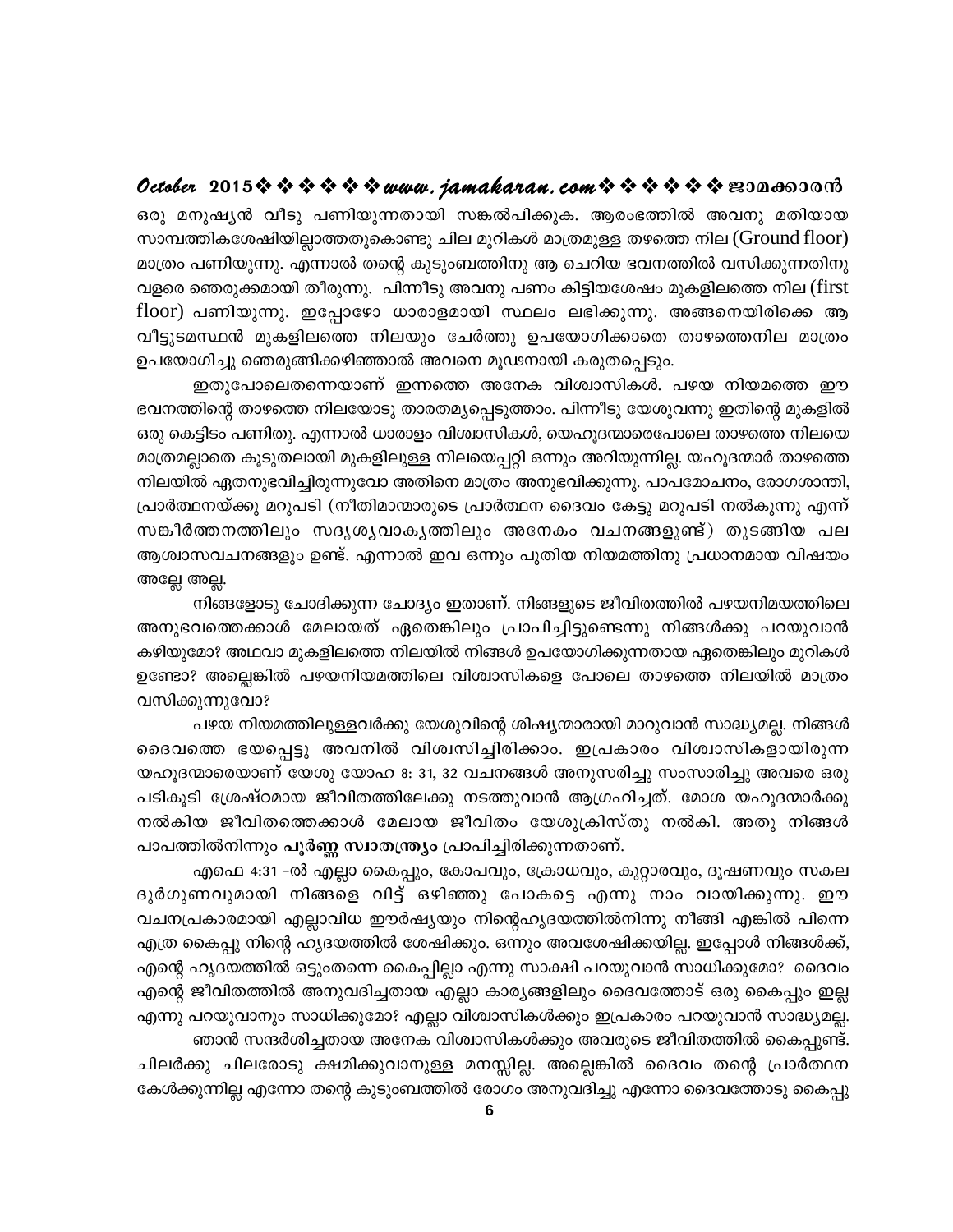## October 2015  $\diamond$   $\diamond$   $\diamond$   $\diamond$   $\diamond$   $\diamond$  www.jamakaran.com  $\diamond$   $\diamond$   $\diamond$   $\diamond$   $\diamond$   $\diamond$   $\diamond$  200 as 300

വച്ചിരിക്കുന്നു. അവർക്കു തങ്ങളുടെ ഹൃദയത്തിലുള്ള എല്ലാ കൈപ്പും നീങ്ങിയിട്ടേ ഇല്ല. അതേ! അവരുടെ പാപങ്ങൾ മോചിക്കപ്പെട്ടിട്ടുണ്ട്. എന്നാൽ കൈപ്പോ, അതു മുഴുവനായി മാറിയിട്ടില്ല.

ഇവർ ആരാണ്? ഇപ്പോഴും പഴയനിമയത്തിലെ യഹൂദന്മാരെപ്പോലെ താഴത്തെ നിലയിൽതന്നെ വസിക്കുന്നവർ. ഇതുപോലെ എല്ലാ കോപവും ക്രോധവും നിങ്ങളെ വിട്ടു ഒഴിഞ്ഞുപോകണം. എഫെ 4:31 പോലെ ഒരു വചനം നമുക്കു പഴയനിയമത്തിൽ കാണാൻ സാധിക്കുകയില്ല. ഇതു മുകളിലത്തെ നിലയ്ക്ക് അവകാശമായതാണ്; താഴത്തെ നിലയ്ക്കല്ല. പുതിയനിയമത്തിൽ മാത്രമാണ് ഇപ്രകാരം ശ്രേഷ്ഠമായ കാര്യങ്ങൾ അടങ്ങിയിട്ടുള്ളത്.

കൈപ്പ് നമ്മുടെ ജീവിതത്തിൽ ഇരിക്കുന്നതു നല്ലതെന്ന് ആരെങ്കിലും വിശ്വസിക്കുന്നുണ്ടോ? ഇല്ല. പിന്നെ എന്തുകൊണ്ട് അതിനെ നിങ്ങളുടെ ജീവിതത്തിൽ ഇനിയും വച്ചിരിക്കുന്നു? നിങ്ങളുടെ ഭവനത്തിൽ കോപം ഉള്ളതു കണ്ടാൽ ആർക്കെങ്കിലും സന്തോഷിക്കുവാൻ സാധിക്കുമോ? ഇല്ല തന്നെ. ഭർത്താവും ഭാര്യയും കലഹിച്ചിരുന്നാൽ ഒരു ഭവനത്തിലും ആനന്ദമായിരിക്കാൻ സാദ്ധ്യമല്ല. അതുകൊണ്ടാണ് എല്ലാ കോപവും നിങ്ങളെവിട്ട് ഒഴിഞ്ഞുപോകട്ടെ എന്നു വേദപുസ്തകം പറയുന്നത്.

നിങ്ങളുടെ ഭവനത്തിൽ എങ്ങനെയോ ധാരാളം പാമ്പുകൾ കയറിയാൽ എത്ര പാമ്പുകളെ ഓടിക്കുവാൻ നിങ്ങൾ ആഗ്രഹിക്കും. എല്ലാറ്റിനേയുമോ, ചിലതിനെ മാത്രമോ? അതോ ഭൂരിഭാഗത്തെയുമോ? എല്ലാറ്റിനേയുമാണ്. ഒരു പാമ്പിനെപ്പോലും വീട്ടിൽ അവശേഷിപ്പിക്കുന്നതു നല്ലതല്ലല്ലോ. കോപവും അങ്ങനെതന്നെ. കൈപ്പും അങ്ങനെ തന്നെ.

ഇതുപോലെ എല്ലാ ദൂഷണവും (കുറ്റംപറച്ചിൽ) നിങ്ങളുടെ ജീവിതത്തിൽ നിന്നു മാറിപ്പോകണം. കുറ്റം പറയുക എന്നാൽ എന്താണ്? നിങ്ങൾ നിങ്ങളുടെ ഭവനത്തിൽ ഇരിക്കുമ്പോൾ ഏതെങ്കിലും ഒരു സഹോദരെയോ സഹോദരിയെയോ കുറിച്ചു മോശമായി പറയുന്നത്, നിങ്ങൾ കള്ളമല്ല പറയുന്നത്. നിങ്ങൾ അവരെക്കുറിച്ചു സത്യം പറഞ്ഞാലും നിങ്ങളുടെ ഉദ്ദേശം ആ സഹോദരനെ ഇടിച്ചുകാണിച്ചു പാപി എന്നു കുറ്റപ്പെടുത്താൻ ആഗ്രഹിക്കുന്നു. ഇപ്രകാരമുള്ള എല്ലാ കുറ്റംപറച്ചിലും നിങ്ങളുടെ ജീവിതത്തിൽനിന്നു മാറിയാൽ എത്ര കുറ്റംപറച്ചിൽ ബാക്കി ശേഷിക്കും? അങ്ങനെ അല്ല എങ്കിൽ നിങ്ങൾ യേശുക്രിസ്തു വരുന്നതിനുമുമ്പേ യഹൂദന്മാർ ജീവിച്ച അതേ ജീവിതമാണു ജീവിക്കുന്നത് എന്നതു സമ്മതിച്ചേ മതിയാവു. നിങ്ങളുടെ പാപങ്ങളെല്ലാം ക്ഷമിക്കപ്പെട്ടിട്ടുണ്ടാകാം. എന്നാൽ ചില പാപങ്ങൾ വീണ്ടും വീണ്ടും ചെയ്തുകൊണ്ടുതന്നെ ഇരിക്കും.

ഇപ്പോൾ ഒരുകാര്യം നന്നായറിയുവാൻ സാധിക്കുന്നു. പുതിയനിയമത്തിൽ പഴയനിയമത്തിലെ ജനങ്ങൾ പ്രാപിച്ചതിനെക്കാൾ ശ്രേഷ്ഠമായവ തീർച്ചയായും ഉണ്ട്. പക്ഷെ നാം അതിനെ അറിയുവാൻ സാത്താൻ ആഗ്രഹിക്കുന്നില്ല. അവൻ നമ്മുടെ ജീവിതം മുഴുവൻ താഴത്തെ നിലയിൽതന്നെ തൃപ്തരായിരിക്കാൻ ആഗ്രഹിക്കുന്നു. നിങ്ങൾ എഴുന്നേറ്റ് മുകളിലത്തെ നിലയിലേക്കു ചെന്ന് അനുഭവിക്കുവാൻ അവൻ ആഗ്രഹിക്കുന്നില്ല. ഇതാണ് അനേകവിശ്വാസികളുടെയും പരിതാപകരമായ അവസ്ഥ. ഇപ്പോൾ നമുക്കു വളരെ പ്രധാനമായ ആവശ്യം എന്താണ്? അതാണ് യേശു യോഹ 8:32–ൽ പറയുന്നത്. അതേ നാം സത്യം അറിയണം. നമുക്കായി പണിത് നമ്മെ  $\mathcal{C}(\mathfrak{W})$ ഏൽപിച്ച മുകളിലത്തെ നില നമ്മുടെ ഉപയോഗിത്തിനുവേണ്ടിയാണെന്ന ശ്രേഷ്ഠമായ സത്യം നാം ഓരോരുത്തരും അറിയണം.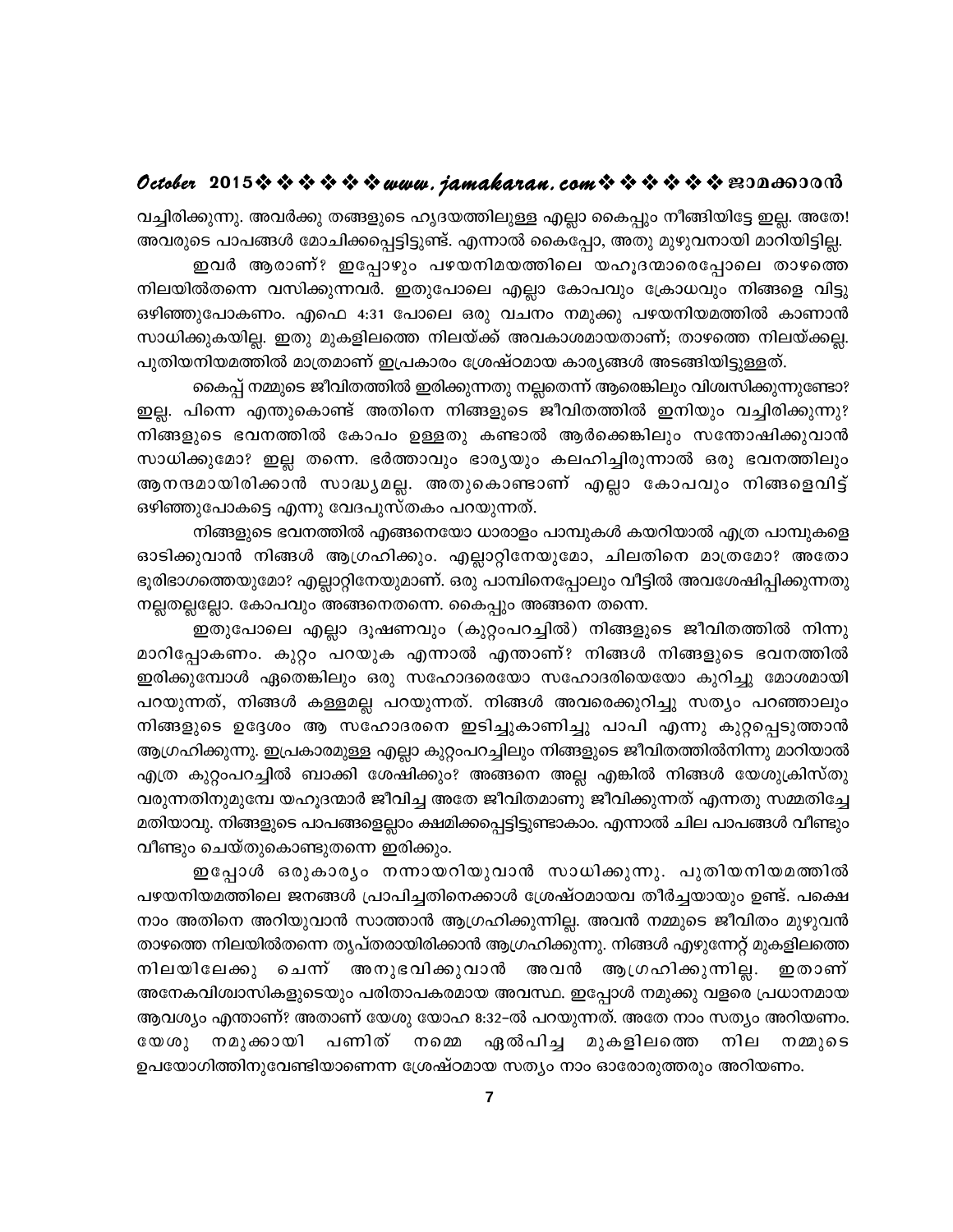## October 2015  $\diamond$   $\diamond$   $\diamond$   $\diamond$   $\diamond$   $\diamond$  www.jamakaran.com  $\diamond$   $\diamond$   $\diamond$   $\diamond$   $\diamond$   $\diamond$   $\diamond$  200 as 300

4. പാപത്തിന്മേൽ ഒട്ടുംതന്നെ ജയം ഇല്ലാത്ത അത്ഭുത അടയാളങ്ങളിൽ മനസ്സുവച്ചു വഞ്ചനയിൽ വീണിരിക്കുന്നതായ ക്രിസ്ത്യാനികളുടെ പരിതാപകരമായ അവസ്ഥ.

പഴയനിമയത്തെക്കാൾ ശ്രേഷ്ഠകരമായ ജീവിതം പുതിയനിയമത്തിൽ യേശു കൊണ്ടുവന്നതിനു തെളിവായി മത്തായി 11 :11, 12 വചനങ്ങളിൽ യേശു പറഞ്ഞു. സ്ത്രീകളിൽ നിന്നു ജനിച്ചവരിൽ യോഹന്നാൻ സ്നാപകനെക്കാൾ വലിയവൻ ആരും എഴുന്നേറ്റിട്ടില്ല; സ്വർഗ്ഗരാജ്യത്തിൽ ഏറ്റവും ചെറിയവനോ അവനിലും വലിയവൻ.......... അതേ! യോഹന്നാൻ സ്നാപകൻ യേശുവിന്റെ അമ്മയെക്കാൾ വലിയവനാണ് എന്നതു റോമൻ കത്തോലിക്കരെ മനസ്സിലാക്കുന്നതിനു ശരിയായ വചനമാണ്.

അബ്രഹാം, മോശ, ഏലിയാവ് തുടങ്ങിയ എല്ലാ പഴയനിയമ വിശുദ്ധന്മാരെക്കാളും യോഹന്നാൻ സ്നാപകൻ വലിയവനാണ്. യേശു പറഞ്ഞു : യോഹന്നാൻ സ്നാപകൻ പഴയനിയമ വിശുദ്ധന്മാരെക്കാൾ വലിയവനായിരുന്നാലും പുതിയ നിയമത്തിൽ പ്രവേശിക്കുന്ന, അതായതു സ്വർഗ്ഗരാജ്യത്തിൽ പ്രവേശിക്കുന്ന ചെറിയവൻ അവനിലും വലിയവനാണ്. ഇതിന്റെ അർത്ഥമെന്താണ്? പഴയനിയമത്തിലുള്ള എല്ലാവരെക്കാളും ശ്രേഷ്ഠജീവിതം പ്രാപിക്കുവാൻ സാധിക്കും എന്നതാണ്. അപ്രകാരമുള്ള ജീവിതം തനിയെ ഉണ്ടാകയില്ല. ഇന്ന് അനേകം വിശ്വാസികളുടെ ജീവിതം യോഹന്നാൻ സ്നാപകന്റെ ജീവിതത്തെക്കാൾ വളരെ തരംതാണതാണ്. വിശ്വാസി എന്നു പറയപ്പെട്ട ആൾ വൃഭിചാരം ചെയ്തതായി കേൾക്കുന്നില്ലേ. എന്ത്? ഉപദേഷ്ടാക്കൾ തന്നെ വ്യഭിചാരം ചെയ്തതായും കള്ളം പറഞ്ഞതായും നാം കേൾക്കുന്നു.

അമേരിക്കയിൽനിന്നോ മറ്റു സ്ഥലങ്ങളിൽനിന്നോ പണം ലഭിക്കുന്നതായി തെറ്റായ റിപ്പോർട്ടു (False report) നൽകുന്നതും, പണം സമ്പാദിക്കാനുള്ള ഉദ്ദേശത്തോടെ അനാഥാലയം, ബൈബിൾസ്കൂൾ തുടങ്ങിയവ ആരംഭിക്കുന്നതായും പറയപ്പെടുന്നു. ഇതെല്ലാം യോഹന്നാൻ സ്നാപകൻ ചെയ്യും എന്ന് ഊഹിക്കുവാൻ സാധിക്കുമോ? പിന്നെ എന്തുകൊണ്ട് ഈ വിശ്വാസികളും പ്രസംഗകന്മാരും ചെയ്യുന്നു. എന്തുകൊണ്ടെന്നാൽ അവർ സത്യം അറിയുന്നില്ല. അതുകൊണ്ട് അവരുടെ ജീവിതം പഴയനിമയത്തിലെ വിശ്വാസികളുടെ ജീവിതത്തെക്കാൾ വളരെ മോശമായ വിധത്തിലുള്ളതാണ്. ഇതു ദൈവത്തിന്റെ ഇഷ്ടം അല്ലേ അല്ല.

ജീവങ്കലേക്കു പോകുന്ന വാതിൽ ഇടുക്കവും വഴി ഞെരുക്കവുമുള്ളത്; അതു **കണ്ടെത്തുന്നവർ ചുരുക്കമത്രേ** (മത്താ 7:14) എന്നു യേശു പറഞ്ഞു നമ്മുടെ ചുറ്റിലുമുള്ള വിശ്വാസികളെ നോക്കുമ്പോൾ അതു സത്യമെന്ന് അറിയുവാൻ കഴിയും. അതേ! യഥാർതഥ ദൈവഭക്തിയുടെ ജീവിതത്തിലേക്കു പ്രവേശിച്ചവർ ചുരുക്കം ചിലർ തന്നെ.

ചില വർഷങ്ങൾക്കുമുമ്പ് ഇന്ത്യയിൽ കർണ്ണാടകത്തിലെ ഒരു സ്ഥലത്തിൽ രോഗശാന്തി യോഗം നടന്നു. അവിടെ രോഗശാന്തി വരമുണ്ടെന്നു പറയപ്പെടുന്ന ഒരു അമേരിക്കൻ പ്രസംഗകൻ വന്നിരുന്നു. പ്രസംഗമദ്ധ്യേ അദ്ദേഹം പറഞ്ഞു താൻ വരുന്നതിനു മുമ്പേ ഏകദേശം രണ്ടുലക്ഷം രൂപാ യോഗക്രമീകരണങ്ങൾക്കായി അയച്ചിരുന്നു എന്ന്. ആ പണം പെന്തകോസ്തു പാസ്റ്റർമാർ തങ്ങളുടെ കീശയിലേക്കു മാറ്റി കൊള്ളലാഭം എടുത്തു. പിന്നീട് ഒരു ദിവസം പാസ്റ്റർമാർക്കു മാത്രമായി രാവിലെ നടന്ന യോഗത്തിൽ ഈ രോഗശാന്തി വരമുള്ളതായ വ്യക്തി സംസാരിച്ചു. പ്രസംഗമദ്ധ്യേ കന്നട ഭാഷയിൽ പരിഭാഷപ്പെടുത്തിയ ആളിന് ഈ അമേരിക്കൻ പ്രസംഗകൻ പറഞ്ഞതായ വാക്കുകൾ ശരിയായി മനസ്സിലാക്കുവാൻ സാധിക്കാത്തതുകൊണ്ടു പരിഭാഷപ്പെടുത്തുവാൻ താമസിച്ചു. അമേരിക്കക്കാരനു ദേഷ്യം വന്നിട്ടു പരിഭാഷപ്പെടുത്തിയ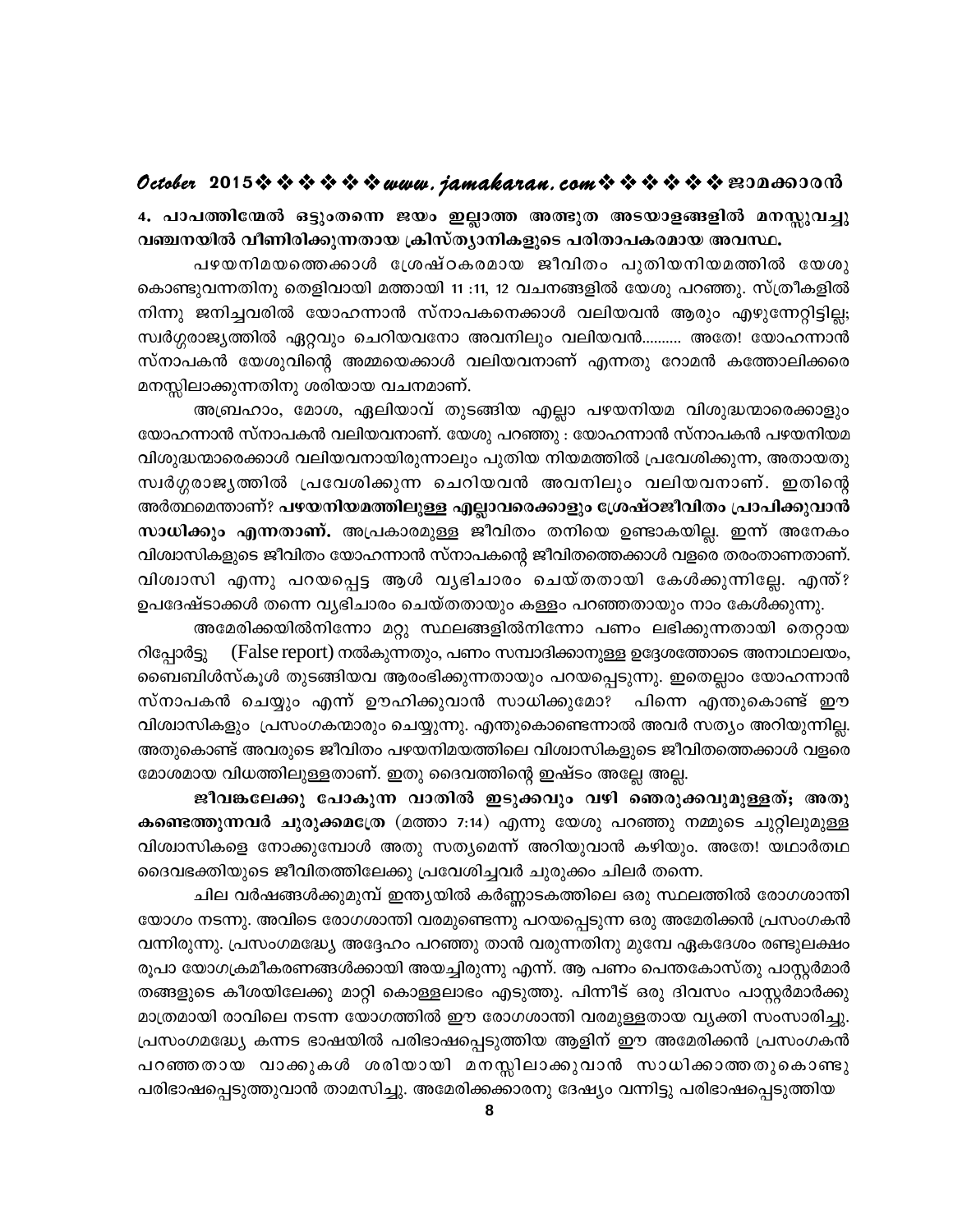## October 2015  $\diamond$   $\diamond$   $\diamond$   $\diamond$   $\diamond$   $\diamond$  www. jamakaran.com  $\diamond$   $\diamond$   $\diamond$   $\diamond$   $\diamond$   $\diamond$  exondood

പാസ്റ്ററുടെ തൊണ്ടയ്ക്കു പിടിച്ചുതള്ളി പെട്ടെന്നു പരിഭാഷപ്പെടുത്താൻ ആവശ്യപ്പെട്ടു. പാവം കന്നട പരിഭാഷകൻ തുടർന്നും സാവധാനമായി പരിഭാഷപ്പെടുത്തി. ചില നിമിഷങ്ങൾക്കകം ഈ രോഗശാന്തിവരമുള്ള ആൾ, തന്റെ വേദപുസ്തകം സ്യൂട്ട്കേസിൽ വച്ചിട്ട് താൻ ഹോട്ടലിലേക്കു പോകുന്നതായി പറഞ്ഞ് സ്ഥലം വിട്ടു. നോക്കുക! ഈ പ്രസംഗകൻ എല്ലാ കോപവും തന്റെ ജീവിതത്തിൽനിന്ന് ഒഴിച്ചുകളഞ്ഞുവോ? ഇല്ല. ഒരു ഹൈന്ദവനെക്കാൾ കേവലമായ രീതിയിൽ നടന്ന ഇദ്ദേഹത്തെപ്പോലെ പഴയനിയമത്തിലെ മോശ ചെയ്യുമെന്നു ഭാവന ചെയ്യുവാൻ സാധിക്കുമോ? ഇദ്ദേഹം രണ്ടുലക്ഷം രൂപ മുടക്കി തന്റെ മോശമായ ജീവിതം മറ്റുള്ളവരെ കാണിക്കുവാനാണോ ഇന്ത്യയിലേക്കു വന്നത്. ഇനിയും ഇതിനെക്കാൾ മറ്റൊരതിശയം ് വച്ചാൽ ആയിരക്കണക്കിനു വിശ്വാസികൾ ഈ രോഗശാന്തി വരമുള്ള എന്താണെന്നു ശുശ്രൂഷകനെ നല്ല ദൈവമനുഷ്യൻ എന്നു വിചാരിച്ചതാണ്. വീണ്ടും പണം നേടുന്നതിനായി അനേകം പെന്തകോസ്തു പാസ്റ്റർമാർ ഈ പ്രസംഗകനെ പിൻതുടരാൻ തീരുമാനിക്കുന്നു.

പ്രിയമുള്ളവരെ! ഇത് അവസാനദിവസങ്ങളാണ്. അന്ത്യനാളുകളിൽ വളരെ വഞ്ചനകൾ (Deceptions) ഉണ്ടാകും എന്നു യേശു പറഞ്ഞു. നിന്റെ നാമത്തിൽ ഞങ്ങൾ അത്ഭുതങ്ങൾ ചെയ്ത് എന്നു യേശുവോടു പറയും. അത്ഭുതങ്ങൾ ചെയ്തു നമ്മെയും വഞ്ചിക്കും. **ആരും നിങ്ങളെ** തെറ്റിക്കാതിരിപ്പാൻ സൂക്ഷിച്ചുകൊൾവിൻ എന്നു യേശു മുന്നറിയിപ്പു നൽകിയിട്ടുണ്ട് (മത്താ 24:4). ഈ അദ്ധ്യായത്തിൽ നിങ്ങൾ വഞ്ചിക്കപ്പെടരുതെന്നു യേശു അനേകം തവണ മുന്നറിയിപ്പു നൽകുന്നു. വീണ്ടും ശിഷ്യന്മാർ യേശുവിനോടു നിന്റെ വരവിനു അടയാളം എന്തെന്നു ചോദിക്കുന്നു. ഇതുപോലെ നമ്മോടും യേശുവിന്റെ വരവിനെപ്പറ്റിയുള്ള അടയാളം പറയുവാൻ ആരെങ്കിലും ചോദിക്കുന്നതായാൽ യേശു താൻ ആദ്യമായി എന്തു മറുപടി പറഞ്ഞുവോ അതു നാമും പറയണം. യേശു അനേകകാര്യങ്ങൾ പറഞ്ഞു. എന്നാൽ അവയ്ക്കു മേലായി പ്രധാനമായി ആദ്യം ഒരു കാര്യം തുറന്നു പറഞ്ഞു. അതെന്താണ്? മത്തായി 24:4 ൽ ആരും നിങ്ങളെ തെറ്റിക്കാതിരിപ്പാൻ സൂക്ഷിച്ചുകൊൾവിൻ എന്നു പറയുന്നു. അതേ! അനേകം വഞ്ചനകൾ അവന്റെ വരവിന്റെ പ്രധാന അടയാളമാണ്. 5–ാം വചനത്തിൽ ഞാൻ ക്രിസ്തു എന്നു പറഞ്ഞു അനേകർ എന്റെ പേരെടുത്തുവന്നു പലരെയും തെറ്റിക്കും എന്നു പറയുന്നു. തമിഴ്നാട്ടിലെ പാലാശീർ ലാറി എന്ന വ്യക്തി ഇപ്രകാരം പറഞ്ഞു: അനേകരെ തെറ്റിച്ചതു നാം കണ്ടില്ലേ. യേശു പറഞ്ഞു : സൂക്ഷിച്ചുകൊൾവിൻ.

വീണ്ടും 11-ാം വാകൃത്തിൽ യേശു പറഞ്ഞു : **കള്ളപ്രവാചകന്മാർ പലരും വന്ന് അനേകരെ** തെറ്റിക്കും. നേരത്തെ പറഞ്ഞ അമേരിക്കക്കാരനെപ്പോലെ അവൻ ദൈവമനുഷ്യനേ അല്ല -വഞ്ചിക്കുന്നവനാണ്. 24–ാം വചനത്തിൽ കള്ള പ്രവാചകന്മാരെപ്പറ്റി യേശു വീണ്ടും പറയുന്നു : അവർ എന്തു ചെയ്യും? കള്ള ക്രിസ്തുക്കളും കള്ള പ്രവാചകന്മാരും എഴുന്നേറ്റു കഴിയുമെങ്കിൽ വൃതന്മാരെയും തെറ്റിപ്പാനായി വലിയ അടയാളങ്ങളും അത്ഭുതങ്ങളും കാണിക്കും. അതേ! ഇന്നും ഒരുവൻ അത്ഭുതങ്ങൾ ചെയ്യുന്നതു കണ്ടാൽ അനേകവിശ്വാസികൾ അതു കണ്ണടച്ചു വിശ്വസിച്ച് അവനെ ദൈവമനുഷ്യൻ എന്നു വിശ്വസിക്കുന്നു. ഇത്തരത്തിലെ വിശ്വാസികൾ ഈ വചനങ്ങളെല്ലാം ഒരിക്കൽപോലും വായിച്ചിരിക്കയില്ലേ. ആയിരക്കണക്കിനു കൂടിവന്ന് അത്ഭുതങ്ങൾ ചെയ്യുന്ന വ്യക്തികളുടെ കൂട്ടത്തിൽ ഇരുന്നു പൂർണ്ണമായി വഞ്ചിക്കപ്പെടുന്നു. ഇതെല്ലാം എന്താണ്? ഇവയെല്ലാം വഞ്ചനകൾ, ക്രിസ്തുവിന്റെ വരവു സമീപമെന്നു ഘോഷിക്കുന്ന

അടയാളമാണ്. യേശു പറഞ്ഞു: ഓർത്തുകൊൾവിൻ ഞാൻ മുമ്പുകൂട്ടി നിങ്ങളോടു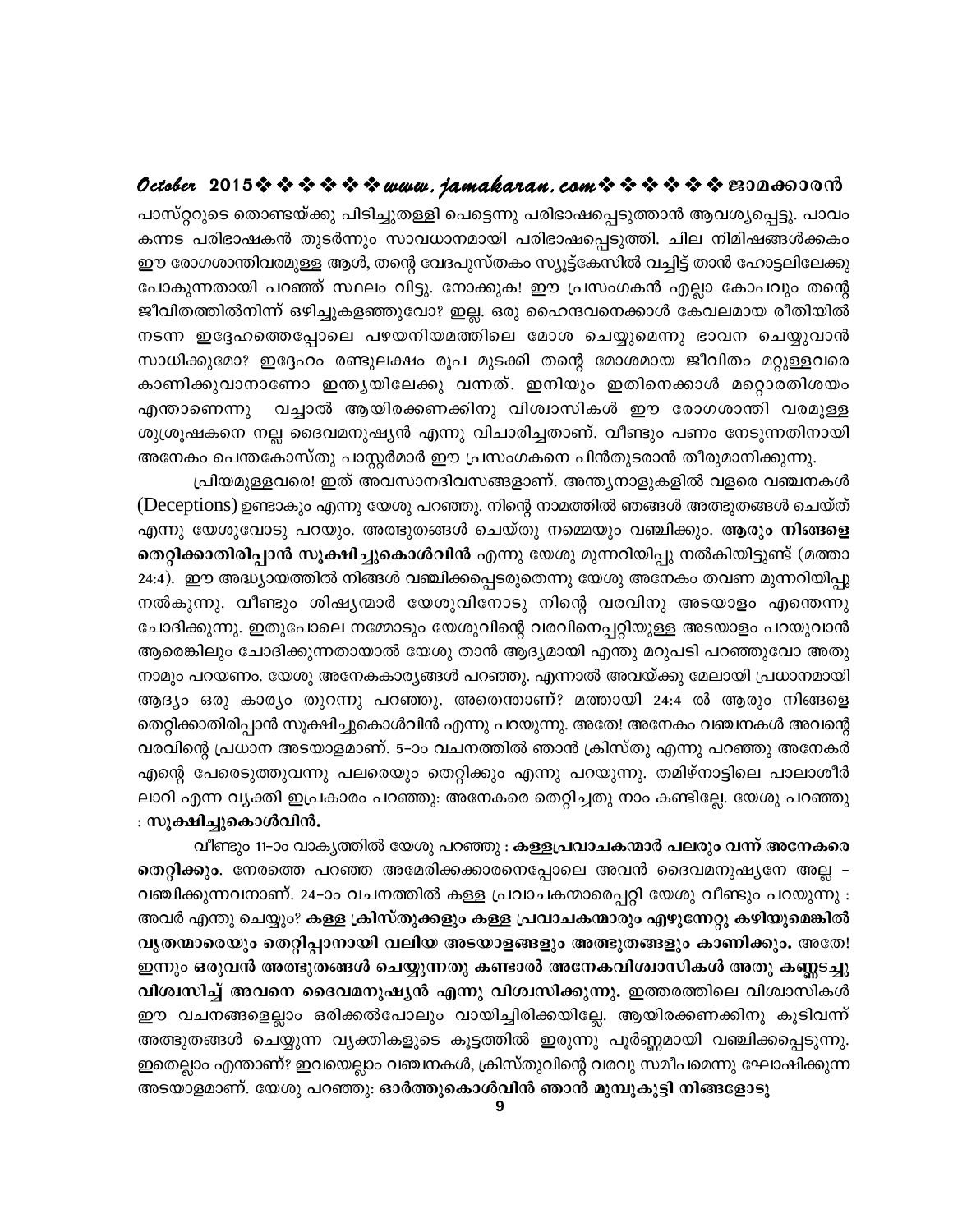## October 2015 \* \* \* \* \* \* www.jamakaran.com \* \* \* \* \* \* \* 2010600010

പറഞ്ഞിരിക്കുന്നു. (25-ാം വാക്യം). ആകയാൽ ഞാൻ ഒന്നും പറഞ്ഞിട്ടില്ലെന്നു നിങ്ങൾ പറയാതിരിക്കുവാനായി മുൻകൂട്ടി ഞാൻ ഇവ നിങ്ങളോടു പറഞ്ഞിരിക്കുന്നു. വീണ്ടും നിങ്ങൾ തെറ്റിക്കപ്പെട്ടാൽ അതിനു നിങ്ങൾ തന്നെ ഉത്തരവാദികൾ.

ഈ കള്ള പ്രവാചകന്മാർ വിശ്വാസദൈവീക ജീവിതത്തിൽ ഒട്ടുംതന്നെ കരുതലില്ലാത്തവരാണ്. അവർ വളരെ അത്ഭുതങ്ങൾ ചെയ്യുന്നതിൽ പ്രാധാന്യം കൊടുത്തു തങ്ങൾക്കുതന്നെ പ്രശംസ നേടിയിട്ട് നിങ്ങളുടെ പണവും കൊണ്ടുപോകും. നിങ്ങളെ പാപത്തിന്മേലുള്ള ജയജീവിതത്തിലേക്കു നടത്തുവാൻ ഒട്ടുംതന്നെ താൽപര്യമില്ലാത്തവർ. അത്ഭുതങ്ങളും അടയാളങ്ങളും നടത്തുവാനായി മാത്രമാണോ യേശു വന്നത്. അല്ലേ അല്ല. അവൻ നമ്മെ പാപത്തിൽ നിന്നും പൂർണ്ണമായും സ്വതന്ത്രരാക്കുവാൻ വേണ്ടി വന്നു. അങ്ങനെയിരിക്കെ ഇന്നത്തെ അനേക വിശ്വാസികൾ അത്ഭുതങ്ങളിലും അടയാളങ്ങളിലും മനസ്സുവെച്ചു തെറ്റിലേക്കു വീണിരിക്കുന്നത് എത്ര പരിതാപകരമാണ്.

#### 5. പുതിയനിയമത്തിലെ വൃതൃസ്തമായ അനുഭവം പാപത്തെ ജയിച്ചുള്ള ജയജീവിതം

പുതിയനിയമത്തിൽ പറയപ്പെട്ട ഒന്നാമത്തെ വാഗ്ദത്തം എന്താണെന്നറിയാമോ? അതിനെ നാം ഓരോരുത്തരും അറിഞ്ഞിരിക്കണം. പഴയനിയമത്തിലെ ജനങ്ങൾ പ്രാപിച്ച എല്ലാ നന്മകളെക്കാളും മേലായ ഒന്ന് യേശു പുതിയനിയമത്തിൽ കൊണ്ടുവന്നു എന്ന് നാം മുകളിൽ കണ്ടു. പഴയനിയമത്തിൽ കാണാത്ത ശ്രേഷ്ഠമായ വാഗ്ദത്തം പുതിയനിയമത്തിൽ നാം കാണുന്നു. അതിലെ ഒന്നാമത്തെ വാഗ്ദത്തം പുതിയ ജീവിതത്തിലേക്കു പ്രവേശിക്കുന്ന വഴിപോലെ ഉള്ളതാണ്..... അവൻ തന്റെ ജനത്തെ അവരുടെ പാപങ്ങളിൽ നിന്നും രക്ഷിപ്പാനിരിക്കകൊണ്ടു നീ അവനു യേശു എന്നു പേരിടേണം (മത്താ 1:21). ഇതാണ് പുതിയനിയമത്തിന്റെ ഒന്നാമത്തെ വാഗ്ദത്തം. അതേ! യേശു ജനങ്ങളുടെ പാപങ്ങളെ നീക്കി അവരെ രക്ഷിക്കും.

പാപം മോചിക്കുന്നതിനും പാപങ്ങളിൽ നിന്നു രക്ഷിക്കുന്നതിനും വലിയ വൃത്യാസം ഉണ്ട്. ഉദാഹരണമായി റോഡിൽ ഒരു കുഴിയുള്ളതുകൊണ്ട് അവിടെ കളിക്കരുതെന്ന് എന്റെ കുട്ടികളോടു ഞാൻ കൽപിക്കുന്നതായി സങ്കൽപിക്കുക. എന്റെ മക്കളിലൊരാൾ അതനുസരിക്കാതെ അവിടെ പോയി ആ കുഴിയിൽ വീഴുന്നു. ഉടനെ ആ കുട്ടി ഉച്ചത്തിൽ നിലവിളിച്ചു. അപ്പാ! സഹായിക്കണേ എന്നു നിലവിളിക്കുന്നു. ഉടനെ ഞാൻ അവിടെ ചെല്ലുമ്പോൾ ഒന്നാമതായി ആ കുട്ടി പറയുന്നത് അപ്പാ ക്ഷമിക്കണം നിങ്ങളെ അനുസരിക്കാതെപോയി. അതിനു മറുപടിയായി ഞാൻ, മകനെ ശരി തന്നെ ഞാൻ നിന്നോടു ഞാൻ ക്ഷമിച്ചിരിക്കുന്നു എന്നു അവനു ക്ഷമ നൽകി. എന്നാൽ കുഴിയിൽനിന്ന് അവനെ രക്ഷിച്ചില്ല. ഇതാണ് പറയുന്നു. ക്ഷമയ്ക്കും രക്ഷിക്കുന്നതിനും തമ്മിലുളള വൃത്യാസം. നമ്മുടെ പാപം ക്ഷമിക്കുന്നതിനായി മാത്രം യേശു വന്നില്ല. നമ്മുടെ പാപത്തിൽ നിന്നു രക്ഷിക്കുന്നതിലേക്കായി യേശു വന്നു. എന്റെ മകൻ അനുസരിക്കാത്തതിനാൽ ആദ്യമായി ക്ഷമിക്കുന്ന ഞാൻ അടുത്തതായി അവനെ ആ കുഴിയിൽനിന്നു കയറ്റി വെളിയിൽ കൊണ്ടുവരുന്നു. ഇതാണ് മത്താ 1:21 ന്റെ അർത്ഥം. ഞാൻ ദൈവത്തിനു ഹല്ലേലൂയാ പറയുന്നത് ഇതിനാണ്.

ഇതിനെയാണ് നാം റോമർ 6:14ൽ വായിക്കുന്നത്. നിങ്ങൾ ന്യായപ്രമാണത്തിനല്ല, കൃപയ്ക്കര്രെ അധീനരാകയാൽ പാപം നിങ്ങളിൽ കർത്തൃത്വം നടത്തുകയില്ലല്ലോ. വളരെ അത്ഭുതകരമായ വാക്യം. നിങ്ങൾ പഴയനിയമത്തിൽ ന്യായപ്രമാണത്തിൽ കീഴിലിരിക്കുമ്പോൾ ദാവീദിനെപ്പോലെ നിങ്ങളും 'എൻ മനമെ, നിന്റെ അതിക്രമങ്ങളെല്ലാം മായിച്ച് സകല രോഗങ്ങളും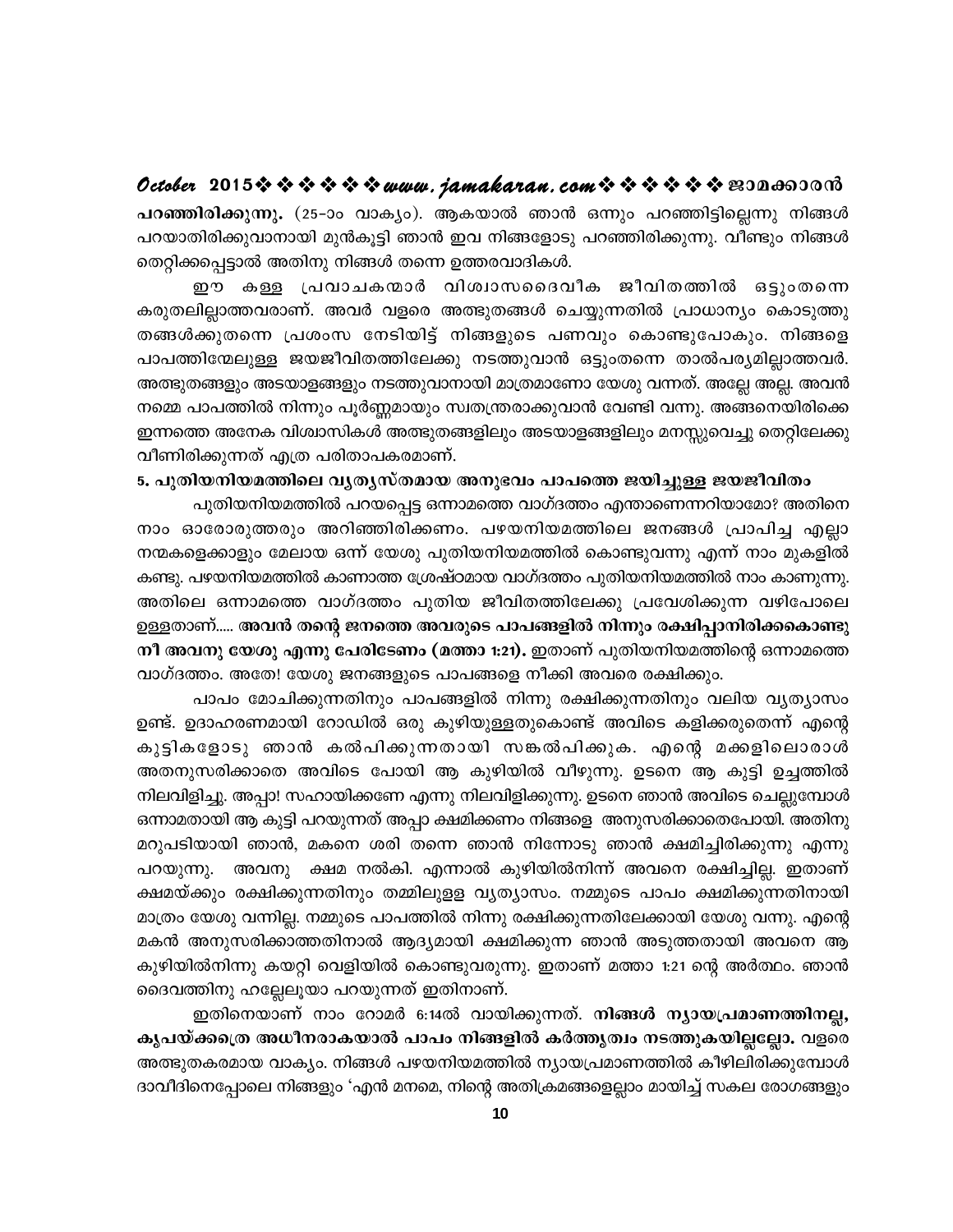## October 2015  $\diamond$   $\diamond$   $\diamond$   $\diamond$   $\diamond$   $\diamond$  www.jamakaran.com  $\diamond$   $\diamond$   $\diamond$   $\diamond$   $\diamond$   $\diamond$  exondood

സൗഖ്യമാക്കി സകല ഭൗതീക നന്മകളാലും അനുഗ്രഹിക്കുന്ന കർത്താവിനെ സ്തുതിക്കുക' എന്നു പറയാം. എന്നാൽ പുതിയ നിയമത്തിൽ കൃപയ്ക്ക് അധീനരാകുമ്പോൾ നിങ്ങൾക്കു ശ്രേഷ്ഠകരമായ ചിലതു ചേർത്തു പറയുവാൻ കഴിയും. അതേ! കർത്താവേ താഴത്തെ നിലയ്ക്കായി (പാപക്ഷമ, രോഗശാന്തി, ഭൗതികനന്മകൾ) മാത്രമല്ല മുകളിലത്തെ നിലയ്ക്കായി സ്തോത്രം. എന്റെ ജീവിതത്തിൽ ഉണ്ടായിരുന്നതായ പാപത്തിന്റെ കർത്തൃത്വം എടുത്ത കളഞ്ഞതിനായി സ്തോത്രം. പാപത്തിനടിമയായിരുന്ന ഞാൻ ഇപ്പോൾ വിടുവിക്കപ്പെട്ട് നിന്റെ അടിമയായിത്തീർന്നു. കർത്താവേ, മത്താ 1:21 ലെ വാഗാദത്തപ്രകാരം എന്റെ പാപം നീക്കി രക്ഷിച്ചതിനായി സ്തോത്രം. എന്റെ ഹൃദയത്തിലെ ഇച്ചകളിൽനിന്നു വിടുവിച്ചതിനായി സ്തോത്രം. എന്റെ കോപത്തിൽനിന്നു വിടുവിച്ചതിനായി സ്തോത്രം. എന്റെ എല്ലാ കുറ്റംപറച്ചിലിൽ നിന്നും വിടുവിച്ചതിനായി സ്തോത്രം. ഇപ്രകാരം നിങ്ങൾക്കു പറയുവാൻ കഴിയുമോ? ഇതു പുതിയനിമയത്തിലെ ശിഷ്യന്മാർക്കു മാത്രമേ പറയുവാൻ കഴിയുകയുള്ളൂ. ശിഷ്യത്വത്തിന്റെ ശ്രേഷ്ഠമായ അവകാശം പാപത്തിന്മേൽ പൂർണ്ണജയമുള്ള ഉന്നതമായ ജീവിതമാണ്.

6. മത്സരം, അസുയ, ശണ്ഠ, കുറ്റംപറച്ചിൽ ഇവ നിറഞ്ഞതായ ഇന്നത്തെ വൃതൃസ്ത സഭകളിൽ പാപത്തിന്മേൽ പൂർണ്ണജയം പ്രാപിക്കുന്നതായ ശിഷ്യന്മാരായി സഭയ്ക്ക് പുതിയ ചൈതന്യം വരുത്താൻ വരുവിൻ.

ഇന്ത്യയിലുളള സഭകളിൽ മാത്രമല്ല ലോകമെങ്ങുമുളള വൃത്യസ്തമായ സഭകളിൽ പൊതുവായി കാണപ്പെടുന്ന കാര്യം എന്താണെന്നറിയാമോ? ഓരോ സഭകളിലും ജനങ്ങൾ ശണ്ഠ കൂടി കുറ്റം പറഞ്ഞു വാഗ്വാദം ഉണ്ടാക്കുന്നു. ഒരാൾ മറ്റൊരാളോടു തമ്മിൽ സംസാരിക്കാറില്ല. തമ്മിൽ ക്ഷമിക്കാറില്ല. നേതൃസ്ഥാനത്തിനായി മത്സരിക്കുന്നു. ഇതിനെല്ലാം കാരണം എന്താണ്? ഒരേ കാരണം തന്നെ. ഇവരാരും ഇനിയും മുകളിലത്തെ നിലയിലേക്കു കയറി ചെന്നിട്ടില്ല. അല്ലെങ്കിൽ തങ്ങളുടെ പാപം നീങ്ങി രക്ഷിക്കപ്പെട്ടിട്ടില്ല.

നിങ്ങളുടെ സ്ഥലത്തു മുകളിലത്തെ നിലയിൽ കയറിയവർ ഒന്നിച്ചുകൂടി സഭയെ പണിയുന്നതായാൽ തീർച്ചയായും അതു പൂർണ്ണമായും വേർപെട്ട സഭയായീത്തീരും എന്നതിനു സംശയമില്ല. അവിടെ കലഹമില്ല. മത്സരമുണ്ടായിരിക്കയില്ല. വാഗ്വാദവും കുറ്റം പറച്ചിലും കാണുകയില്ല. തമ്മിൽ തമ്മിൽ ശ്രേഷ്ഠരെന്നു കാണിക്കാനുള്ള ശ്രമവും ഉണ്ടായിരിക്കയില്ല. ....വിശ്വാസവീര്യം പ്രാപിച്ച ശിഷ്യരായി ഒന്നിച്ചുകൂടി സഭയിൽ പുതിയ ചൈതന്യം സൃഷ്ടിക്കാൻ വരുവിൻ.

## ദയവായി ശ്രദ്ധിക്കുക

<u>10 വർഷത്തിൽ ഒരു പ്രാവശ്യം ജാമക്കാരൻ Mailing list പുതുക്കുന്നത് പതിവാണ്. അതുകൊണ്ട്</u> ഈ വർഷം നിങ്ങളുടെ അഡ്രസ്സിൽ മാറ്റങ്ങൾ ഉണ്ടെങ്കിൽ നിങ്ങളുടെ ഫോൺ നമ്പറോടു കൂടെ എന്നെ എഴുതി അറിയിക്കുവാൻ അഭൃർത്ഥിച്ചുകൊള്ളുന്നു. നിങ്ങളുടെ അഡ്രസ്സിൽ അക്ഷരതെറ്റുണ്ടെങ്കിലും ദയവായി എഴുതി അറിയിക്കുക. നിങ്ങളുടെ അഡ്രസ്സ് Slip ന്റെ മുകളിലുള്ള കൂപ്പൺ നമ്പരും ചേർത്ത് അറിയിച്ചാൽ നന്നായിരിക്കും. ഇ-മെയിൽ മുഖാന്തിരമായും എന്നെ അറിയിക്കാവുന്നതാണ്. Email - jamakaran@yahoo.com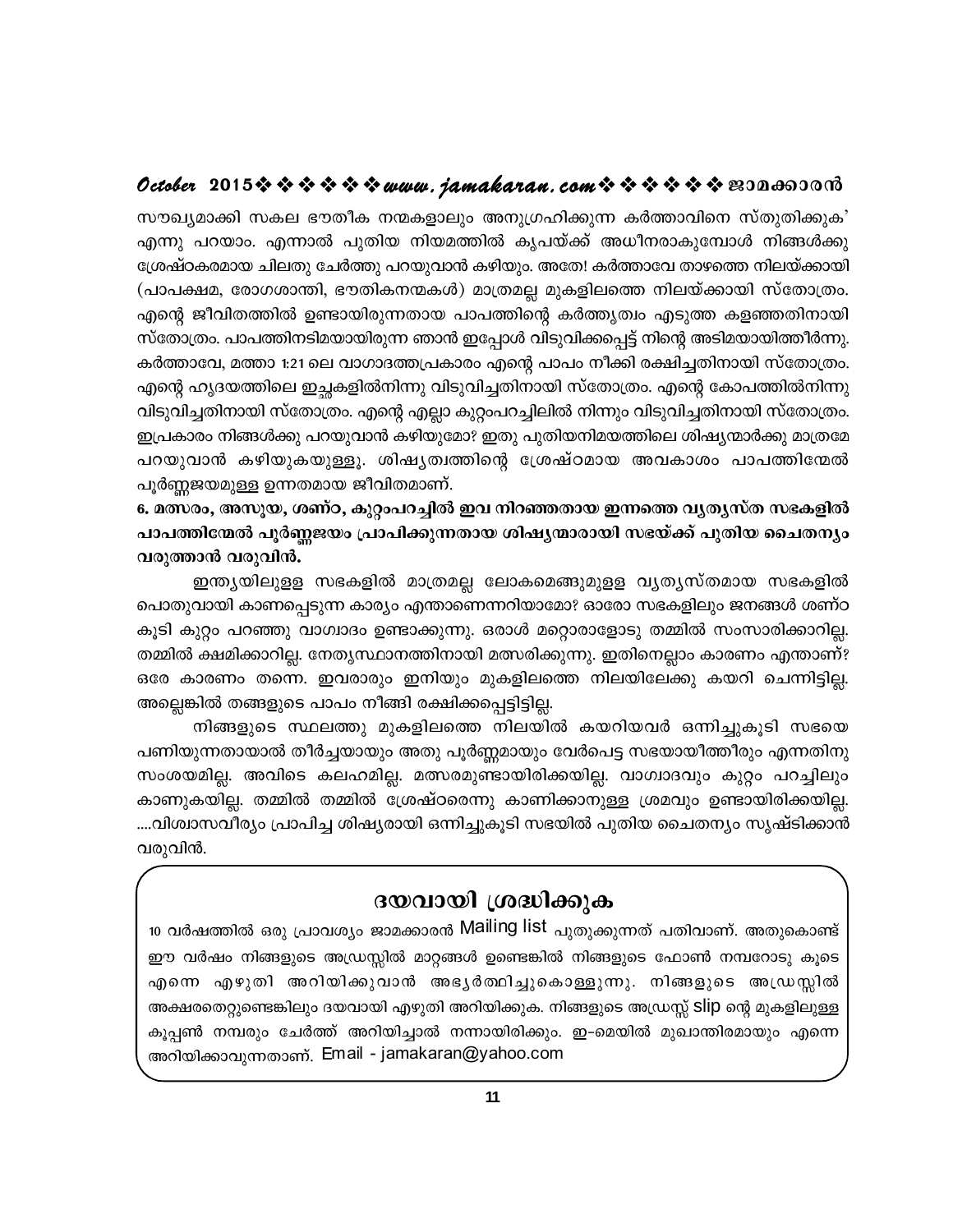## വാർത്തകൾ വാർത്തകൾ **പെന്തകോസ്തുസഭകളിലുള്ള** പ്രശ്നങ്ങൾ ഐ.പി.സിയുടെ ആരാധനാസ്ഥലം ചർച്ച് ഓഫ് ഗോഡ് കയ്യേറിയെന്ന് ആരോപണം; പ്രശ്നം കോടതിയിലേക്ക്

ഐ.പി.സി പിമ്പ്രി കാലേവാടി ഹെബ്രോൻ

സഭയുടെ ആരാധനാലയം ചർച്ച് ഓഫ് ഗോഡ് കേരളാ സ്റ്റേറ്റ് കയ്യേറിയതായി ആരോപണം. മെയ് മാസം ചർച്ച് ഓഫ് ഗോഡ് കേരളാ സ്റ്റേറ്റ് ഓവർസിയർ പൂനെയിൽ എത്തുകയും ഐ.പി.സിയുടെ ബോർഡ് മാറ്റി, പകരം ചർച്ച് ഓഫ് ഗോഡിന്റെ ബോർഡ് വയ്ക്കുകയും ഐ.പി.സി യുടെ പ്രാദേശിക സഭയെ ചർച്ച് ഓഫ് ഗോഡിന്റെ സഭയായി പ്രഖ്യാപിക്കുകയും ചെയ്തു എന്നാണ് അറിയുന്നത്. പ്രസ്തുത സഭയിൽ സ്റ്റേറ്റ് ഓവർസിയർ സ്നാനശുശ്രൂഷ നടത്തുകയും ചെയ്തു.

കാലേവാടി ഐ.പി.സി സഭയിൽ നാളുകളായി ഭിന്നത നിലനിൽക്കുകയായിരുന്നു. ചില സാങ്കേതിക കാരണങ്ങളാണ് സഭയുടെ



വസ്തു ഹെമ്പ്രോൻ ട്രസ്റ്റ് എന്ന പേരിലാണ് ആധാരം നടത്തിയിരിക്കുന്നത്. കോടികൾ വിലവരുന്ന വസ്തുവും കെട്ടിടങ്ങളുമാണ് ഹെബ്രോൻ ട്രസ്റ്റിനുള്ളത്. സ്ഥലം സഭാശുശ്രൂഷകനെ സ്ഥലം മാറ്റുന്നതുമായി ബന്ധപ്പെട്ട പ്രശ്നം വഷളാവുകയും പിളർപ്പിലെത്തുകയുമായിരുന്നു. ഇതേ തുടർന്ന് ഒരേ കെട്ടിടത്തിൽ രണ്ട് ആരാധന നടന്നു വരികയാണ്. ഇതേ സമയം ഐ.പി.സി നേതൃത്വം അച്ചടക്ക നടപടിയെടുത്ത ഒരു ശുശ്രൂഷകനെ ചർച്ച് ഓഫ് ഗോഡ് ശുശ്രൂഷകനാക്കിയെന്നാണ് ഒരു വിഭാഗം ആരോപിക്കുന്നത്. പരസ്പരം ഭാരവാഹികളെ പുറത്താക്കുന്ന ട്രസ്റ്റിന്റെ രാഷ്ട്രീയം മറനീക്കി പുറത്തു വന്നപ്പോഴാണ് പിളർപ്പ് അനിവാര്യമായി തീർന്നത്. ഒരുവിഭാഗം ചർച്ച് ഓഫ് ഗോഡിനോട് ചേരാൻ സെൻട്രൽ വെസ്റ്റ് റീജിയണൽ ഓവർസിയർ റവ.ജോസഫ് മാതൃവിനെ സമീപിച്ചിരുന്നു. എന്നാൽ സങ്കീർണ്ണമായ ഈ പ്രശ്നത്തിൽ ഇടപെടാൻ തയ്യാറല്ലെന്നും കേസുകളിക്കാൻ താല്പര്യമില്ലെന്നും അദ്ദേഹം വ്യക്തമാക്കി. സെൻട്രൽ വെസ്റ്റ് റീജിയൻ ഉപേക്ഷിച്ച ഈ പ്രശ്നം കേരളാ സ്റ്റേററ് ഓവർസിയർ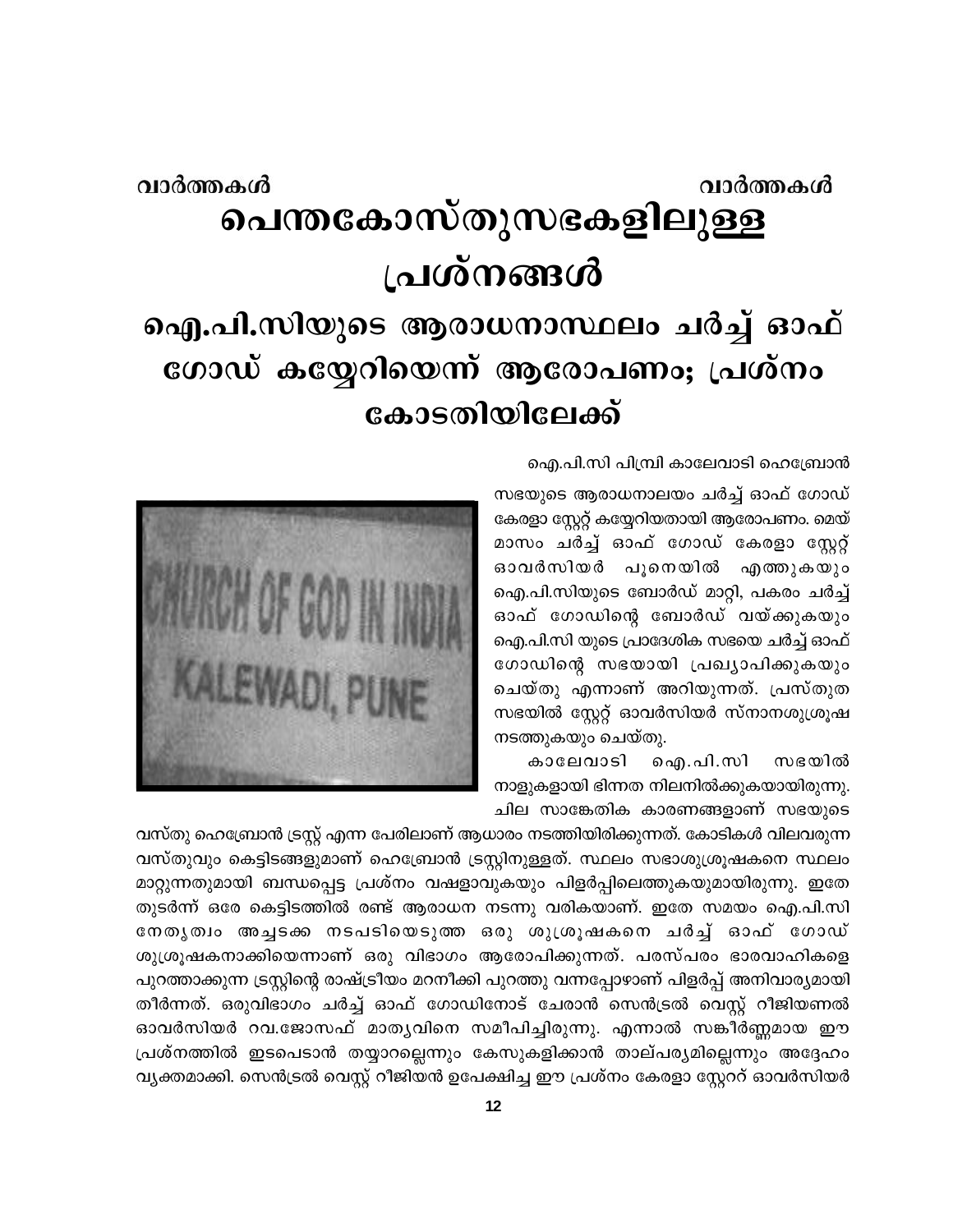## 

ഏറ്റുപിടിച്ചതിൽ പരക്കെ അമർഷം ഉണ്ട്. വടക്കേ ഇന്ത്യയിൽ കേരളാ സ്റ്റേറ്റിന് പ്രവർത്തനങ്ങൾ തുടങ്ങുന്നതിന് സാധാരണ കീഴ്വഴക്കമല്ല. സെൻട്രൽ വെസ്റ്റ് റീജിയന്റെ പ്രവർത്തനമേഖലയിൽ കേരളാ ഓവർസിയർ നടത്തിയ ഇത്തരം നടപടിയിൽ ബോംബെ റീജിയൻ കൗൺസിലിന് അതൃപ്തിയുണ്ട്.

ഐ.പി.സിയുടെ സ്ഥലത്ത് ഓവർസിയർ അതിക്രമിച്ചു കയറി സിവിൽ നിയമലംഘനം നടത്തിയതും ചർച്ച് ഓഫ് ഗോഡിന്റെ ബോർഡ് സ്ഥാപിച്ചതും കുറ്റകരമായ നടപടിയാണെന്നും സഭാ നേതൃത്വങ്ങളും സംഘടനകളും തമ്മിൽ നിലനിൽക്കുന്ന ആരോഗ്യകരമായ ബന്ധത്തിനും ധാരണയ്ക്കും ഇത് വിഘാതം സൃഷ്ടിക്കുമെന്നും ഐ.പി.സി മഹാരാഷ്ട്ര നേതൃത്വം വ്യക്തമാക്കി. പ്രസ്തുത സംഭവത്തിൽ ഐ.പി.സി മഹാരാഷ്ട്ര സ്റ്റേററ് കൗൺസിലിലും ജനറൽ കൗൺസിലിലും പ്രതിഷേധം ഉയർന്നിട്ടുണ്ട്. ചർച്ച് ഓഫ് ഗോഡ് കേരളാ സ്റ്റേറ്റ് കൗൺസിലിൽ ചർച്ച ചെയ്യാതെ ഓവർസിയർ, പ്രശ്നത്തിൽ ഇടപെട്ടതിൽ കൗൺസിൽ അംഗങ്ങൾക്ക് പ്രതിഷേധമുണ്ട്. നിയമലംഘനം നടത്തിയ ഓവർസിയർക്കെതിരെ നിയമനടപടികൾ സ്ഥീകരിക്കുമെന്നും ചർച്ച് ഓഫ് ഗോഡിന്റെ ദേശീയ അന്തർദേശിയ നേതൃത്വത്തിന്റെ ശ്രദ്ധയിൽ എത്തിക്കുമെന്നും മഹാരാഷ്ട്ര നേതൃത്വം പറയുന്നു.

## എ.ഒ.ജി സഭാപാസ്റ്റർ അരുൾ അവറുകളുടെ വീടിനും ചുറ്റും പോലീസ്



തമിഴ്നാട്ടിൽ എ.ഒ.ജി സഭകളുടെ സീനിയർ പാസ്റ്ററും ബിഷപ്പ് സ്ഥാനത്ത് നിന്ന് തോറ്റവരും ധാരാളം വിദേശപണം ധാരാളം ലഭിക്കുന്നവരിൽ ഒരാളാണ് പാസ്റ്റർ അരുൾ. അദ്ദേഹത്തിന്റെ പല സഭകളിലും അനാഥകുട്ടികളെ വളർത്തുന്ന സ്ഥാപനങ്ങളും റ്റി.വി, റേഡിയോ റെക്കാർഡിംഗ് സ്റ്റേഷൻ തന്റെ വീട്ടിൽ തന്നെ സ്ഥാപിച്ചിട്ടുണ്ട്. ഇദ്ദേഹം ചെറിയ കുട്ടികളെ വഷളാക്കുന്നു എന്ന ആരോപണങ്ങൾ പോലീസ് സ്റ്റേഷനിൽ വന്നുകൊണ്ടിരിക്കുന്നു. അതിന്റെ അടിസ്ഥാനത്തിൽ 2015 ജൂലൈ മാസം ഉന്നതപോലീസ് ഉദ്യോഗസ്ഥരും, പോലീസും രാത്രി 1 മണിക്ക് രഹസ്യമായി അദ്ദേഹത്തെ തെളിവോടുകൂടി പിടിക്കാൻ വേണ്ടി വീടിനു ചുറ്റും

കാത്തിരുന്നു. രണ്ടു മണിയായപ്പോൾ ഗേറ്റ് തകർത്തുകൊണ്ട് പോലീസ് ഉള്ളിൽ കയറി. അവിടെ അനാഥശാലയിലെ പെൺകുട്ടികൾ പാസ്റ്ററിന്റെ മുറിയിൽ ഉണ്ടായിരുന്നു. പക്ഷേ പാസ്റ്റർ സ്ഥലത്തിലില്ലാത്തതുകൊണ്ട് രക്ഷപ്പെട്ടു. ആ സമയം അദ്ദേഹം മറ്റൊരു സ്ഥലത്തിലായിരുന്നു. ഫോണിലൂടെ വിവരം അറിയിച്ചപ്പോൾ പാസ്റ്റർ അവിടെ നിന്നും പോലീസ് അധികാരികളോട് ദേഷ്യപ്പെട്ട് വഴക്കുപറയുകയും ചെയ്തു. പോലീസ് അധികാരികൾ, തെറ്റായ ആരോപണം കൊണ്ട് വന്നതാണ് ക്ഷണിക്കണം എന്ന് പറഞ്ഞ് മടങ്ങിപ്പോയി. പാസ്റ്റർ അരുൾ അവർകൾ അവിടെ ഉണ്ടായിരുന്നെങ്കിൽ തീർച്ചയായും അറസ്റ്റ് ചെയ്ത് വലിയ അപമാനത്തിന് ഇടയാകുകയും ചെയ്യുമായിരുന്നു. നേരത്തേ പാസ്റ്ററിനെ കുറിച്ചുള്ള ആരോപണങ്ങൾ എഴുതിയ വാർത്തകൾ ചുമരുകളിൽ എഴുതിയ വിവരങ്ങൾ ജാമക്കാരനിലൂടെ പ്രസിദ്ധീകരിച്ചത് വായനക്കാർ അറിഞ്ഞിരിക്കുമെന്ന് ഞാൻ വിശ്വസിക്കുന്നു.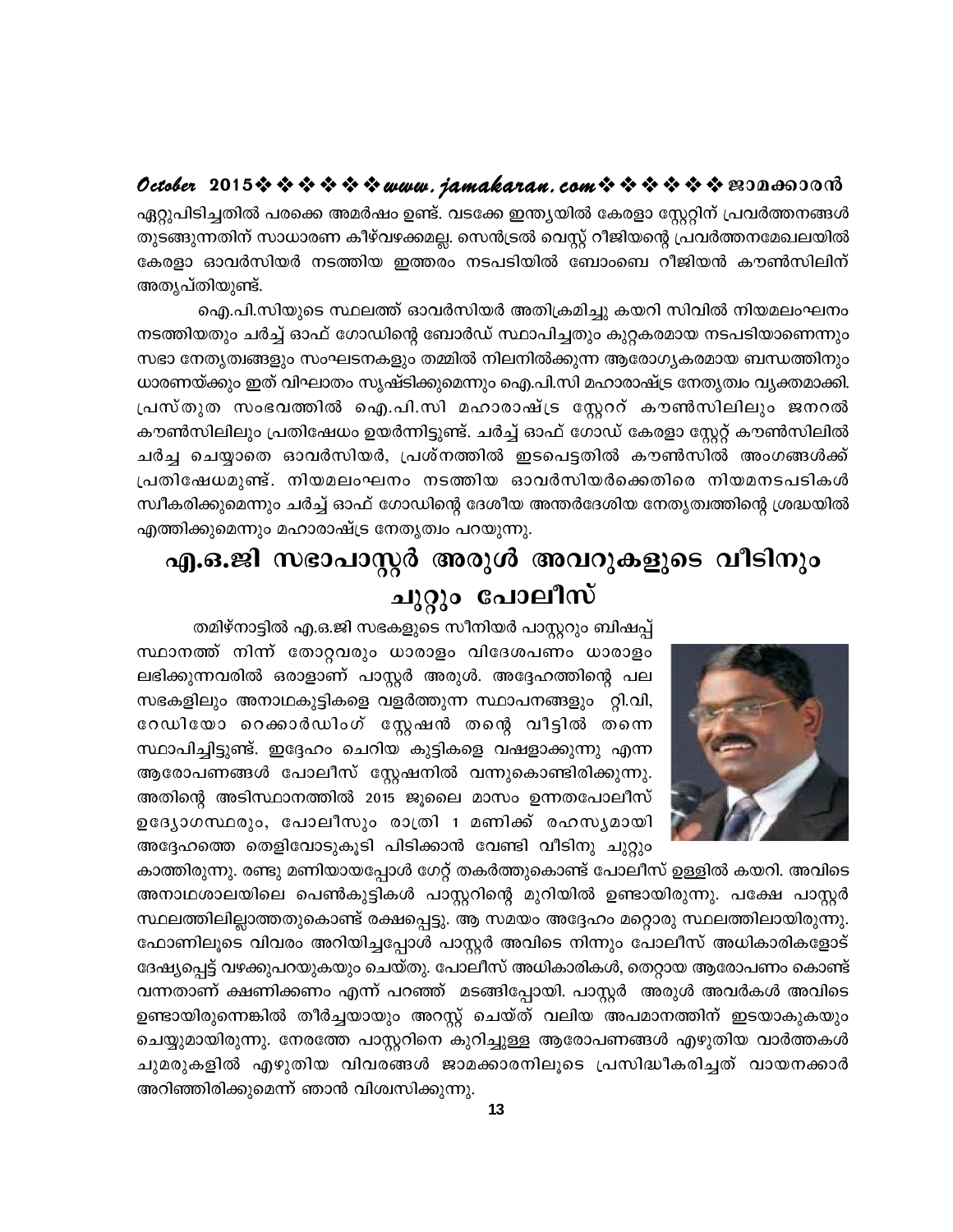## October 2015※※※※※※www.*jamakaran.com*※※※※※※200c60000

ഇതിൽ ആദ്യത്തെ തെറ്റ് പാസ്റ്റർ അവർകൾ വളർത്തുന്ന അനാഥ പെൺകുട്ടികൾ ദൂരത്തിലുള്ള അനാഥാലയത്തിലിരുന്ന് രാത്രിയിൽ പാസ്റ്റർ വീട്ടിൽ വന്ന് കിടന്നത് തെറ്റാണ്. ഇങ്ങനെയുള്ള പല ആരോപണങ്ങൾ വന്നിട്ടും പാസ്റ്റർ ആ വിഷയത്തിൽ ജാഗ്രത കാണിക്കാതെ പോയത് തെറ്റാണ്. താൻ വളർത്തുന്ന പ്രായപൂർത്തിയായ അനാഥപെൺകുട്ടികളെ തന്റെ വീട്ടിൽ കൊണ്ടുവന്ന് കിടത്തുന്നത് ഒഴിവാക്കേണ്ടതായിരുന്നു.

രണ്ടാമത്തെ തെറ്റ് ഒരു വലിയ പെന്തകോസ്തു സഭയായ എ.ഒ.ജി സഭയുടെ സീനിയർ പാസ്റ്ററായ ഇദ്ദേഹത്തിന്റെ തെറ്റായ ആരോപണത്തിന്റെ അടിസ്ഥാനത്തിൽ പോലീസ് വീട്ടിനുള്ളിൽ രാത്രിയിൽ തീവ്രവാദികളെ പിടിക്കുന്നതുപോലെ ഉള്ളിൽ കയറിയത് പോലീസ് ഭാഗത്തു നിന്നും ഉണ്ടായ വലിയ തെറ്റാണ്. പാസ്റ്ററിന്റെ നേരെയുള്ള ആരോപണങ്ങൾ സതൃമോ, ഇല്ലയോ എന്ന് തന്റെ സി.ഐ.ഡി പോലീസ് വഴിയായി ശരിക്കും അറിയാതെ, ഉയർന്നപോലീസ് ഉദ്യോഗസ്ഥർ തന്റെ കീഴിലുള്ള വലിയ പോലീസ് സംഘം വീട്ടിൽ കയറിയത് ശാസിക്കേണ്ടതാണെന്ന് മധുരയിലുള്ള അധികാരികൾ പറഞ്ഞതായി വാർത്തകൾ വന്നു.

പല വർഷങ്ങളായി പാസ്റ്റർ അരുൾ (മധുര) അവർകളെ അപമാനപ്പെടുത്തുവാനും അവരോടു കൂടെ ഉണ്ടായിരുന്ന ദൈവവേലക്കാർ തന്നെ ശ്രമിച്ചതായും അറിയുന്നു. വിദേശപണം വാങ്ങുന്ന ദൈവവേലക്കാരും വലിയ സഭകളും സ്ഥാപനങ്ങളും നടത്തുന്ന വൃക്തികൾ തന്നോടു കൂടെയുള്ള സഹപ്രവർത്തകരോട് വളരെ ജാഗ്രതയായിരിക്കണം. ആരെയും വിശ്വസിക്കരുത്. ഇങ്ങനെയുള്ളവരാണ് അസൂയകൊണ്ടും ഈ കാരൃങ്ങളിൽ ഇടപെടുന്നത്. മറ്റെല്ലാ ദൈവവേലക്കാർക്കും ഈ വാർത്തകൾ ഒരു പാഠമായിരിക്കും. ഈ വിഷയം മാധ്യമങ്ങളിൽ വന്നതുകൊണ്ട് പെന്തകോസ്തു പാസ്റ്റർമാർക്ക് മാത്രമല്ല നമ്മുടെ ദൈവമായ യേശുക്രിസ്തുവിനും അപമാനകരമായ ഒരു വിഷയമാണ്. ദൈവനാമം ദുഷിക്കപ്പെടരുത്. ഏതൊരു ദൈവവേലക്കാരന്റെയും പ്രസംഗവും പ്രവർത്തനവും ഒന്നുപോലെ സാക്ഷ്യമായിരിക്കണം. അങ്ങനെയിരുന്നാൽ ഇതുപോലെയുള്ള ആരോപണങ്ങൾ വരാതെയിരിക്കാൻ സാധിക്കും.

## ഇതാണോ പരിശുദ്ധാത്മാവിന്റെ പ്രവർത്തനം

പരിശുദ്ധാത്മാവിന്റെ പേരിൽ പിശാചിന്റെ ആത്മാവിന്റെ പ്രവർത്തനം താഴെ കാണുന്ന ഫോട്ടോയിൽ

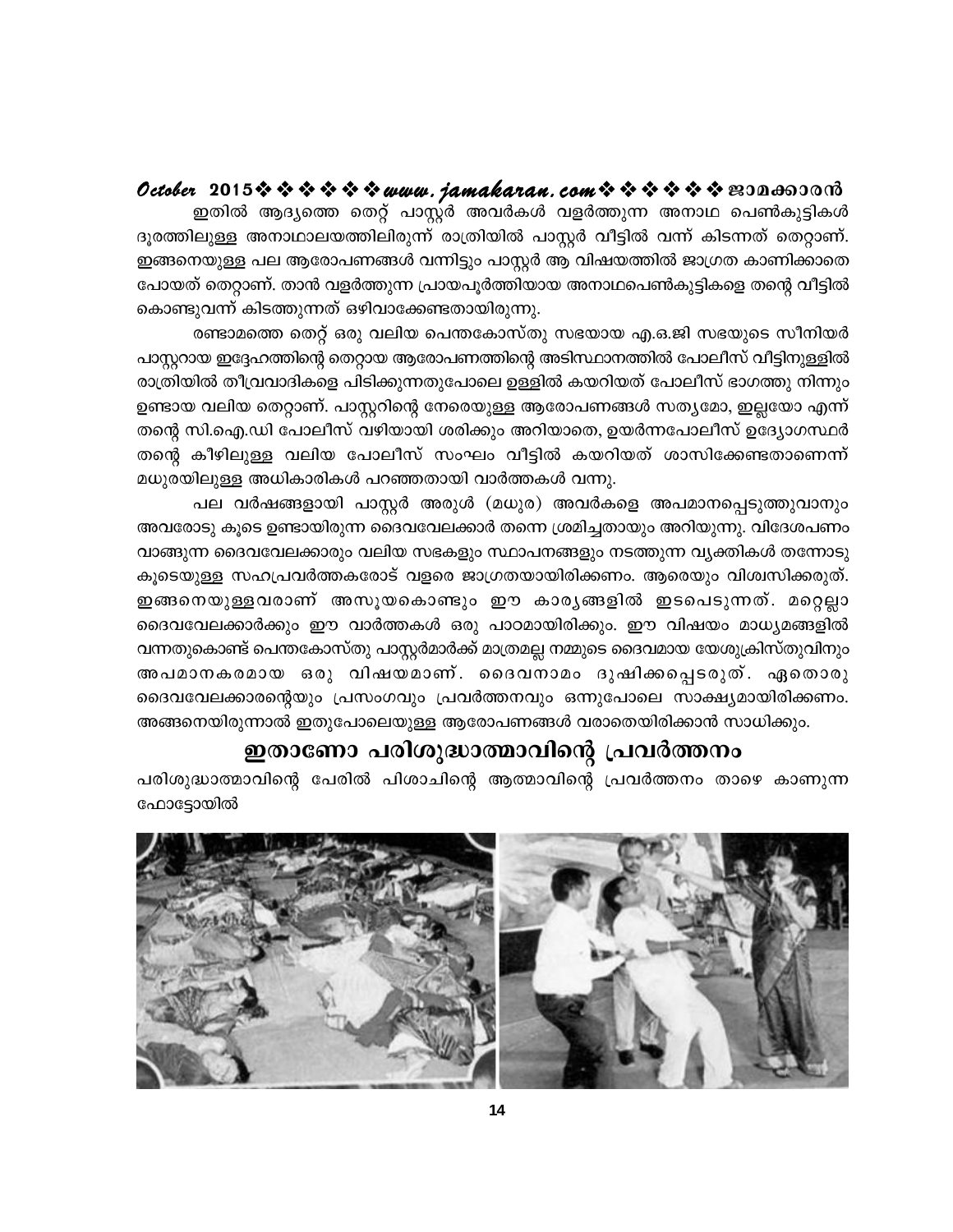## 

മുകളിൽ കാണുന്ന പടത്തിൽ സ്ത്രീകൾ താഴെ വീണു കിടക്കുന്നത് നിങ്ങൾ കാണുന്നു. ഇത് ഭൂമികുലുക്കമോ റെയിൽ അപകടത്തിലോ മരിച്ചുപോയവരെ തറയിൽ കിടത്തവരുടെ കാഴ്ചയല്ല. ഇവരെല്ലാം പരിശുദ്ധാത്മാവിന്റെ ശക്തിയാൽ വീണുപോയവരെന്ന് പറയുന്നു. വീണുപോയ സ്തീകളാരും ഉടനെ എഴുന്നേൽക്കാൻ പാടില്ല. ഫോട്ടോ എടുക്കുന്നതുവരെ അവിടെ തന്നെ കിടക്കണം. അങ്ങനെതന്നെ ഒന്നു ഉറങ്ങാൻ സാധിക്കും.

ഇതെന്താ കുത്ത്? ഇന്ന് പല ദൈവവേലക്കാർ പരിശുദ്ധാത്മാവിന്റെ തീനാളമെന്നും പരിശുദ്ധാത്മാവിന്റെ ശക്തിയെന്ന പേരിലും കാണിക്കുന്ന ഒരു തന്ത്രമാകുന്നു. കൈനീട്ടിയാൽ ആളുകൾ വീഴും, വിരൽ നീട്ടിയാൽ ആളുകൾ വീഴും, കൈവച്ചാൽ ആളുകൾ വീഴും ഇതെല്ലാം പരിശുദ്ധാത്മാവിന്റെ ശക്തിയെന്ന് ജനങ്ങളെ വിശ്വസിപ്പിക്കുന്ന കള്ളദൈവവേലക്കാർ. ഇങ്ങനെയുള്ള ദൈവവേലക്കാരെ സഭയിൽ വിളിച്ച് യോഗം നടത്തിയാൽ സഭയിൽ ഉണർവ്വു ഉണ്ടാകുകയില്ല. അതിനുപകരം പിശാചിന്റെ ആത്മാവ് സഭയ്ക്കുള്ളിൽ കയറുവാൻ ഇടയാകും. മുകളിൽ കാണുന്നത് തമിഴ്നാട്ടിൽ സഹോ.ജസ്റ്റിൻ അവർകളും അവരുടെ ഭാര്യ പ്രീതാ ജസ്റ്റിൻ അവർകളും പ്രാർത്ഥിക്കാൻ വന്നവരെ വിരൽകൊണ്ട് താഴെ വീഴ്ത്തുന്നത് ഇവരുടെ

യോഗത്തിൽ കാണാം. ഇങ്ങനെ വീഴാൻ വേണ്ടിതന്നെ ഇവരുടെ യോഗങ്ങളിൽ വരുന്നവർ ധാരാളം ഉണ്ട്. ഇതിനെ ഇവർ പരിശുദ്ധാത്മാവിന്റെ ശക്തി എന്ന് കള്ളം പറഞ്ഞ് വിശ്വസിപ്പിക്കുന്നു. കേരളത്തിലും പ്രാർത്ഥിക്കുമ്പോൾ ജനങ്ങളെ താഴെ വീഴ്ത്തുന്ന ദൈവവേലക്കാരും

വർദ്ധിക്കുവാൻ തുടങ്ങി. ഇങ്ങനെയുള്ള ദൈവവേലക്കാരെയോ പാസ്റ്റർമാരെയോ വിശ്വസിക്കരുത്. പരിശുദ്ധാത്മാവ് നിങ്ങളിൽ വരുമ്പോൾ ബലപ്പെട്ട്, പുറപ്പെട്ട്, സാക്ഷിയായിരിപ്പിൻ

എന്നാണ് നമ്മുടെ വേദപുസ്തകം പഠിപ്പിക്കുന്നത്.

## PDF ൽ ജാമക്കാരൻ മാസിക

ധാരാളം പേരുടെ ആവശ്യപ്രകാരം, ജാമക്കാരൻ മുഴുവനും ഫോട്ടോ സഹിതം, PDF വഴിയായി അയക്കുവാനുള്ള സംവിധാനം ഉണ്ട്. അതുകൊണ്ട് നിങ്ങളുടെ ഇ-മെയിൽ ഐ.ഡി അയച്ചുതന്നാൽ മാസിക മുഴുവനും അതുവഴി ലഭ്യമാക്കുന്നതാണ്. നിങ്ങൾ ഇ-മെയിൽ വഴി ഇത് ആവശ്യപ്പെട്ടാൽ, നിങ്ങളുടെ ഇ-മെയിൽ ഐ.ഡിയേ ഞങ്ങൾ പി.ഡി.എഫ് ലിസ്റ്റിൽ ചേർക്കുന്നതാണ്.

നിങ്ങളുടെ പ്രാർത്ഥനാ കുറിപ്പും ബൈബിൾ സംശയങ്ങളും കുടുംബ പ്രശ്നങ്ങൾക്കായുള്ള ആലോചനകളും കത്തുവഴിയായോ, ഇ-മെയിൽ മുഖാന്തിരമോ അയക്കുമെങ്കിൽ പ്രാർത്ഥിച്ചു ഞാൻ മറുപിട അയക്കുന്നതായിരിക്കും.

## ജാമക്കാരൻ വേണ്ട

ജാമക്കാരൻ (മാസിക നിങ്ങളുടെ ആത്മാവിന് ഉപയോഗപ്രദം ആകുന്നില്ല എങ്കിൽ) നിങ്ങൾക്ക് ലഭിക്കുന്ന മാസികയുടെ മുകളിൽ REFUSED എന്നെഴുത്ന നിങ്ങളുടെ അഡ്രസ്സ്, വെട്ടി തിരിച്ചയയ്ക്കുക (Stamp വേണ്ട). അങ്ങനെ ചെയ്താൽ നിങ്ങളുടെ അഡ്രസ്സ് ഞങ്ങളുടെ Mailing List-ൽ നിന്നു നീക്കുവാൻ സാധിക്കും. ഇതിന് നിങ്ങൾ സഹകരിക്കും എന്ന് വിശ്വസിക്കുന്നു. നന്ദി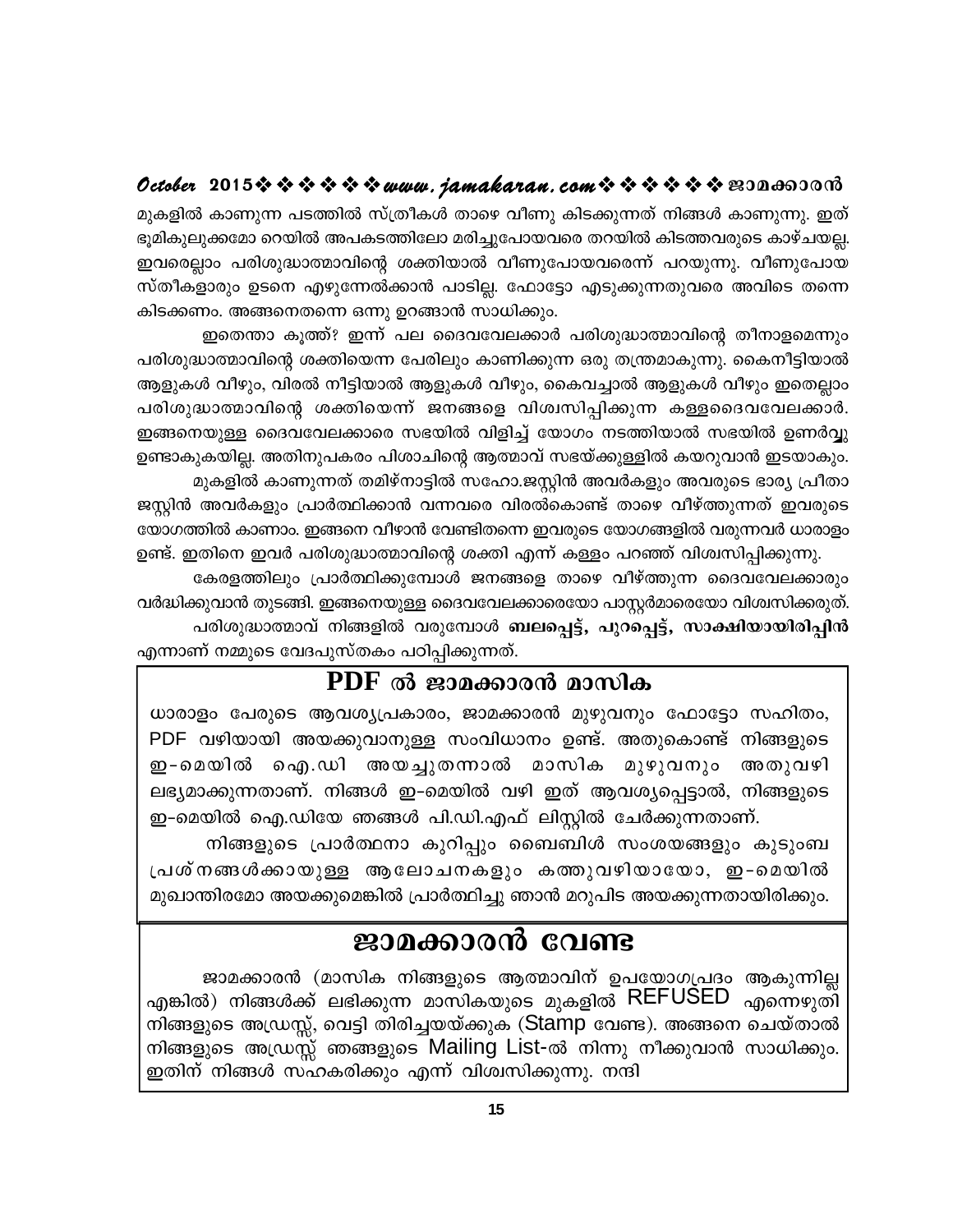# കൗമാരപ്രായത്തിലുള്ള പെൺകുട്ടികൾക്ക് പ്രത്യേക ഉപദേശം

നിങ്ങൾ ഇഷ്ടപ്പെട്ടാലും ഇഷ്ടപ്പെട്ടില്ലെങ്കിലും ഇന്നോ നാളെയോ ആൺകുട്ടികൾ താല്പര്യം കാണിക്കാൻ തുടങ്ങും. ഇവർ നിങ്ങളുടെ കോളേജുകളിൽ നിങ്ങളോടു പഠിക്കുന്നവരായിരുന്നേക്കാം. ഇവരോടു നിങ്ങൾ എങ്ങനെയാണു ഇടപഴകേണ്ടതെന്നു നിങ്ങൾ അറിഞ്ഞിരിക്കേണ്ടതു അത്യാവശ്യം. പെൺകുട്ടികൾ നന്നായി ശ്രദ്ധിക്കേണ്ട ചില വിഷയങ്ങൾ മാത്രം ഇവിടെ സൂചിപ്പിക്കുന്നു.

പഴയകാലത്ത് പെൺകുട്ടികൾ ചെറുപ്പത്തിൽതന്നെ വിവാഹിതരാകും. ഇന്നത്തെക്കാലത്തിൽ പെൺകുട്ടികൾ ഉന്നതവിദ്യാഭ്യാസം ലഭിക്കാൻ ആഗ്രഹിക്കുന്നതുകൊണ്ടു കുറച്ചുകൂടെ കാലതാമസം വന്നതിനുശേഷം മാത്രമേ അവരുടെ വിവാഹത്തെക്കുറിച്ചു സംസാരിക്കാറുള്ളൂ. ഡിഗ്രിക്കു അല്ലെങ്കിൽ ഒരു പരിശീലനത്തിൽ കാലം കഴിക്കുന്ന ആ കാലഘട്ടത്തിലാണ് പെൺകുട്ടികൾ ആൺകുട്ടികളോടു പരിചയപ്പെടാൻ ഇടയായിത്തീരുന്നത്. അപ്പോൾ അവർ പല ശോധനകൾക്കു പാത്രീഭൂതരായിത്തീരുന്നു. തങ്ങളുടെ ആകർഷണത്തിന്റെ കാരണത്താൽ വിവാഹചിന്ത ഇല്ലാതെ തന്നെ മറ്റുള്ള പുരുഷന്മാരുടെ ശ്രദ്ധ ആകർഷിക്കാൻ ചിന്തിക്കുന്നു. ഈ പരീക്ഷയ്ക്കു ഇവർ ഇടം നൽകുമെങ്കിൽ അതു വൻ ആപത്തായി പരിണമിക്കുന്നു.

പുരുഷന്മാരെക്കാൾ സ്ത്രീകൾക്കു തന്നെ ആ വികാരം അധികനാൾ നീണ്ടിരിക്കും എന്നതു സ്ത്രീകൾ ഓർത്തിരിക്കണം. ഒരു ചെറുപ്പക്കാരൻ ഒരു പെൺകുട്ടിയെ സ്നേഹിച്ചിട്ട് അവളെ പെട്ടെന്നു മറന്നു കളയും. പിന്നെ മറ്റൊരു പെൺകുട്ടിയെ സ്നേഹിക്കാൻ ആരംഭിക്കും. ഇതു മുഖാന്തിരം അവന്റെ വികാരജീവിതത്തിനു വളരെ ആപത്തു ഉണ്ടാകയില്ല. പല ചെറുപ്പക്കാരും പെൺകുട്ടികളോടു പരിചയപ്പെടുന്നതു വെറും ശാരീരികബന്ധത്തിനായി മാത്രമായിരിക്കും. എത്രത്തോളം ഇതു സാധിക്കുമോ അത്രത്തോളം അവരുടെ ബന്ധവും നീളും. സ്നേഹം അല്പം പോലും ഇല്ലാതെ അവരോടു ഇടപെട്ടു പരിചയപ്പെടാൻ സാധിക്കും. എന്നാൽ ഒരു പെൺകുട്ടി അപ്രകാരമുള്ള ലൈംഗികബന്ധം ഉണ്ടാകുമ്പോൾ സ്നേഹവികാരം ഉള്ളവളായിരിക്കുന്നു. താൻ സ്നേഹിക്കുന്ന ചെറുപ്പക്കാരന്റെ സ്നേഹത്തിൽ നിന്നും വിട്ടുമാറുന്നതു അവളെ സംബന്ധിച്ചിടത്തോളം സങ്കടമായ കാര്യം. ചില പെൺകുട്ടികൾ ഈ സങ്കടം തന്റെ വിവാഹത്തിനുശേഷവും ഓർത്തു അല്ലെങ്കിൽ ചിന്തിച്ചുകൊണ്ടേയിരിക്കും. വിവാഹജീവിതത്തെ സന്തോഷകരമല്ലാത്ത ഒരു വിഷയമാക്കിത്തീർക്കും. അതുകൊണ്ടു ഇവിടെ മുന്നറിയിപ്പു ആവശ്യമായിരിക്കുന്നു.

സ്പർശനം വഴിയുണ്ടാകുന്ന പരീക്ഷകൾ വളരെയേറെ ഭയങ്കരമായവ എന്നു പെൺകുട്ടികൾ മറന്നുപോകരുത്. അതുകൊണ്ടു ഒരു ആൺകുട്ടിയും നിങ്ങളുടെ കൈ പിടിക്കാൻ അനുവദിക്കാൻ പാടില്ല. ചുംബനം ചെയ്യാനും അല്പം പോലും അനുവദിക്കരുത്. ഈ കാര്യങ്ങൾ നടന്നു കഴിഞ്ഞാൽ പിന്നീടു ആവശ്യമില്ലാത്ത സങ്കല്പങ്ങൾ മനസ്സിൽ തോന്നാൻ ആരംഭിക്കും. ഒരു കാര്യത്തിനുശേഷം അടുത്ത കാര്യം എളുപ്പത്തിൽ നടക്കും. (സ്ത്രീയെ തൊടാതരിക്കുന്നത് മനുഷ്യനു നല്ലത് 1 കൊരി 7:11).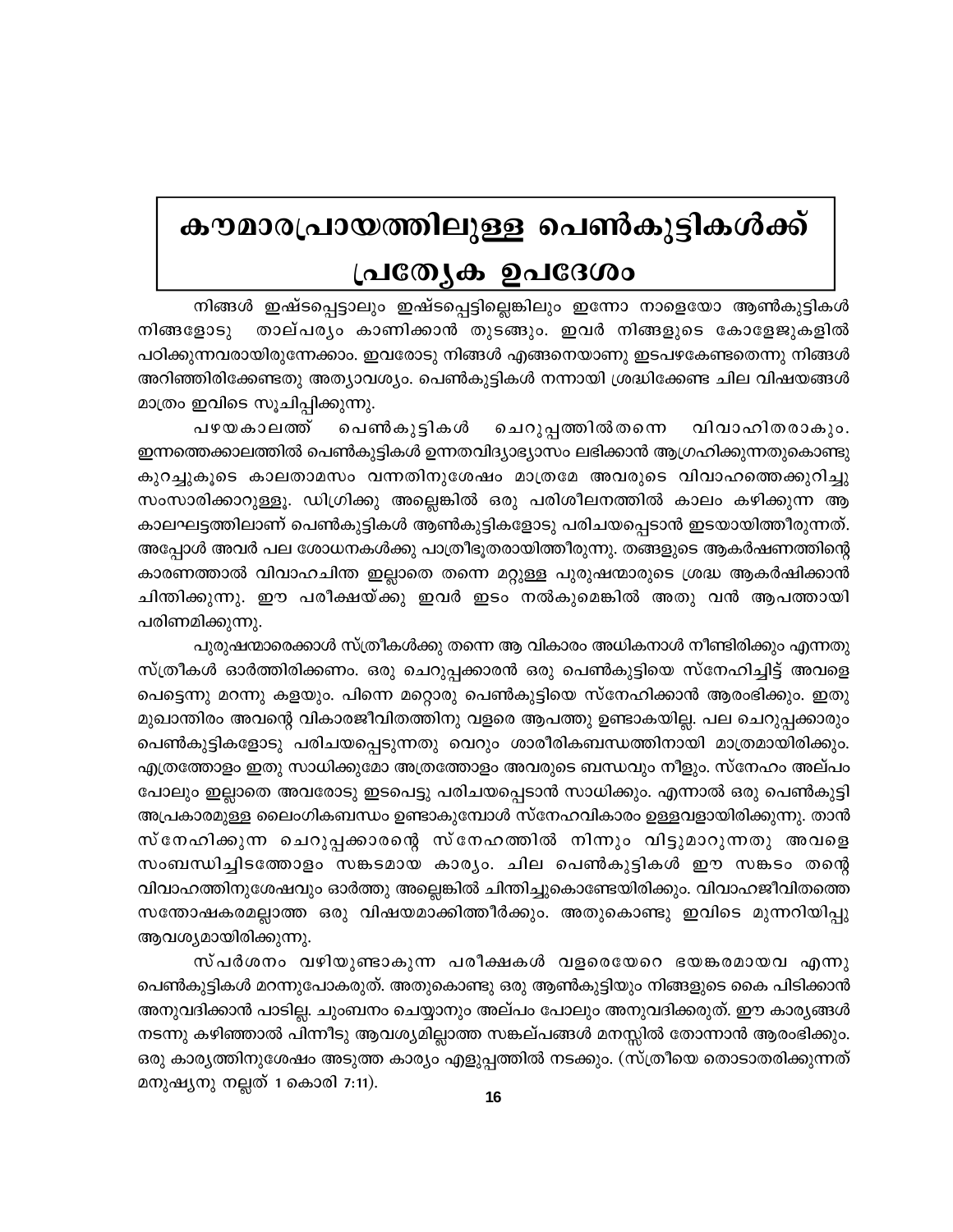## October 2015 \* \* \* \* \* \* www.jamakaran.com \* \* \* \* \* \* \* 2010600010

മറ്റൊരു കാര്യവും നിങ്ങൾ നന്നായി മനസ്സിലാക്കണം. ആൺകുട്ടികളോടുള്ള ബന്ധം മുറിഞ്ഞുപോകുമ്പോൾ പെൺകുട്ടിയ്ക്കാണു അധിക ബുദ്ധിമുട്ട്. നിന്നെ ഉപേക്ഷിച്ചു വേറൊരു പെൺകുട്ടിയെ വിവാഹം കഴിക്കാം എന്നുള്ളതു അവനെ സംബന്ധിച്ചിടത്തോളം എളുപ്പം. എന്നാൽ നിനക്കു അങ്ങനെയല്ല. ഉള്ളകാലമെല്ലാം നിന്റെമേൽ ഒരു കളങ്കം നിലനില്ക്കും. അതിന്റെ ഫലമായി നിനക്കു ഒരിക്കലും ഒരു തുണയാളി ലഭിക്കാതെയും വന്നേക്കാം. ഇന്ത്യയെ സംബന്ധിച്ചിടത്തോളം ഇതു വളരെയധികം ശരിയുമാകുന്നു. തെറ്റായ രീതിയിൽ ആൺകുട്ടികളോടു പഴകിയ പെൺകുട്ടികളെപ്പറ്റിയല്ല ഞാനിവിടെ പറയുന്നതു. ഒരു ആൺകുട്ടിയോടു പഴകിയ പെൺകുട്ടിയെക്കുറിച്ചു പറയുന്നില്ല. ഒരു ആൺകുട്ടിയോടും യാതൊരു തെറ്റും കൂടാതെ പഴകിയ പെൺകുട്ടികളെക്കുറിച്ചു മാത്രമാണു സംസാരിക്കുന്നത്. ആ ബന്ധം ഭൂരിപക്ഷവും കത്തുമുഖാന്തിരമോ അല്ലെങ്കിൽ ഫോൺ വഴിയോ ആയിരുന്നാൽപോലും അവർ പിന്നീടു കഷ്ടപ്പെടും. ഈ ബന്ധത്തെപ്പറ്റിയുള്ള കാര്യം (കത്തു അല്ലെങ്കിൽ ഫോൺവഴിയുള്ള ബന്ധം) മറ്റുള്ളവർ അറിഞ്ഞാൽ പെൺകുട്ടിയുടെ ജീവിതത്തിനു ബുദ്ധിമുട്ടുണ്ടാകും. ഇവിടെ പെൺകുട്ടികൾ തങ്ങളുടെ അഭിമാനം കാത്തുസൂക്ഷിക്കാൻ ഉള്ള കാര്യം ചിന്തിച്ചുനോക്കണം.

ആരംഭത്തിൽ അലക്ഷ്യമായിരുന്ന പല പെൺകുട്ടികളും തങ്ങളുടെ അഭിമാനം നഷ്ടപ്പെടുത്തിയിട്ടുണ്ട്. ഇപ്രകാരമുള്ള കാര്യം അവരുടെ സാക്ഷി നശിപ്പിക്കുമെന്നു മാത്രമല്ല കർത്താവിന്റെ തിരുനാമത്തിനും വലിയ ചീത്തപ്പേരുണ്ടാക്കും. സ്ത്രീകൾ ബലഹീനപാത്രമെന്നും എളുപ്പത്തിൽ അവർ വഞ്ചിതരാകുമെന്നും വേദപുസ്തകം പറയുന്നത് (1 പത്രോ 3:7, 1 തിമെ 2:14) അർത്ഥമില്ലാതെയല്ല.

വിവാഹത്തെപ്പറ്റി ഉടനെ സംസാരിക്കാൻ പോകുന്നു എന്നു അറിയുന്നകാലംവരെ ആൺകുട്ടികളോടു അധികം പഴകാതിരിക്കുന്നതു നല്ലതു. ഇതിനു മറ്റൊരു കാരണവും ഉണ്ടു. വിവാഹമാകാത്ത ആ കാലം തന്നെ നിങ്ങൾക്ക് സ്വതന്ത്രമായും യാതൊരു സങ്കടവുമില്ലാതെയും ദൈവസേവയിൽ ബന്ധപ്പെടാനുള്ള കാലമാണവ. വിവാഹം കഴിഞ്ഞശേഷം നിങ്ങളുടെ സമയം നിങ്ങൾക്കു സ്വന്തമല്ല. ആ വർഷങ്ങൾ ആൺകുട്ടികളോടു ഇടപഴകുന്നതിൽ ചെലവിട്ടാൽ ദൈവശുശ്രൂഷയ്ക്കു നിങ്ങൾ കൊടുക്കേണ്ട മുഖ്യകാലം നിങ്ങൾ നഷ്ടപ്പെടുത്തുന്നു. പിശാചു നിങ്ങളുടെ ആത്മീയപാത തെറ്റിക്കാതിരിക്കാൻ സ്വയം കാത്തുകൊള്ളുവിൻ.

ഈ വിഷയത്തോടു ബന്ധപ്പെട്ട രണ്ടു ഉപദേശങ്ങൾ നൽകാൻ ഞാൻ ആഗ്രഹിക്കുന്നു. വിവാഹം കഴിയാത്ത യാതൊരു ആൺകുട്ടിയുടെ അടുത്തുപോയി നിങ്ങളുടെ ആത്മീയകാര്യങ്ങൾക്കു ആലോചന കേൾക്കാതിരിക്കുക. വിവാഹം കഴിഞ്ഞ മുതിർന്നവരോടോ അല്ലെങ്കിൽ മറ്റൊരു സ്ത്രീയോടോ അഭിപ്രായം ചോദിക്കുന്നതു വളരെ നല്ലതു. മറ്റൊരു കാര്യവും നിങ്ങൾ ശ്രദ്ധിക്കണം. വിവാഹം കഴിഞ്ഞ ഏതൊരു പുരുഷനോടും അതായതു ആ പുരുഷന്റെ ഭാര്യയോടു നിങ്ങൾക്കു വളരെ അടുത്തു പരിചയമില്ലെങ്കിൽ നിങ്ങൾ ആ പുരുഷനോടും ഇടപഴകാൻ പാടില്ല.

ജാമക്കാരന്റെ കുറിപ്പ് : ശരീരബന്ധത്തെപ്പറ്റിയും പ്രേമവലയിൽ വീണ് ആത്മീയ കാമുകരെപ്പറ്റിയും ബാല്യപ്രായത്തിൽ ശോധനകൾ എങ്ങനെയെല്ലാം വരും എന്നും അതിൽനിന്നു നമ്മെ എങ്ങനെ കാത്തു സൂക്ഷിക്കാം എന്നതിനെപ്പറ്റിയും സുമാർ 20 വർഷങ്ങൾക്കുമുമ്പ് തിരിഞ്ഞുനോട്ടം എന്ന തലക്കെട്ടിൽ ഞാൻ ജാമക്കാരനിൽ തുടർച്ചയായി എഴുതിയിരുന്നു. ഇപ്പോൾ അതു ചെറിയ ചെറിയ പുസ്തക രൂപത്തിൽ തയ്യാർ ചെയ്തിരിക്കുന്നു. ആവശ്യമുള്ളവർ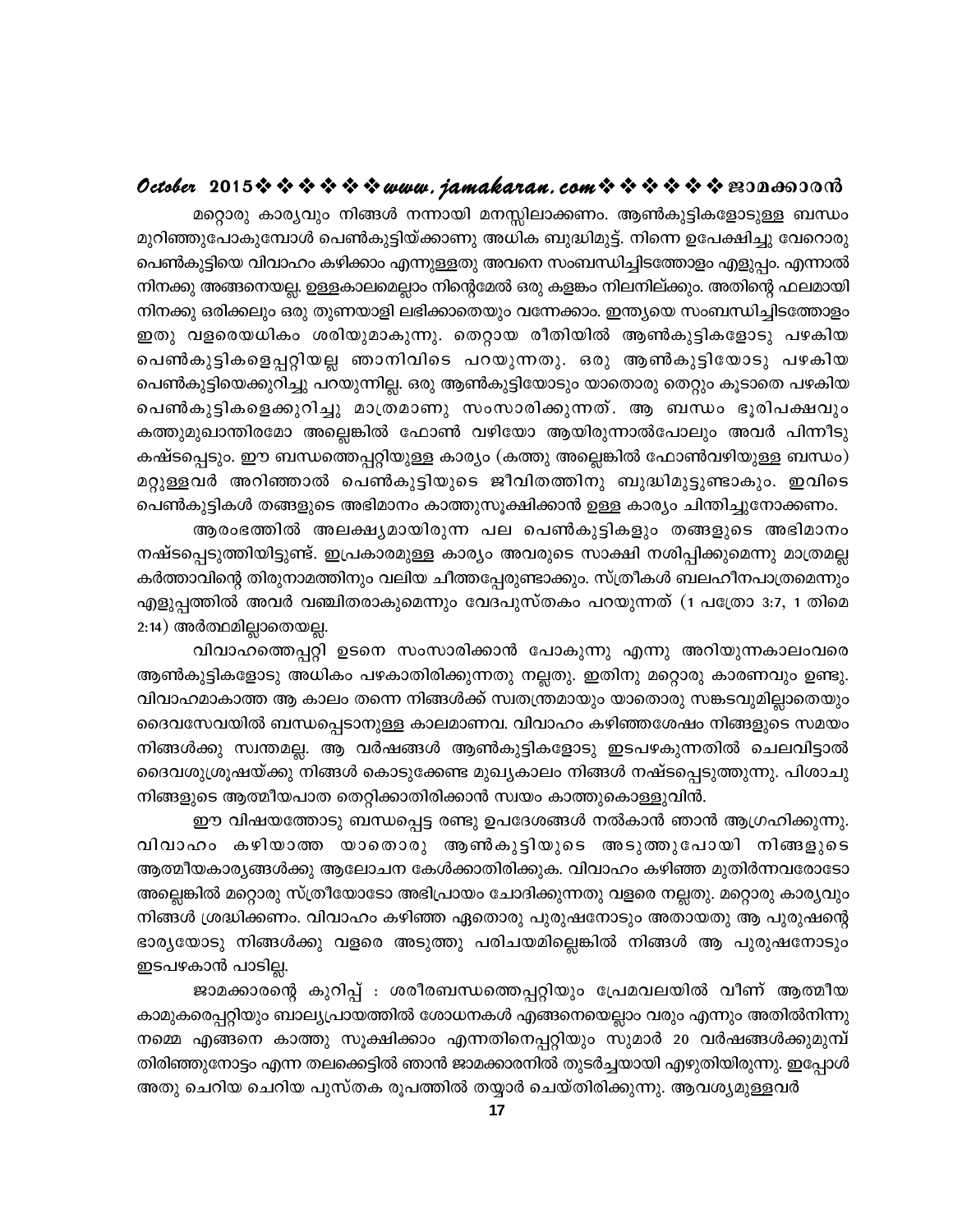## October 2015※※※※※※www.*jamakaran.com*※※※※※※200c60000

എനിക്കെഴുതിയാൽ അതു അയച്ചുതരാം. തിരിഞ്ഞുനോട്ടം 5, 6, 9 എന്റെ ജീവിതത്തിൽ ഞാൻ എങ്ങനെ വിവാഹം കഴിച്ചു, വിവാഹത്തിനു മുമ്പ് എനിക്കു വന്ന ശോധനകൾ, പ്രേമവലയിൽ വീഴാതിരുന്നിട്ടു അതിൽനിന്നു സംരക്ഷിക്കപ്പെട്ടതും തുടങ്ങിയ വിവരങ്ങൾ തിരിഞ്ഞുനോട്ടം നമ്പർ 11-ൽ ഞാൻ എഴുതിയിട്ടുണ്ട്.

തിരിഞ്ഞുനോട്ടം എന്ന പരമ്പരം ഇതുവരെ 14 എണ്ണം വന്നു. ഇവ എന്റെ സ്വന്തജീവിതത്തിലും ദൈവവേലയിലും ഏർപ്പെട്ട പലവിധ അനുഭവങ്ങളെ പ്രത്യേകം പ്രത്യേകമായി ഞാൻ എഴുതിയിരിക്കുന്നു. ഇവകളിൽ ചിലതു തല്ക്കാലം തീർന്നുപോയിരിക്കുന്നു എങ്കിലും വീണ്ടും അവ അച്ചടിച്ചു പ്രസിദ്ധീകരിക്കും.

കർത്താവിന്റെ നാമം മാത്രം ഇതിൽ മഹത്വപ്പെടടെ.

ആമേൻ.

# വായനക്കാരുടെ ശ്രദ്ധയ്ക്കു – അറിയിപ്പ് മണിയോടർ (EMO)

EMO വഴി ആയി മണിയോടർ അയിച്ചവർ പണം അയിച്ചിട്ടും മാസിക എന്തു കൊണ്ട് അയിച്ചില്ല എന്നു എനിക്കു കത്തെഴുതി ചോദിക്കുന്നു. ഇപ്പോഴുള്ള EMO മണിയോടറിൽ, ഏതു കാര്യത്തിനുവേണ്ടി പണം അയച്ചു എന്നു വിവരം എഴുതാൻ സാധിക്കുന്നില്ല. അതുകൊണ്ട് മണിയോടർ വഴിയായോ, ഓൺലൈൻ മൂലം ബാങ്കു വഴിയായോ പണം അയക്കുന്നവർ. നിങ്ങളുടെ മേൽ വിലാസത്തിനോടൊപ്പം ഏതു കാര്യത്തിനുവേണ്ടി അയച്ചു എന്നു കത്തെഴുതി അറിയിച്ചാൽ വളരെ ഉപഹാരമായി എന്റെ ബാങ്ക് പാസ്ബുക്കിൽ ഓൺലൈൻ വഴിയായി പണം അയക്കുന്നവ രിക്കും. രുടെ പേരും, സ്ഥലവും പോലും സൂചിിപ്പിക്കുന്നില്ല. അതുകൊണ്ടു പണം അയച്ച യുടനെ ഒരു കത്തു വഴിയായി നിങ്ങൾ പണം അയച്ച വിവരം, കാരണം, തുക, ബാങ്കിന്റെ പേര്, നിങ്ങളുടെ വിലാശം, ഏതു തിയതി എന്നല്ലാം എഴുതി അറിയി ച്ചാൽ രസീത് അയിക്കാൻ സൗകര്യം ആയിരിക്കും. അതു മാത്രമല്ല പ്രധാനമായി ഇൻകം ടാക്സിനു അര് അയച്ചു, എന്തിനു വേണ്ടി അയച്ചു എന്ന വിവരങ്ങൾ അറി യിക്കാൻ വളരെ ഉപയോഗമായിരിക്കും. ഈ വിഷയത്തിൽ നിങ്ങൾ എനിക്ക് സഹ കരിക്കണം. ഈ ദൈവ വേലയിൽ പങ്കുചേരുന്ന നിങ്ങൾ ഏവരെയും ദൈവം അനു ഗ്രഹിക്കുമാരാകട്ടെ.

## ജാമക്കാരൻ വേണ്ട

ജാമക്കാരൻ (മാസിക നിങ്ങളുടെ ആത്മാവിന് ഉപയോഗപ്രദം ആകുന്നില്ല എങ്കിൽ) നിങ്ങൾക്ക് ലഭിക്കുന്ന മാസികയുടെ മുകളിൽ REFUSED എന്നെഴുതി നിങ്ങളുടെ അഡ്രസ്സ്, വെട്ടി തിരിച്ചയയ്ക്കുക (Stamp വേണ്ട). അങ്ങനെ ചെയ്താൽ നിങ്ങളുടെ അഡ്രസ്സ് ഞങ്ങളുടെ Mailing List-ൽ നിന്നു നീക്കുവാൻ സാധിക്കും. ഇതിന് നിങ്ങൾ സഹകരിക്കും എന്ന് വിശ്വസിക്കുന്നു. നന്ദി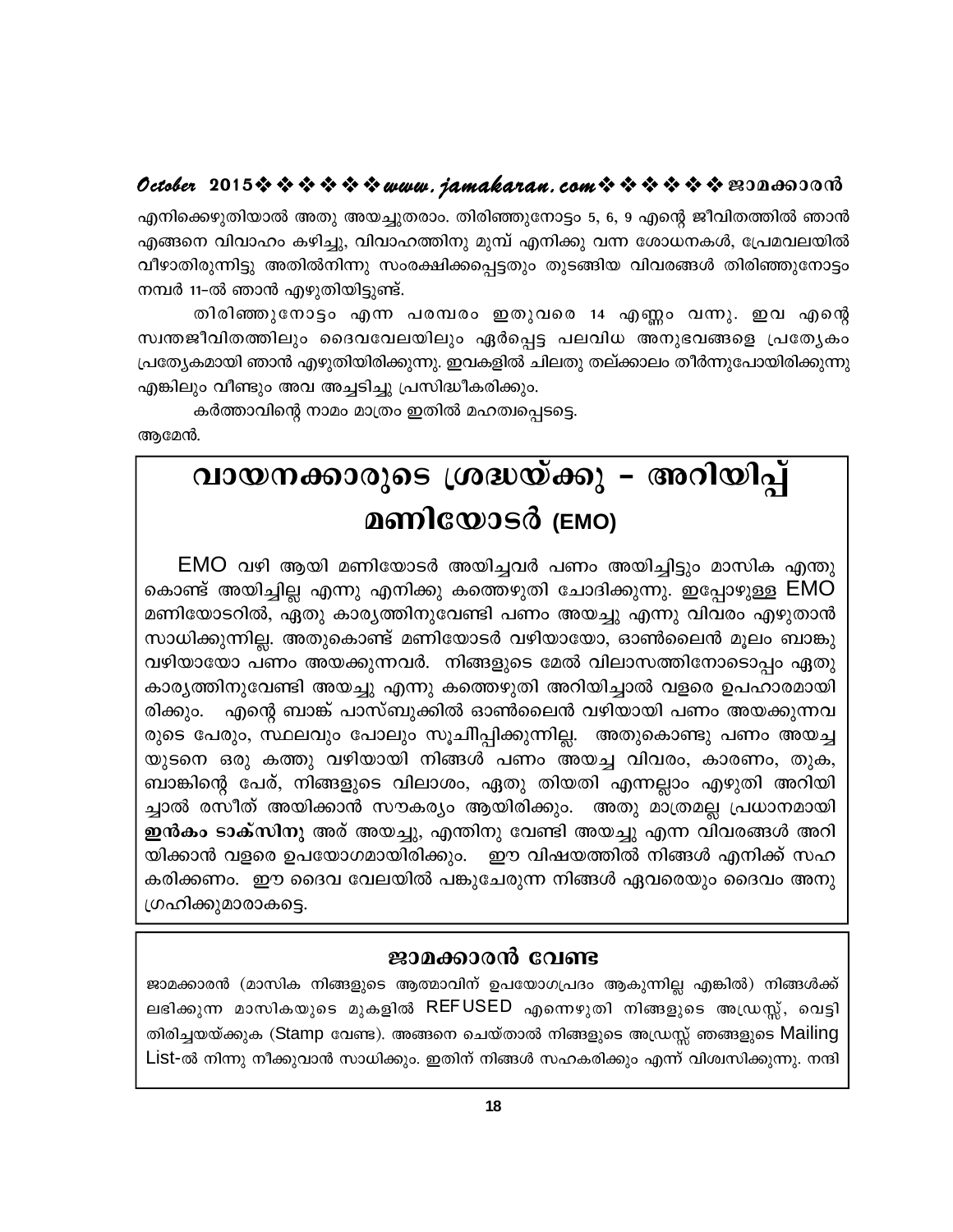# വിവാഹിതരായിട്ടും കുഞ്ഞുങ്ങൾ ലഭിക്കാത്തവർക്കുള്ള സന്ദേശം

ദൈവത്തിനു തങ്ങളെ സമർപ്പിച്ചു ദൈവവഴികളിൽ നടന്നു ദൈവവേല നിറവേറ്റിയിരുന്ന ഒരു ദമ്പതി തങ്ങളുടെ മനസ്സിൽ ഒരു വലിയ ആഗ്രഹത്തോടും ഭാരത്തോടും കാണപ്പെട്ടിരുന്നു. അവരുടെ വിവാഹം കഴിഞ്ഞു അനേകവർഷങ്ങളായെങ്കിലും അവർക്കു കുഞ്ഞുങ്ങൾ ഒന്നും ജനിച്ചിരുന്നില്ല. മക്കളില്ലെന്നുള്ള ഹൃദയഭാരം അവരെ ഭരിച്ചുകൊണ്ടിരുന്നു. അവരുടെ ദുഃഖത്തിനുകാരണം മറ്റുള്ളവരുടെ പരിഹാസ സംസാരം ആയിരുന്നു. അത് എന്താണെന്നു വച്ചാൽ ഈ ദമ്പതികളുടെ പാപം നിമിത്തമോ അല്ലെങ്കിൽ അവരുടെ മാതാപിതാക്കളുടെ പാപത്താലോ, അവരുടെ മേൽ ശാപം ഉണ്ടു; അതുകൊണ്ടു അവർക്കു കുഞ്ഞുങ്ങളില്ല എന്നു ചിലർ പറഞ്ഞു. മക്കളില്ലാത്തതിനു കാരണം ഭർത്താവാണെന്നുവാദിക്കുന്ന ചിലരും, മറ്റു ചിലർ ഭാര്യയാണു കാരണക്കാരി എന്നു പറയുന്നവരും ഉണ്ടു. നമ്മുടെ സമുദായത്തിൽ നാം കാണുന്ന കുറവാണിത്. കുഞ്ഞുങ്ങൾ ഇല്ലാത്ത നിലയെപ്പറ്റി വേദപുസ്തകം എന്തു പറയുന്നു എന്നു നാം അറിഞ്ഞിരിക്കണം. നമ്മുടെ സമുദായത്തിൽ പറയപ്പെടുന്ന കാര്യങ്ങളെയും, സംസ്കാരം പറയുന്ന കാര്യങ്ങളെയും സ്വീകരിച്ചുകൊണ്ടു അവ നമ്മുടെ കുടുംബജീവിതത്തെ ബാധിക്കുന്നതിനു നാം ഇടനൽകുന്നു. ഇങ്ങനെ തങ്ങളുടെ സ്വന്തമക്കളെ ദുഃഖത്തിലാക്കുന്ന ധാരാളം മാതാപിതാക്കൾ ഉണ്ടു. അതുപോലെതന്നെ തങ്ങളുടെ ഭാര്യമാരെ ദുഃഖിപ്പിക്കുന്ന അനേകം ഭർത്താക്കന്മാരും ഉണ്ട്; ഭർത്താക്കന്മാരെ ദുഃഖത്തിലാക്കുന്ന ഭാര്യമാരും ഉണ്ട്. കുഞ്ഞുങ്ങൾ ഇല്ലാത്ത കാരണം പറഞ്ഞു ഭർത്താവു ഭാര്യയെയും ഭാര്യ ഭർത്താവിനെയും കുറ്റം പറഞ്ഞിട്ടു യാതൊരു പ്രയോജനവുമില്ല. **"മക്കൾ, യഹോവ നൽകുന്ന അവകാശം"** എന്നു വേദപുസ്തകം പഠിപ്പിക്കുന്നു. ആവ

28:11-ൽ "നിനക്കു തരുമെന്നു യഹോവ നിന്നെ പിതാക്കന്മാരോടു സത്യം ചെയ്ത ദേശത്തു യഹോവ നിന്റെ നന്മയ്ക്കായി ഗർഭഫലത്തിലും കന്നുകാലികളുടെ ഫലത്തിലും നിന്റെ നിലത്തിലെ ഫലത്തിലും നിനക്കു സമൃദ്ധി നൽകും" എന്നു കാണുന്നു. "മക്കൾ, യഹോവ നൽകുന്ന അവകാശവും, ഉദരഫലം അവൻ തരുന്ന പ്രതിഫലവും തന്നെ" എന്നു സങ്കീ 127:3 പറയുന്നു ദൈവം തന്റെ ഹിതപ്രകാരം, തന്റെ ദാനമായി മക്കളെ തരുന്നു എന്നു ഈ വചനങ്ങളിൽ നിന്നു വൃക്തമാകുന്നു. എന്നാൽ കുഞ്ഞുങ്ങളില്ലാത്ത നിന്റെ എല്ലാ സാഹചര്യങ്ങളിലും ശാപമാണെന്നു വേദപുസ്തകം പഠിപ്പിക്കുന്നില്ല. ദൈവത്തിനു പ്രിയരായി നടന്നവർക്കു പോലും കുഞ്ഞുങ്ങൾ ഇല്ലാതിരുന്നു എന്ന കാര്യം നാം വേദപുസ്തകത്തിൽ കാണുന്നു.

ആവ 28:18-ൽ ''നിന്റെ ഗർഭഫലവും കൃഷിഫലവും കന്നുകാലികളുടെ പേറും ആടുകളുടെ പിറപ്പും ശപിക്കപ്പെട്ടിരിക്കും" എന്നു ദൈവം പറയുന്നു. ഈ അദ്ധ്യായത്തിൽ അനുഗ്രഹത്തെപ്പറ്റിയും ശാപത്തിന്റെ വഴിയെപ്പറ്റി ദൈവം തന്റെ മക്കളെ അറിയിച്ചു അവർക്കു ഇമ്പമുള്ളതും തെരഞ്ഞെടുക്കാനുള്ള സ്വാതന്ത്ര്യം അവർക്കു നൽകുന്നു. ഈ വചനത്തിൽ ശാപത്തിന്റെ വഴിയിൽ ഗർഭഫലം ശപിക്കപ്പെട്ടിരിക്കുന്നു എന്നു പറയുന്നു. ഫലമില്ലാതിരിക്കും എന്നു പറഞ്ഞിട്ടില്ല. അതുകൊണ്ടു പാപം ചെയ്യുന്നവർക്ക് മക്കൾ ജനിക്കാം. മക്കൾ ജനിക്കുന്നതിനാൽ അവർ ദൈവത്തെ പ്രസാദിപ്പിച്ചു, ദൈവത്താൽ ആശിർവദിക്കപ്പെട്ടിരിക്കുന്നു എന്നു പറയാൻ സാദ്ധ്യമല്ല.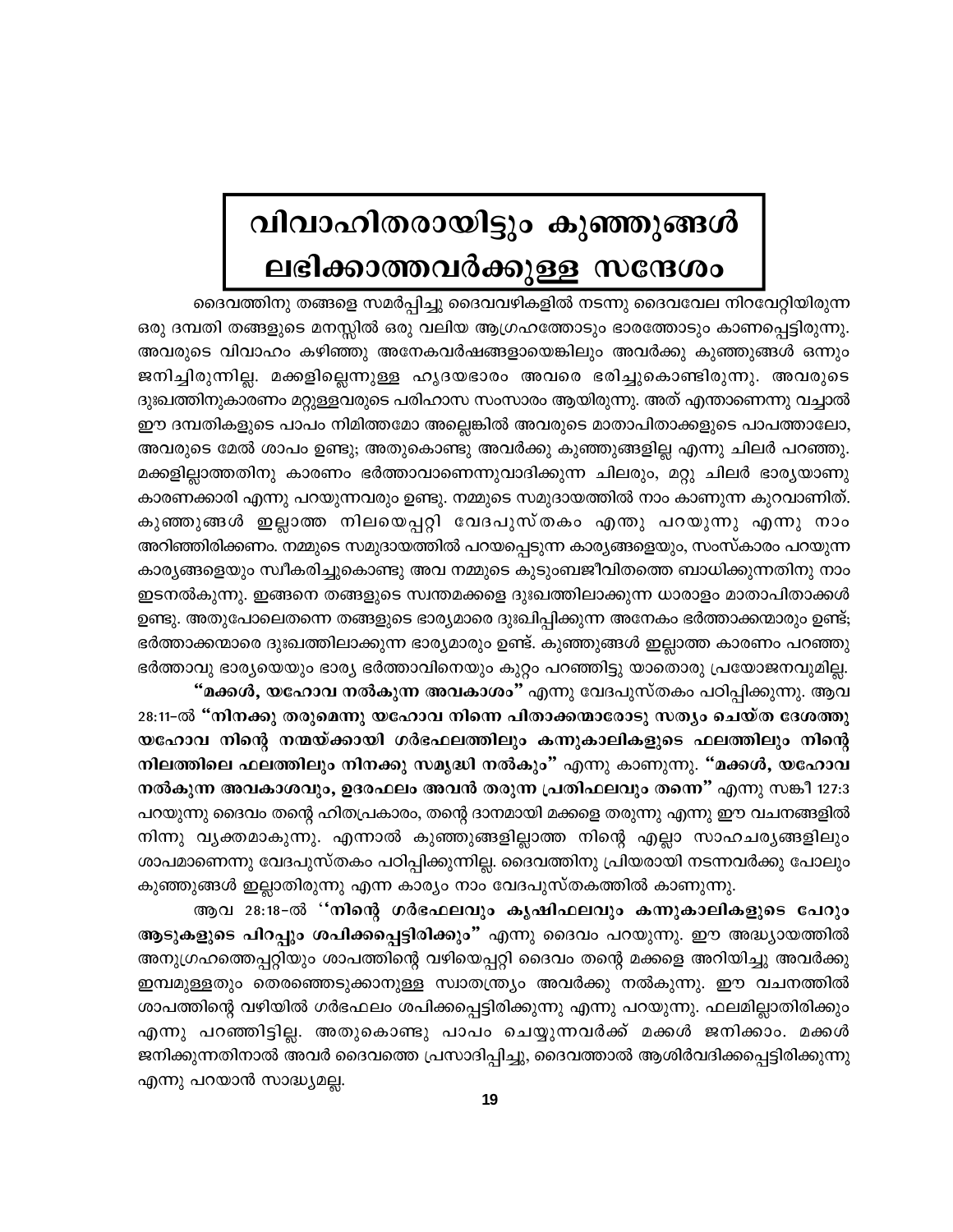## October 2015  $\diamond$   $\diamond$   $\diamond$   $\diamond$   $\diamond$   $\diamond$  www.jamakaran.com  $\diamond$   $\diamond$   $\diamond$   $\diamond$   $\diamond$   $\diamond$  exondood

ആവ 28:32-ൽ "നിന്റെ പുത്രന്മാരും അന്യജാതിക്കു അടിമകളാകും; നിന്റെ ഇടവിടാതെ അവരെ നോക്കിയിരുന്നു ക്ഷീണിക്കും എങ്കിലും നിന്നാൽ ഒന്നും സാധിക്കയില്ല" എന്നു പറയുന്നു. മക്കൾ ജനിച്ചാലും അവർ ശപിക്കപ്പെട്ടിരിക്കും. അവർ അന്യജാതിക്കു അടിമകളാകും, എന്നു ഇതിൽ നിന്നു നാം മനസ്സിലാക്കുന്നു. ഇതു ശാപത്തിന്റെ വഴി. ഇനിയും ആവ 28:41-ൽ "നീ പുത്രന്മാരെയും പുത്രിമാരെയും ജനിപ്പിക്കും; എങ്കിലും അവർ നിനക്കു ഇരിക്കയില്ല; അവർ പ്രവാസത്തിലേക്കു പോകേണ്ടിവരും" എന്നു എഴുതിയിരിക്കുന്നു. ശാപത്തിന്റെ പാതയിൽ ഭാര്യയും ഭർത്താവും മക്കളില്ലാതെയിരിക്കുമെന്നു ദൈവം പറഞ്ഞില്ല. മക്കൾ ജനിച്ചാലും അവർ മാതാപിതാക്കൾക്കു സന്തോഷം തരികയില്ല; അവരോടു ജീവിക്കയില്ല; ശാപത്തിനുള്ളിലാകും എന്നു തന്നെ ദൈവം വചനത്തിൽ പറയുന്നു.

നമ്മുടെ സ്വന്തമക്കൾ വിവാഹിതരായി, കുഞ്ഞുങ്ങളില്ലാതിരിക്കയാണെങ്കിൽ അവരോടു സ്നേഹത്തോടും കരുതലോടും ഇടപെടുകയും പരിഹാസസംസാരം യാതൊന്നും പറയുകയും അരുത്. മക്കളില്ലാത്ത ദമ്പതികളെ കാണുമ്പോൾ അവരോടു താല്പര്യം കാണിക്കുന്ന വിധത്തിൽ ഇടപെടണം. മക്കളില്ലെന്നുള്ള വൃസനത്തോടെ മനസ് വൃണപ്പെട്ടിരിക്കുന്നവരെ ആശ്വസിപ്പിക്കുകയല്ലാതെ അവർക്കു മാനസിക മുറിവുണ്ടാക്കുന്ന രീതിയിൽ സംസാരിക്കാൻ പാടില്ല. അവരെ ന്യായം വിധിച്ചു അവരുടെ ശാപത്തിലാണു മക്കളില്ലാതെ പോയതെന്നു പറയാൻ പാടില്ല. ഹോശേയ 9:12-ൽ "അവർ മക്കളെ വളർത്തിയാലും ഞാൻ അവരെ ഒരുത്തനും ശേഷിക്കാതെവണ്ണം മക്കളില്ലാത്തവരാക്കും; ഞാൻ അവരെ വിട്ടുമാറിപ്പോകുമ്പോൾ അവർക്കു അയ്യോ കഷ്ടം" എന്നു ദൈവം പറയുന്നു. ദൈവത്തിനു ദ്രോഹം ചെയ്കയും ദൈവത്തെ വിട്ടുപിൻമാറിപ്പോയ തങ്ങളുടെ മക്കൾക്കു ദൈവം പറയുന്ന വാക്കുകളാണിവ. അവരുടെ മക്കൾ ശപിക്കപ്പെട്ടവരായിരിക്കും, അല്ലെങ്കിൽ അവർ മക്കളില്ലാത്തവരെപ്പോലിരിക്കും. ഈ വചനങ്ങൾ അനുസരിച്ചു മക്കളില്ലാത്ത നില ശാപത്തിന്റെ ഫലം എന്നു നാം തീർപ്പുകല്പിക്കാൻ പാടില്ല. തിന്മ ചെയ്യുന്നവർക്കും ദൈവഭയമില്ലാത്തവരായി ജീവിക്കുന്നവർക്കും മക്കൾ ഉണ്ടാകാം. എന്നാൽ, ആ കുഞ്ഞുങ്ങൾ അനുഗ്രഹിക്കപ്പെട്ടവനായിരിക്കയില്ല. ആ മക്കൾ തങ്ങളുടെ മാതാപിതാക്കൾക്കു സന്തോഷം കൊടുക്കയില്ല.

ചില സമയങ്ങളിൽ ദൈവത്തിന്റെ ന്യായവിധി മുഖാന്തിരം ഗർഭം അടയ്ക്കപ്പെട്ടേക്കാം. ഉല് 20:17,18-ൽ "അബ്രഹാം ദൈവത്തോടു അപേക്ഷിച്ചു; അപ്പോൾ ദൈവം അബീമേലെക്കിനെയും അവന്റെ ഭാര്യയെയും അവന്റെ ദാസിമാരെയും സൗഖ്യമാക്കി, അവർ പ്രസവിച്ചു. അബ്രഹാമിന്റെ ഭാര്യയായ സാറയുടെ നിമിത്തം യഹോവ അബീമേലെക്കിന്റെ ഭവനത്തിലെ ഗർഭം ഒക്കെയും അടച്ചിരുന്നു" എന്നു വായിക്കുന്നു. അബിമേലെക്കു ചെയ്ത തെറ്റായ പ്രവൃത്തിക്കായി അവന്റെ കുടുംബത്തിലെ സ്ത്രീകളുടെ ഗർഭം ദൈവം അടെച്ചു. എന്നാൽ മക്കളില്ലാത്ത എല്ലാ ദമ്പതികളുടെ ജീവിതത്തിലും ഇങ്ങനെ തന്നെ എന്നു നമുക്കു തീർത്തു പറയുക സാധ്യമല്ല.

സാറയ്ക്കു യിസഹാക്കു ജനിച്ചതു ഒരു അത്ഭുതം. ഉല് 18:11, 12–ൽ "അബ്രഹാമും സാറയും വയസുചെന്നു വൃദ്ധരായിരുന്നു. സ്ത്രീകൾക്കുള്ള പതിവു സാറാക്കു നിന്നുപോയിരുന്നു. ആകയാൽ സാറ ഉള്ളുകൊണ്ടു ചിരിച്ചു; വൃദ്ധയായിരിക്കുന്ന എനിക്കു സുഖഭോഗമുണ്ടാകുമോ? എന്റെ ഭർത്താവും വൃദ്ധനായിരിക്കുന്നു" എന്നു എഴുതിയിരിക്കുന്നു. തുടർന്നു 14–ാം വചനത്തിൽ "യഹോവയാൽ കഴിയാത്ത കാര്യമുണ്ടോ? ഒരു ആണ്ടു കഴിഞ്ഞിട്ടു ഈ സമയമാകുമ്പോൾ ഞാൻ നിന്റെ അടുക്കൽ മടങ്ങിവരും; സാറയ്ക്കു ഒരു മകൻ ഉണ്ടാകും" എന്നു കർത്താവു പറഞ്ഞു.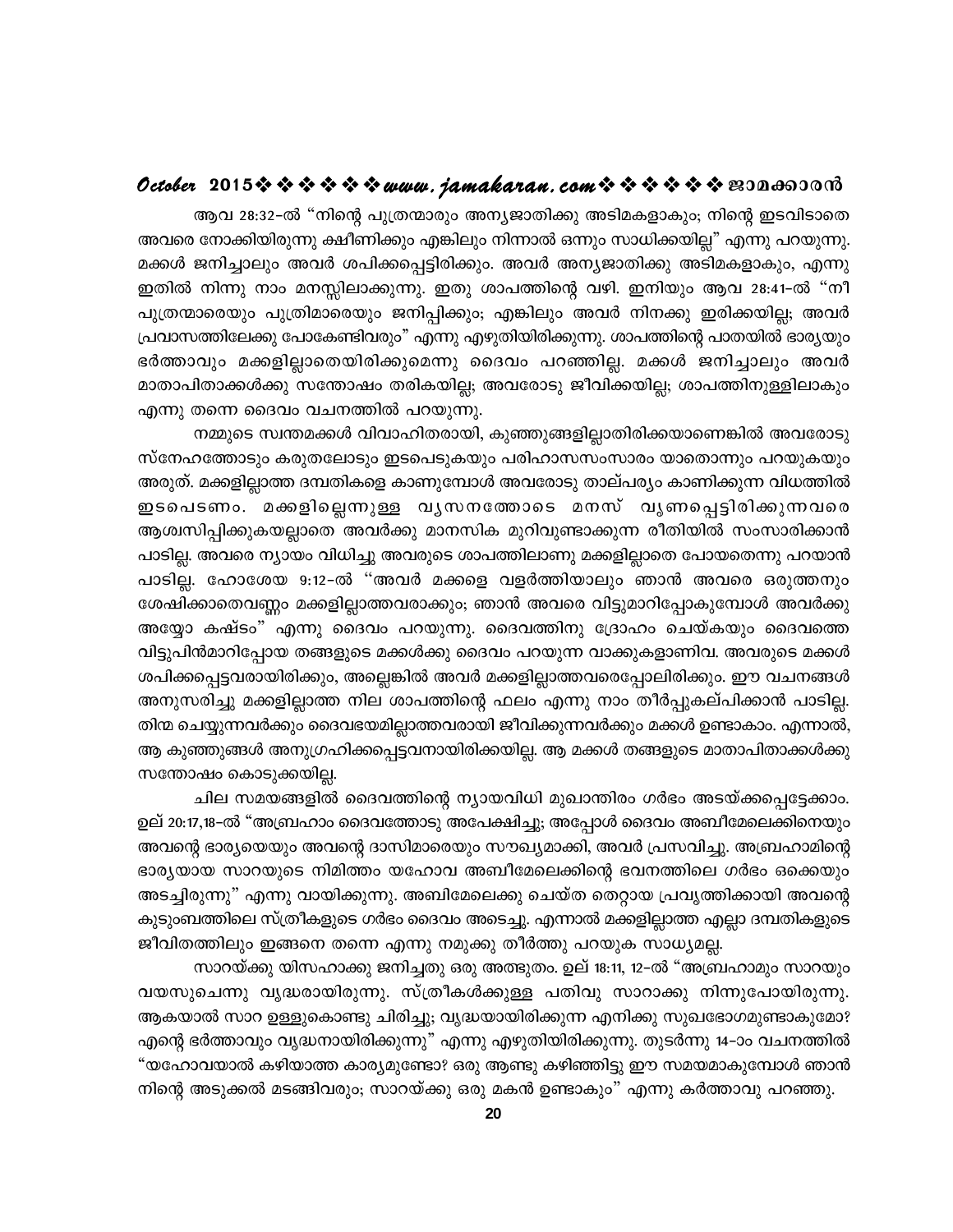## October 2015 \* \* \* \* \* \* www.jamakaran.com \* \* \* \* \* \* \* 2010600010

ഇപ്രകാരം മലടിയായിരുന്ന സാറയ്ക്കു ദൈവത്തിന്റെ അത്ഭുതത്താൽ കുഞ്ഞു ലഭിച്ചു. എന്നാൽ സാറ വയസായശേഷമായിരുന്നു യിസഹാക്കു ജനിച്ചത്. അതുവരെ സാറ മലടിയായിരുന്നതിനു അവളുടെ പാപമോ അല്ലെങ്കിൽ അബ്രഹാമിന്റെ പാപമോ കാരണമായിരുന്നു എന്നു നമുക്കു പറയാൻ സാദ്ധ്യമല്ല. ദൈവപദ്ധതി അനുസരിച്ചു എല്ലാം നടന്നു. മക്കളില്ലാത്ത നിലയും ദൈവകരത്തിൽ തന്നെയാണിരിക്കുന്നത്.

1 ശമു 1:2-ൽ "എല്ക്കാനെക്കു രണ്ടു ഭാര്യമാർ ഉണ്ടായിരുന്നു. ഒരുത്തിക്കു ഹന്നാ എന്നും മറ്റവൾക്കു പെനിനാ എന്നും പേർ; പെനിനക്കു മക്കൾ ഉണ്ടായിരുന്നു; ഹന്നെക്കോ മക്കൾ ഇല്ലായിരുന്നു" എന്നു നാം വായിക്കുന്നു. എന്നാൽ പെനിനാ ദൈവത്തിനു പ്രിയമായവൾ എന്നോ, ഹന്നാ ദൈവത്തിനു പ്രിയമില്ലാത്തവൾ എന്നോ നാം വായിക്കുന്നില്ല. 5, 6 വചനങ്ങളിൽ "ഭർത്താവു ഹന്നയെ സ്നേഹിക്കക്കൊണ്ടു ഇരട്ടി ഓഹരികൊടുക്കും. ദൈവം അവളുടെ ഗർഭം അടെച്ചിരുന്നു. യഹോവ അവളുടെ ഗർഭം അടച്ചിരുന്നതിനാൽ അവളുടെ പ്രതിയോഗി അവളെ വൃസനിപ്പിപ്പാൻ തക്കവണ്ണം വളരെ മുഷിപ്പിച്ചു" എന്നു കാണുന്നു. ദൈവം ഹന്നയുടെ ഗർഭത്തെ അടച്ചിരുന്നു എന്നു മാത്രം പറഞ്ഞിരിക്കുന്നു. അവളുടെ ഗർഭം അടച്ചിരുന്നത് ദൈവം അവളോടു കോപിച്ചിട്ടാണെന്നു പറഞ്ഞിട്ടില്ല. ഗർഭത്തിനു അധികാരിയായി ദൈവം ഉണ്ടെന്നുള്ളതു വേദപുസ്തകം പഠിപ്പിക്കുന്ന സത്യം. എന്നാൽ എല്ലാ സന്ദർഭങ്ങളിലും ദൈവം ഗർഭം അടയ്ക്കുമ്പോൾ അങ്ങനെ ചെയ്യുന്നതു നൃായവിധിക്കായിട്ടാണെന്നു വേദപുസ്തകം പഠിപ്പിക്കുന്നില്ല. ഹന്നയുടെ ഗർഭം അടെച്ചിരുന്ന ദൈവം, അവളുടെ അപേക്ഷയനുസരിച്ചു ഗർഭം തുറന്നു എന്നു വേദപുസ്തകം പറയുന്നു. ലൂക്കോ 1:36–ൽ "നിന്റെ ചാർച്ചക്കാരത്തി എലിശബെ ത്തും വാർദ്ധകൃത്തിൽ ഒരു മകനെ ഗർഭം ധരിച്ചിരിക്കുന്നു; മച്ചി എന്നു പറഞ്ഞുവന്നവൾക്കു ഇതു ആറാം മാസം" എന്നു പറഞ്ഞിരിക്കുന്നു. അവളെ മച്ചി എന്നു മറ്റുള്ളവർ വിളിച്ചു. അവളും തന്റെ നിന്ദയെക്കുറിച്ചു പറയുന്നു. ലൂക്കോ 1:24,25–ൽ "ആ നാളുകൾ കഴിഞ്ഞിട്ടു അവന്റെ ഭാര്യ എലിശബെത്ത് ഗർഭം ധരിച്ചു; മനുഷ്യരുടെ ഇടയിൽ എനിക്കുണ്ടായിരുന്ന നിന്ദ നീക്കുവാൻ കർത്താവു എന്നെ കടാക്ഷിച്ച നാളിൽ ഇങ്ങനെ എനിക്കു ചെയ്തു തന്നിരിക്കുന്നു എന്നു പറഞ്ഞു അഞ്ചുമാസം ഒളിച്ചു പാർത്തു" എന്നു വായിക്കുന്നു. അവളുടെ പാപം അല്ലെങ്കിൽ അവളുടെ ഭർത്താവന്റെ പാപം എന്നു ഇവിടെ പറഞ്ഞിട്ടില്ല. ലൂക്കോ 1:6-ൽ "ഇരുവരും (സെഖര്യാവും എലിശബെത്തും) ദൈവസന്നിധിയിൽ നീതിയുള്ളവരും കർത്താവിന്റെ സകല കല്പനകളിലും ന്യായങ്ങളിലും കുറ്റമില്ലാത്തവരായി നടക്കുന്നവരും ആയിരുന്നു" എന്നു എഴുതിയിരിക്കുന്നു. എലിശബെത്തു മച്ചിയായിരുന്നതുകൊണ്ടു അവർക്കു കുഞ്ഞില്ലാതിരുന്നു; ഇരുവരും വയസ്സുചെന്നവരായും ഇരുന്നു. ലൂക്കോ 2:36–ൽ ഹന്നയെക്കുറിച്ചു കാണുന്നു."ആശേർഗോത്ര ത്തിൽ ഫനൂവേലിന്റെ മകളായ ഹന്നാ എന്നൊരു പ്രവാചകി ഉണ്ടാ യിരുന്നു. അവൾ കന്യാകാ ലത്തിൽ പിന്നെ ഭർത്താവിനോടുകൂടെ ഏഴു സംവത്സരം കഴിച്ചു" എന്നാൽ അവൾക്കു കുഞ്ഞുങ്ങൾ ഉണ്ടായിരുന്നതായി നാം വായിക്കുന്നില്ല. അവളരെ ദൈവം ന്യായം വിധിച്ചതുകൊ ണ്ടാണു ഇപ്രകാരം ഇരുന്നതെന്നും ഇവിടെ പറഞ്ഞിട്ടില്ല. ദൈവാലയം വിട്ടുപിരിയാതെ ഉപവാസത്തോടും പ്രാർത്ഥനയോടും കൂടെ അവൾ രാവും പകലും ആരാധന ചെയ്തു പോന്നു. അക്വില്ലാ, പ്രസ്കില്ലാ ദമ്പതികൾക്കും കുഞ്ഞുണ്ടായിരുന്നില്ല എന്നു വേദപുസകത്തിൽ നിന്നു നമുക്കു മനസ്സിലാക്കാം. അവരുടെ മക്കളെപ്പറ്റി ഒന്നും പറഞ്ഞിട്ടില്ല. എന്നാലും അവർ രണ്ടുപേരും ചേർന്നു ഐക്യമായും സന്തോഷമായും ദൈവവേല ചെയ്തു എന്നു നാം കാണുന്നു.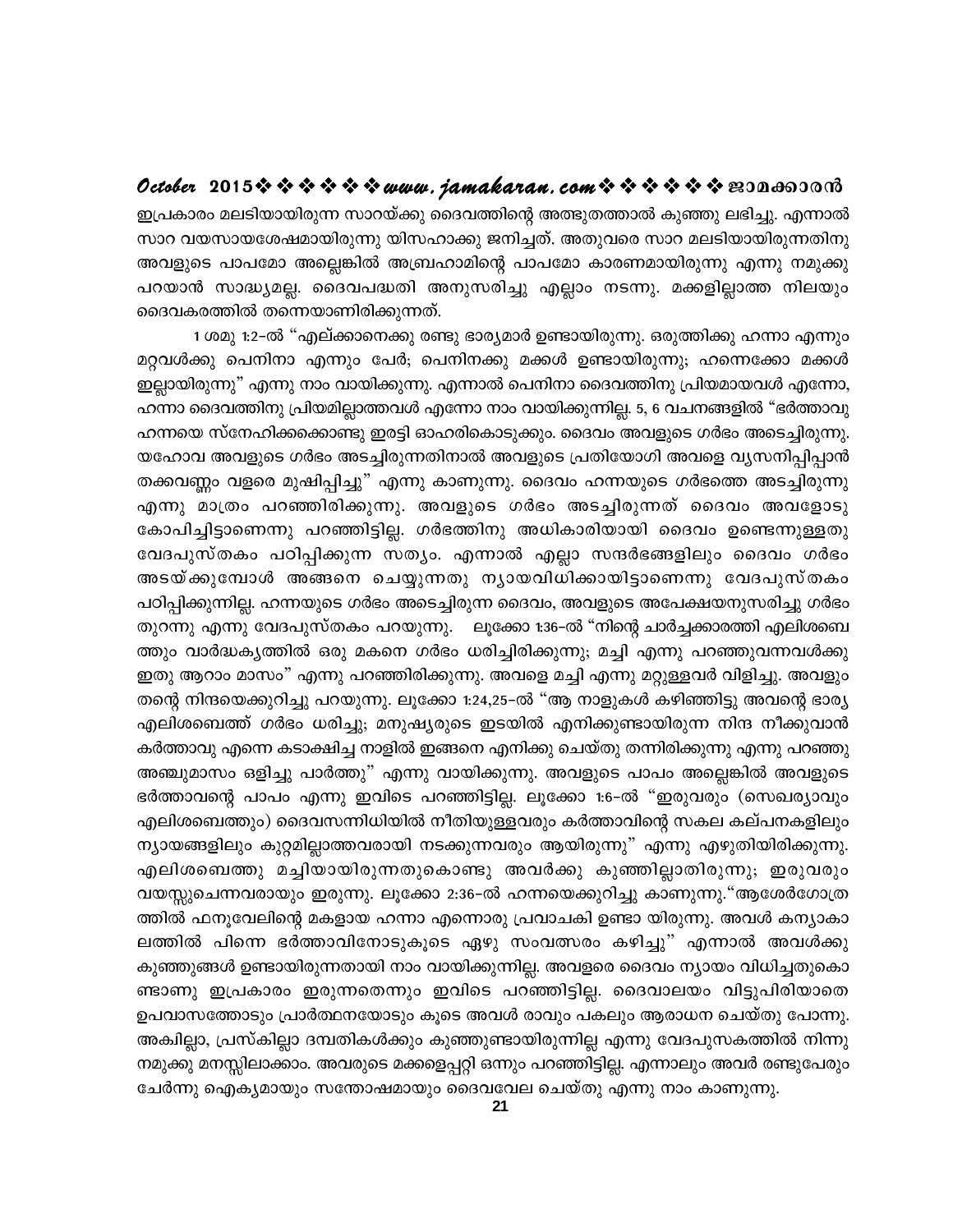## October 2015  $\diamond$   $\diamond$   $\diamond$   $\diamond$   $\diamond$   $\diamond$  www.jamakaran.com  $\diamond$   $\diamond$   $\diamond$   $\diamond$   $\diamond$   $\diamond$   $\diamond$  200 as 300

മാതാപിതാക്കൾ ലാളിച്ചു വളർത്തിയ മക്കളുടെ വിവാഹം കഴിഞ്ഞു മൂന്നു വർഷമായിട്ടും കുഞ്ഞു ജനിച്ചില്ല. ഇതു മാതാപിതാക്കൾക്കു വലിയ മനഃപ്രയാസം ഉണ്ടാക്കി. മറ്റുള്ളവർ എന്തു പറയുമെന്നുള്ള ഭയം അവരെ ബലമായി പിടിച്ചിരുന്നു. നമ്മുടെ സമുദായത്തിൽ വിവാഹം കഴിഞ്ഞ് എത്രയും വേഗം കുഞ്ഞു ജനിച്ചില്ലെങ്കിൽ ഏതോ കുറവു സംഭവിച്ചു എന്നു ഭർത്താവും ഭാര്യയും അവരുടെ മാതാപിതാക്കളും കരുതുന്നതും സ്വഭാവികമാണ്. അതിനെപ്പറ്റി കുടുംബക്കാരും ബന്ധുക്കളും നിങ്ങളെ കളിയാക്കി സംസാരിക്കുന്നതും സാധാരണയായി നാം കാണുന്ന സംഭവങ്ങൾ ആകുന്നു. ഇതു സംബന്ധിച്ചു വേദപുസ്തകം എന്തു പറയുന്നു എന്നറിഞ്ഞു ദൈവഹിത വെളിച്ചത്തിൽ ഇതു നോക്കാം.

തങ്ങളുടെ മക്കൾക്കു കുഞ്ഞുങ്ങളിലല്ലോ എന്നു പറഞ്ഞു മാതാപിതാക്കൾ ചഞ്ചലരായി തങ്ങളെ വൃണപ്പെടുത്താൻ പാടില്ല. അതുപോലെ തന്നെ ഭർത്താവും ഭാര്യയും തങ്ങളുടെ ജീവിതത്തിൽ സ്നേഹവും, സന്തോശവും നശിപ്പിച്ചു കളയരുത്. കുഞ്ഞുങ്ങളില്ലാത്ത നിലവരുമ്പോൾ മാതാപിതാക്കൾ തങ്ങളുടെ മരുമകളെയോ മരുമകനെയോ നീക്കാൻ ആരംഭിക്കുന്നു. അതുമുഖാന്തിരം ഭർത്താവും ഭാര്യയും പരസ്പരം കുറ്റം പറയാൻ ആരംഭിക്കുന്നു. ഇതിനാൽ എത്രത്തോളം ദുഃഖവും, വേർപാടുകളും, കുടുംബകലഹങ്ങളും ഉണ്ടാകുന്നു. കുഞ്ഞുങ്ങളില്ലാത്ത നില ഒരു വലിയ കളങ്കമെന്നോ അല്ലെങ്കിൽ ശാപമെന്നോ, കണക്കാക്കാൻ പാടില്ല. വിവാഹത്തിനുശേഷം കുഞ്ഞു ജനിച്ചില്ലെങ്കിൽ വിവാഹത്തിൽ ഏതോ കുറവും സംഭവിച്ചെന്നു കരുതാൻ പാടില്ല.

വിവാഹത്തിന്റെ ലക്ഷ്യം കുഞ്ഞു ജനിക്കുന്നതാണെന്നു വേദപുസ്തകം പഠിപ്പിക്കുന്നില്ല. ഇല് 2:18-ൽ മനുഷ്യൻ ഏകനായിരിക്കുന്നതു നന്നല്ല; ഞാൻ അവന്നു തക്കതായൊരു തുണ ഉണ്ടാക്കിക്കൊടുക്കുമെന്നു ദൈവം അരുളിച്ചെയ്തു. വിവാഹം എന്ന ജീവിതത്തിലെ ഏകാന്തത മാറ്റി തുണ നൽകുന്നതിനു കൊടുക്കപ്പെട്ടതെന്നു വേദപുസ്തകം പഠിപ്പിക്കുന്നു. കുഞ്ഞുങ്ങൾ ഒരു ഭാഗ്യമായി കൊടുക്കപ്പെട്ടതാണെന്നു സത്യം തന്നെ. എന്നാൽ കുഞ്ഞുങ്ങൾ ഉണ്ടാകുന്നതാണു വിവാഹത്തിന്റെ മുഖ്യമായ ലക്ഷ്യമെന്നും കുഞ്ഞുങ്ങൾ ജനിച്ചില്ലെങ്കിൽ വിവാഹജീവിതം കുറവുള്ളതായിത്തീർന്നെന്നു നാം കരുതാൻ പാടില്ല. തങ്ങൾക്കു ഏതോ കുറവു സംഭവിച്ചു, ജീവിതത്തിൽ തങ്ങളിൽ കളങ്കമുണ്ടായി എന്നു ഭർത്താവു ചിന്തിക്കാൻ പാടില്ല, ഭാര്യയും അപ്രകാരം ചിന്തിക്കാൻ പാടില്ല. രണ്ടുപേരും ഈ വിഷയത്തിൽ പരസ്പരം കുറ്റം പറയാൻ പാടില്ല. തങ്ങളുടെ സ്നേഹവും ഐകൃതയോടെയുള്ള സന്തോഷവും നശിച്ചുപോകാൻ ഇടകൊടുക്കരുത്. ഭാരെ്യ കുഞ്ഞു പ്രസവിക്കാനുള്ള യന്ത്രമായി ഭർത്താവോ, ഭർത്താവിന്റെ കുടുംബക്കാരോ കരുതിയാൽ അതു തെറ്റ്.

നമ്മുടെ പേരും കുടുംബത്തിന്റെ പ്രശസ്തിയും കാത്തു സൂക്ഷിക്കുക തന്നെ വേണം. നമ്മുടെ സ്വത്തുക്കൾക്കു അവകാശം ഉണ്ടായിരിക്കും, അതിനായി കുഞ്ഞു ആവശ്യം തന്നെ. അതിനു വേണ്ടിയാണു വിവാഹം കഴിക്കണമെന്നുള്ള ആശയം നമ്മുടെ സമുദായത്തിൽ ഉള്ളതു. എന്നാൽ വേദപുസ്തകം അങ്ങനെ പഠിപ്പിക്കുന്നില്ല. നമ്മുടെ ജീവിതത്തിൽ തുണയായി ഭാര്യയെയോ ഭർത്താവിനെയോ ദൈവം തരുന്നു. ആ ബന്ധത്തിൽ മക്കളെ ദൈവത്തിന്റെ ദാനമായും ആശീർവാദമായും തരുന്നു. എന്നാൽ കുഞ്ഞുങ്ങൾ ജനിച്ചില്ലെങ്കിൽ വിവാഹ കളങ്കപ്പെട്ടുപോയി എന്നു ദൈവം പറഞ്ഞിട്ടില്ല. ചില സന്ദർഭങ്ങളിൽ കുഞ്ഞു ജനിച്ചില്ലെങ്കിൽ ഭർത്താവു ഭാര്യയെ ഉപദ്രവിക്കുക, അമ്മാവനെയും അമ്മായിയും ചേർന്നു മരുമക്കളെ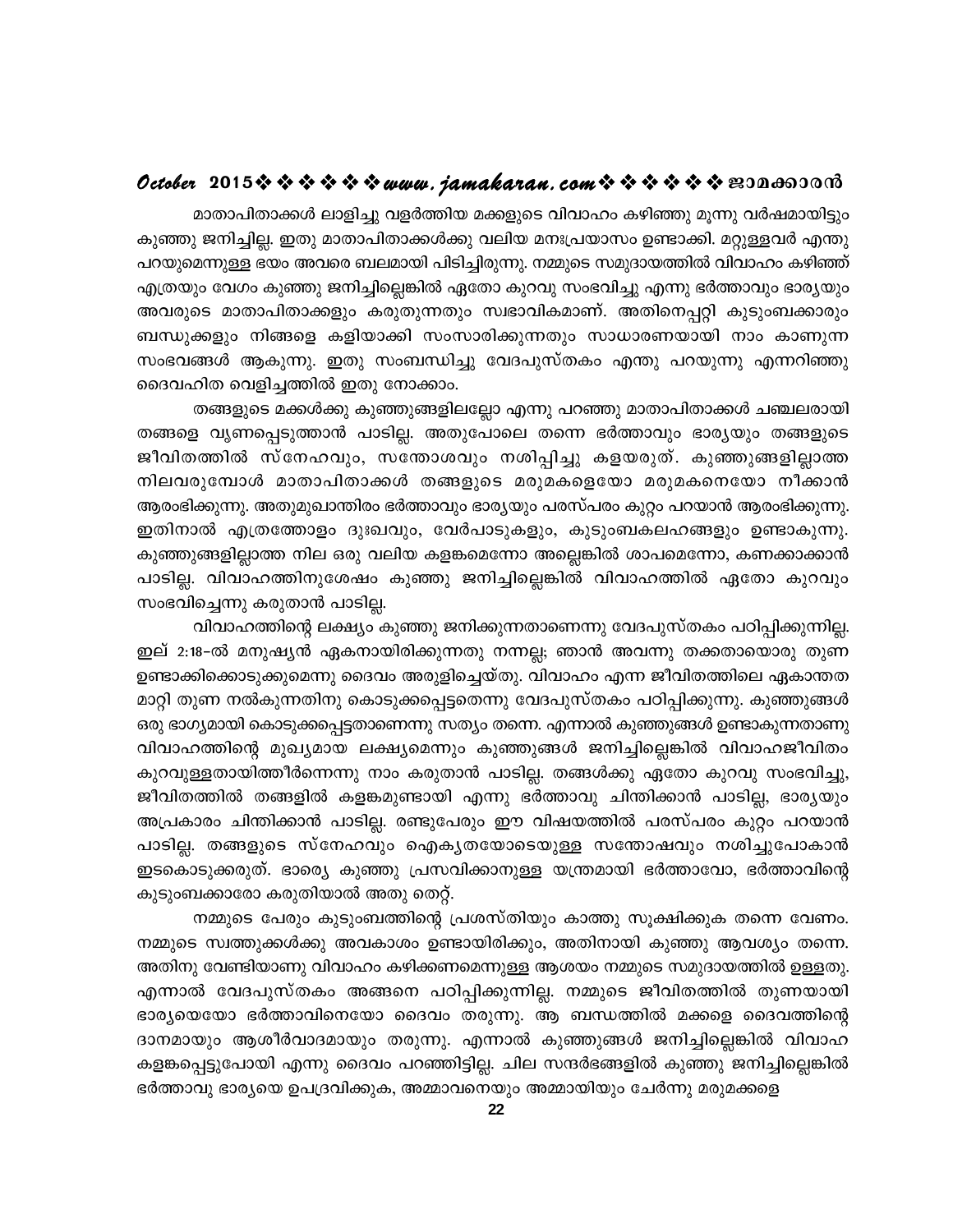## October 2015  $\diamond$   $\diamond$   $\diamond$   $\diamond$   $\diamond$   $\diamond$  www.jamakaran.com  $\diamond$   $\diamond$   $\diamond$   $\diamond$   $\diamond$   $\diamond$   $\diamond$  200 as 300

ഉപദ്രവിക്കുക, അതുപോരെങ്കിൽ ആ മരുമക്കളെ എങ്ങനെയെങ്കിലും ഒഴിവാക്കി തങ്ങളുടെ മകനു മറ്റൊരു ഭാര്യയെ തേടാം എന്നു കരുതുന്നതു ദൈവത്തിനു വിരോധമായ പാപം.

കുഞ്ഞുങ്ങളില്ലാത്ത ഭർത്താവും ഭാര്യയും ഡോക്ടറെ സമീപിച്ചു പരിശോധന നടത്തുന്നു. ഡോക്ടർ പരിശോധിച്ചശേഷം കുഞ്ഞു ജനിക്കാത്തതിനു ഭാര്യ അല്ലെങ്കിൽ ഭർത്താവാണു കാരണം എന്നു പറഞ്ഞേക്കാം, അതനുസരിച്ചുള്ള ചികിത്സയും ചെയ്തേക്കാം. ആ പരിശ്രമം തെറ്റല്ല. അങ്ങനെയെല്ലാം ചെയ്തശേഷം കുഞ്ഞു ജനിച്ചില്ല. ദൈവം കൊടുത്ത വാഗ്ദത്തം നിറവേറിയില്ല. എന്തുകൊണ്ടെന്ന ചോദ്യത്തിനു വേദപുസ്തകത്തിൽ മറുപടി കാണാൻ സാധ്യമല്ല. എന്നാൽ ദൈവത്തിന്റെ തക്കസമയങ്ങളിൽ അബ്രഹാമിനും സാറയ്ക്കും ഇസഹാക്കിനെ നൽകി. സെഖര്യാവും എലിശബെത്തും ദൈവത്തിനു പ്രിയരായി ജീവിച്ചു. എന്നാൽ വയസു ചെന്നിട്ടും എലിശബെത്തിനു കുഞ്ഞില്ല. അതു എന്തെന്ന ചോദ്യത്തിനു വേദപുസ്തകത്തിൽ മറുപടി ഇല്ല. ചില സമയങ്ങളിൽ അത് എന്തുകൊണ്ടെന്നു നമുക്ക് അറിയാൻ സാധിക്കും. ഭർത്താവും

ഭാര്യയും വളരെ പ്രായമായശേഷം, അതായതു കുഞ്ഞു ജനിക്കാവുന്ന പ്രായം കഴിഞ്ഞശേഷം വിവാഹിതരായാൽ അവർക്കു കുഞ്ഞുണ്ടാകാതിരുന്നേക്കാം. താമസിച്ചു വിവാഹിതരാകുന്നവർ അതു സമ്മതിക്കുകയും സ്വീകരിക്കുകയും വേണം. അപ്രകാരമുള്ളവരുടെ ജീവിതത്തിൽ പോലും അത്ഭുതം ചെയ്യുന്ന ദൈവം കുഞ്ഞുങ്ങൾ നൽകിയിട്ടുണ്ട്. വയസു ചെന്ന സാറയ്ക്കു പോലും വിവാഹം കഴിഞ്ഞു അനേകവർഷങ്ങളായിട്ടും യിസഹാക്കിനെ ദൈവം അവർക്കു കൊടുത്തു.

ചിലർക്കു അവരുടെ ശരീരത്തിലുള്ള ഏതെങ്കിലും കുറവു നിമിത്തം കുഞ്ഞുങ്ങൾ ഇല്ലാതിരുന്നേക്കാം. ഇതു ഒരുപക്ഷെ ഭർത്താവിന്റെ ശരീരത്തിലെ തകരാറാകാം, അല്ലെങ്കിൽ ഭാര്യയുടെ ശരീരത്തിലെ തകരാറു നിമിത്തമാകാം. കുഞ്ഞു ജനിക്കാത്ത കാരണത്തിനു ഭാര്യ മാത്രമാണു കാരണക്കാരി എന്നു കരുതി ഭാര്യയെ ഭർത്താവോ ഭർത്താവിന്റെ മാതാപിതാക്കളോ കുറ്റപ്പെടുത്താൻ പാടില്ല. കുഞ്ഞു ജനിക്കാത്തതിനു ഒരുപക്ഷെ ഭർത്താവ് കാരണമായേക്കാം. ലൂക്കോ 1:7–ൽ എലീശബെത്ത് മച്ചിയാകകൊണ്ടു അവർക്കു സന്തതി ഇല്ലാഞ്ഞു; ഇരുവരും വയസ്സു ചെന്നവരും ആയിരുന്നു എന്നു എഴുതിയിരിക്കുന്നു. എലീശബെത്ത് മച്ചിയായി അല്ലെങ്കിൽ കുഞ്ഞു ജനിക്കുന്നതിനു ശാരീരിക പക്വതയില്ലാത്ത നിലയിൽ ആയിരുന്നതുകൊണ്ടു അവർക്കു കുഞ്ഞുങ്ങൾ ജനിച്ചില്ല എന്നു ഇതിൽ നിന്നും നമുക്കു അറിയാൻ സാധിക്കുന്നു.

ചില സമയങ്ങളിൽ ദൈവം ഗർഭം അടെച്ചിരുന്നാൽ കുഞ്ഞു ജനിക്കാതെയിരിക്കും. ദൈവം ഗർഭത്തെ അടെച്ചു എന്നു പറയുമ്പോൾ അവൻ ശിക്ഷയായി അങ്ങനെ ചെയ്തു എന്നു നമുക്കു അധികാരത്തിൻ കീഴിൽ ഇരിക്കുന്നു എന്ന സതൃമാണു അതുമുഖാന്തിരം എടുത്തു കാണിക്കപ്പെടുന്നത്. ഇതു ഹന്നയുടെ അനുഭവത്തിൽ നാം കാണുന്നു. 1 ശമൂ 1:5–ൽ "ഹന്നെക്കോ അവൻ (എൽക്കാന) ഹന്നയെ സ്നേഹിക്ക കൊണ്ടു ഇരട്ടി ഓഹരി കൊടുക്കും. എന്നാൽ യഹോവ അവളുടെ ഗർഭം അടെച്ചിരുന്നു" എന്നു കാണുന്നു. ഇവിടെ ഇരുവരും പാപം ചെയ്തവരാണെന്നു വേദപുസ്തകം പറയുന്നില്ല. കുഞ്ഞില്ലാത്ത നിലയെ കർത്താവു തന്റെ അധികാര പരിധിക്കുള്ളിൽ വച്ചിരുന്നു എന്നു ഇതിൽ നിന്നു നമുക്കു അറിയാൻ സാധിക്കുന്നു. അതുകൊണ്ടു കുഞ്ഞില്ലാത്തതിന്റെ കാരണം എന്താണെന്നന്വേഷിച്ചു നാം നമ്മെത്തന്നെ അലട്ടാൻ പാടില്ല. കുഞ്ഞില്ലാത്തതെന്നതു നിന്ദിക്കപ്പെടാവുന്നതല്ല. ഇതു അന്നുള്ള സമുദായത്തിൽ കണ്ടിരുന്നു; ഇന്നു നമ്മുടെ സമുദായത്തിലും കാണുന്നു. കുഞ്ഞില്ലെങ്കിൽ കുടുംബക്കാരും ബന്ധുക്കളും നിന്ദിക്കുന്നു. സമുദായത്തിലും മച്ചിയായ സ്ത്രീക്കു അധിക നിന്ദയുണ്ട്. "യഹോവ അവളുടെ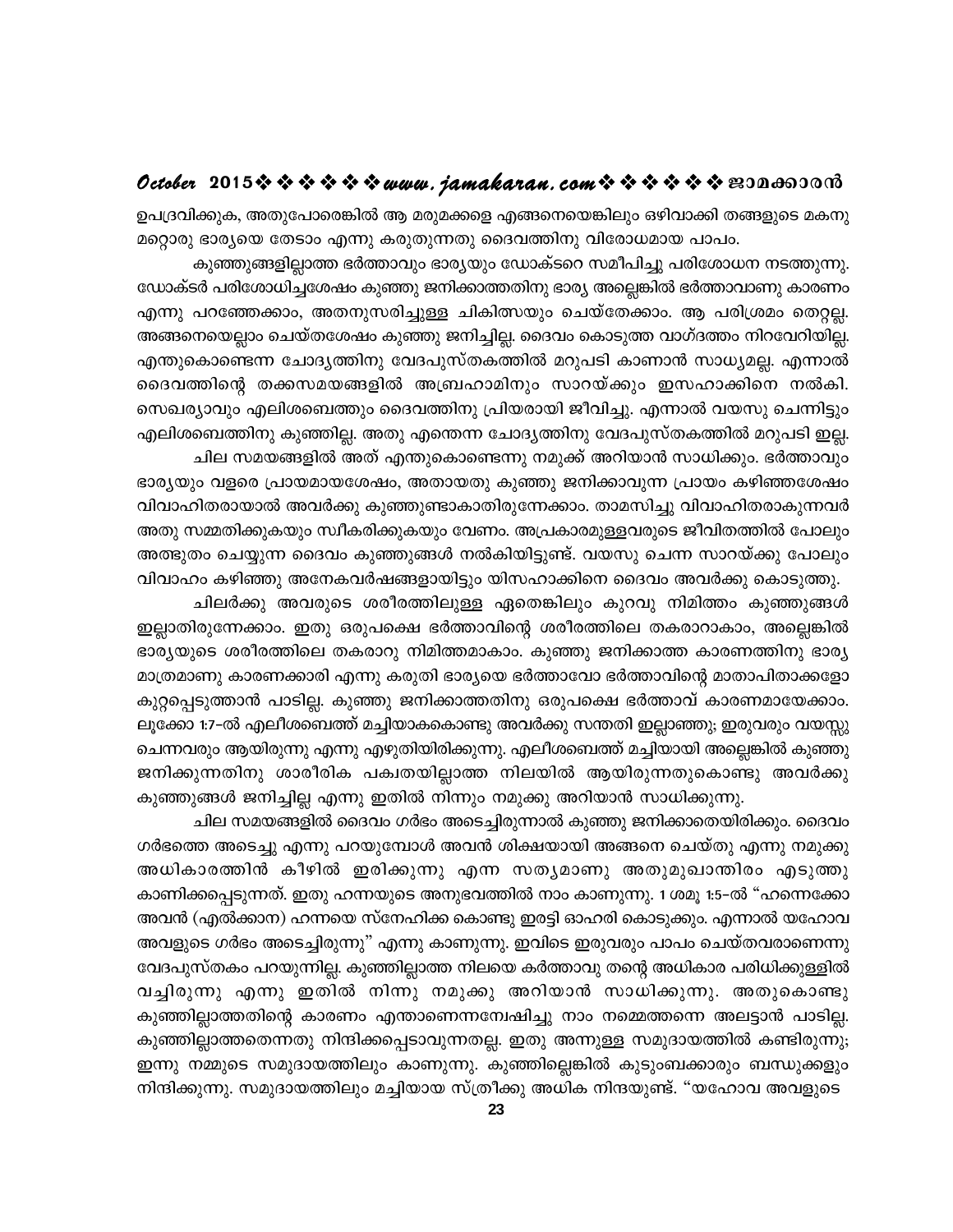## October 2015 \* \* \* \* \* \* www.jamakaran.com \* \* \* \* \* \* \* 2010600010

ഗർഭം അടെച്ചിരുന്നതിനാൽ അവളുടെ പ്രതിയോഗി അവളെ വൃസിനിപ്പിപ്പാൻ തക്കവണ്ണം വളരെ മുഷിപ്പിച്ചു (1 ശമു 1:6). ഒരു സ്ത്രീക്കു കുഞ്ഞില്ലെങ്കിൽ അവളുടെ ഭർത്താവിന്റെ സഹോദരികളും ഭർത്താവിന്റെ മാതാപിതാക്കളും അല്ലെങ്കിൽ അവളുടെ തന്നെ സ്വന്ത സഹോദരികൾ അവളെക്കുറിച്ചു മോശമായി സംസാരിക്കുന്നതു നാം കാണാറുണ്ട്. അങ്ങനെയുള്ള സാഹചര്യത്തിലാണ് നീ ഇന്നു ജീവിച്ചുകൊണ്ടിരിക്കുന്നതെങ്കിൽ നീ ദൈവത്തിൽ നിന്നെ ആശ്വസിപ്പിച്ചുകൊള്ളണം, അതു നിന്നെ ബാധിക്കുന്നതിനു ഇടം കൊടുക്കാൻ പാടില്ല. ദൈവത്തിനു പ്രിയമല്ലാത്ത കാര്യങ്ങളിൽ നീ ഇടപെടാൻ പാടില്ല. "അവളുടെ ഭർത്താവായ എല്ക്കാനാ അവളോടു: ഹന്നേ, നീ എന്തിനു കരയുന്നു? എന്തിനു പട്ടിണി കിടക്കുന്നു? നീ വ്യസനിക്കുന്നതു എന്ത്? ഞാൻ നിനക്കു പത്തു പുത്രന്മാരേക്കാൾ നന്നല്ലയോ എന്നു പറഞ്ഞു" (1 ശമു 1:8). ഭർത്താവായ എല്ക്കാനാ തന്റെ ഭാര്യ, തനിക്കു കുഞ്ഞില്ലെന്നുള്ള നില സ്വീകരിക്കുന്നതിനു അവളെ പ്രോത്സാഹിപ്പിക്കുന്നു. അങ്ങനെ തന്നെയാണു ഭർത്താക്കന്മാർ **ചെയ്യേണ്ടതു**. കുഞ്ഞില്ലെന്ന കാരണത്താൽ ഭാര്യയെ ഉപദ്രവിക്കരുത്. അവളെ ഉപേക്ഷിക്കണം എന്നു ചിന്തിക്കാനേ പാടില്ല. അങ്ങനെ ചെയ്താൽ അതു ദൈവത്തിനു വിരോധമായ ദ്രോഹം, വിവാഹ ഉടമ്പടിക്കു വിരോധമായ ദ്രോഹം, ഭാരൃയെ ആദരിക്കുകയും അവളെ ഉത്സാഹപ്പെടുത്തുകയും വേണം. ഹന്ന എന്തു ചെയ്തു എന്നു 1 ശമു 1:7–ൽ കാണുന്നു "അവൾ യഹോവയുടെ ആലയത്തിലേക്ക് പോകുന്ന സമയത്തൊക്കെയും ആണ്ടുതോറും അവൾ അങ്ങനെ ചെയ്തു പോന്നു. അവൾ അവളെ മുഷിപ്പിച്ചതുകൊണ്ടു അവൾ കരഞ്ഞു. പട്ടിണി കിടന്നു." ഹന്ന ഭക്ഷിക്കാതെ ദുഃഖത്തോടു കരഞ്ഞുകൊണ്ടിരുന്നു. ദൈവലായത്തിലേക്കു പോകുമ്പോൾ "അവൾ മനോവൃസനത്തോടെ യഹോവയോടു പ്രാർത്ഥിച്ചു വളരെ കരഞ്ഞു. അവൾ ഒരു നേർച്ച നേർന്നു; സൈന്യങ്ങളുടെ യഹോവേ, അടിയന്റെ സങ്കടം നോക്കി അടിയനെ ഓർക്കയും അടിയനെ മറക്കാതെ ഒരു പുരുഷസന്താനത്തെ നൽകുകയും ചെയ്താൽ അടിയൻ അവനെ അവന്റെ ജീവപര്യന്തം യഹോവയ്ക്കു കൊടുക്കും...." എന്നു പറഞ്ഞു പ്രാർത്ഥിച്ചു (1 ശമു 1:10, 11). "ഹന്ന ഹൃദയം കൊണ്ടു സംസാരിച്ചതിനാൽ അവളുടെ അധരം അനങ്ങിയതല്ലാതെ ശബ്ദം കേൾപ്പാനില്ലായിരുന്നു" (1 ശമു 1:13). മനോവ്യസനത്തോടും ഭയത്തോടും ഹന്ന തന്റെ മനസ്സിനെ ദൈവസന്നിധിയിൽ സമർപ്പിച്ചു. അതുകൊണ്ടു ഇങ്ങനെയുള്ളവർക്ക് കുഞ്ഞില്ലെന്നു പറഞ്ഞു മനസ്സിനെ അലട്ടാതെ ദൈവത്തോടു പറയണം, വിശ്വസ്തരായ മറ്റു വിശ്വാസികളോടും പ്രാർത്ഥിക്കാനായി അപേക്ഷിക്കാം. അങ്ങനെ പ്രാർത്ഥിച്ചശേഷവും കുഞ്ഞു ജനിച്ചില്ലെങ്കിൽ പൂർണ്ണമായി നമ്മെ ദൈവകരങ്ങളിൽ ഏല്പിച്ചു അതു സ്വീകരിക്കണം. കുഞ്ഞില്ലാത്ത ദമ്പതികൾ ഡോക്ടറെ സമീപിച്ചു തങ്ങളെ പരിശോധിപ്പിക്കാം. ഭർത്താവിന്റെ ശരീരത്തിലുള്ള കുറവു മുഖാന്തിരമാണു കുഞ്ഞു ജനിക്കാത്തതെങ്കിൽ അതിനെ ചികിത്സിച്ചു ശരിയാക്കാം, അതു തെറ്റല്ല. അങ്ങനെ രണ്ടുപേരും ശരീരത്തിലും യാതൊരു കുറവുമില്ലെന്നു കണ്ടശേഷവും കുഞ്ഞു ലഭിച്ചില്ലെങ്കിൽ അതെന്താണെന്നു ചോദ്യം ഉന്നയിച്ചു നാം നമ്മെ അലട്ടാൻ പാടില്ല.

നിന്റെ ജീവിതത്തിൽ കുഞ്ഞില്ലാത്തതിനാൽ നിന്ദയ്ക്കും മോശമായ സംസാരത്തിനും നീ അകപ്പെട്ടുപോയെങ്കിൽ, അതിനെ ദൈവസന്നിധിയിൽ പറയുക, അവന്റെ മുമ്പാകെ നിന്റെ ഹൃദയത്തെ പകരുക. നിന്റെ പ്രാർത്ഥനയ്ക്കു പ്രതിഫലമായി ദൈവം നിനക്കു കുഞ്ഞു തന്നേക്കാം. ദൈവത്താൽ അസാദ്ധ്യമായതൊന്നും ഇല്ല. വിശ്വാസത്തോടെ ദൈവത്തിൽ പൂർണ്ണമായി സമർപ്പിച്ചു ദൈവനാമമഹത്വത്തിനായി കുഞ്ഞു നൽകണമെന്നു അപേക്ഷിക്കുക. അത്ഭുതങ്ങളുടെ ദൈവം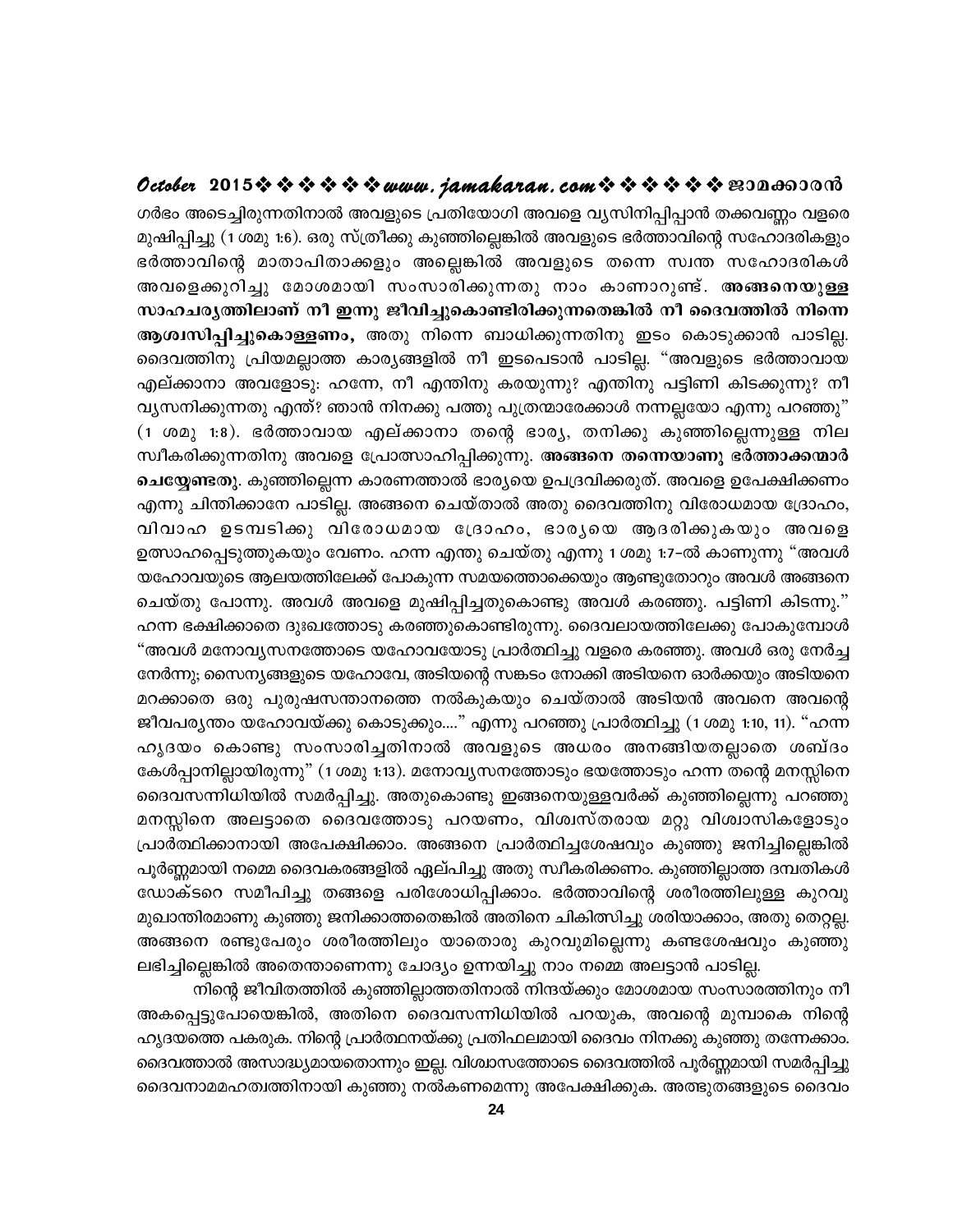## October 2015  $\diamond$   $\diamond$   $\diamond$   $\diamond$   $\diamond$   $\diamond$  www.jamakaran.com  $\diamond$   $\diamond$   $\diamond$   $\diamond$   $\diamond$   $\diamond$  exondood

കുഞ്ഞു നൽകുമെങ്കിൽ ആ കുഞ്ഞിനെ ദൈവത്തിനു തന്നെ സമർപ്പിച്ചു ദൈവനാമത്തിനായി വളർത്തുമെന്നു പറഞ്ഞു പ്രാർത്ഥിക്കുക. അങ്ങനെ പ്രാർത്ഥിച്ചശേഷവും കുഞ്ഞു ജനിച്ചില്ലെങ്കിൽ വിശ്വാസത്തിന്റെ തകരാറു അല്ലെങ്കിൽ നമ്മുടെ ജീവിതത്തിലെ ഏതോ കുറവെന്നു കരുതാൻ പാടില്ല. നമ്മുടെ ഭാവികാലം ദൈവത്തിനറിയാം. അതുകൊണ്ടു ദൈവപദ്ധതി നമുക്കു നന്മയായിരിക്കുമെന്നു വിശ്വസിച്ചു, നമ്മെ പൂർണ്ണമായി ദൈവകരങ്ങളിൽ സമർപ്പിച്ചു ദൈവവേല ചെയ്യുന്നതിലും ദൈവനാമത്തിൽ മറ്റുള്ളവരുടെ കണ്ണീർ തുടയ്ക്കുന്നതിലും നാം ശ്രദ്ധിച്ചിരിക്കണം.

ഏതാണു നമുക്കു നല്ലത്, നമ്മുടെ ജീവിതത്തിനു യോജിച്ച വഴി ഏത് എന്നറിഞ്ഞിരിക്കുന്ന ദൈവം നമുക്ക് നന്മയായത് നൽകാതിരിക്കുമോ? സങ്കീ 84:11–ൽ "യഹോവയായ ദൈവം സൂര്യനും പരിചയും ആകുന്നു; യഹോവ കൃപയും മഹത്വവും നൽകുന്നു; നേരോടോ നടക്കുന്നവർക്കു അവൻ ഒരു നന്മയും മുടക്കുകയില്ല" എന്നുള്ള വാഗ്ദത്തം നാം കാണുന്നു. നീ അവന്റെ വഴികളിൽ നടന്നു, അവനെ ബഹുമാനിക്കുമ്പോൾ, ദൈവം നിനക്കു കുഞ്ഞില്ലെന്നുള്ള കുറവു കണ്ടു അതിനെ തീർക്കാതിരിക്കുമോ? അങ്ങനെ ദൈവം തീർത്തില്ലെങ്കിൽ ഏതോ ഒരു ഉദ്ദേശ്യത്തിനായി അങ്ങനെ ചെയ്യുന്നു. അതു പൂർണ്ണമായി സ്വീകരിക്കണം. "യഹോവ നന്മ നൽകുകയും നമ്മുടെ ദേശം വിളതരികയും ചെയ്യും" (സങ്കീ 85:12). നമുക്കു നന്മയായതു ദൈവം നിശ്ചയമായി തരും, അവൻ തന്നില്ലെങ്കിൽ ഓതോ ഒരു ഉദ്ദേശ്യത്തിനായി തരാതിരിക്കുന്നു എന്നു നാം അറിഞ്ഞു അതു അംഗീകരിക്കണം.

## കുഞ്ഞില്ലാത്തവർക്കു ജാമക്കാരന്റെ ഒരു നല്ല ആലോചന

അനാഥകളായി ദാരിദ്ര്യത്തിലും കഷ്ടതയിലും ജനിച്ച കുഞ്ഞുങ്ങളെ ദത്തെടുത്തു സ്വന്ത കുഞ്ഞുങ്ങളായി സ്വീകരിക്കുന്നതിനു ദൈവം വഴി നടത്തിയേക്കാം. ഭർത്താവും ഭാര്യയും ക്രിസ്തുവിന്റെ നാമത്തിൽ മറ്റു മനുഷ്യരുടെ ആവശ്യങ്ങൾ നിറവേറ്റുന്നതിൽ തൃപ്തരായേക്കാം. ദൈവവേലക്കായി തങ്ങളെ ഏല്പിച്ചു തങ്ങൾക്കു മക്കളില്ലാത്ത നിലയിലും പൂർണ്ണമായി ദൈവത്തിനായി പ്രവർത്തിക്കുന്ന ജനങ്ങളുണ്ട്. ലൂക്കോ 2:36-ൽ വിധവയായ ഹന്നാ അവൾ കന്യാകാലത്തിൽ പിന്നെ ഭർത്താവിനോടു കൂടെ ഏഴു സംവത്സരം കഴിച്ചു എന്നു കാണുന്നു. കുഞ്ഞുങ്ങളുണ്ടായിരുന്നതായി നാം വായിക്കുന്നില്ല. എന്നാൽ ദൈവാലയം വിട്ടുപിരിയാതെ ഉപവാസത്തോടും പ്രാർത്ഥനയോടും കൂടെ രാവും പകലും ആരാധന ചെയ്തു പോന്നു. അവളുടെ ജീവിതം ഇപ്രകാരം നിറവുള്ള ജീവിതമായിരുന്നു. അക്വിലാസ്, പ്രിസ്കില്ല എന്നീ ദമ്പതികളെ നമുക്കു നോക്കാം. അ.പ്ര.18:1-3, 24-26 ലും റോമർ 16:3-5ലും 1 കൊരി 16:19, 20-ലും 2 തിമെ 4:19ലും അവരെപ്പറ്റി നാം വായിക്കുന്നു. അവർക്കു കുഞ്ഞുങ്ങൾ ഉണ്ടായിരുന്നതായി നാം വായിക്കുന്നില്ല. എന്നാൽ ഇരുവരും തങ്ങളുടെ വീടിനെ ദൈവത്തിനായി തുറന്നു കൊടുത്തിരുന്നു. പൌലൊസിനെ തങ്ങളുടെ വീട്ടിൽ ക്ഷണിച്ചു കൊണ്ടുപോയി ഉത്സാഹപ്പെടുത്തി. അപ്പൊല്ലോസിനെ ക്ഷണിച്ചു കൊണ്ടുപോയി അവനു വേദപുസ്തക സത്യങ്ങളെ പഠിപ്പിച്ചു. അവരുടെ വീട്ടിൽ സഭ കൂടിവന്നിരുന്നു. ഇപ്രകാരം ദൈവവേലയ്ക്കായി തങ്ങളെ പൂർണ്ണമായി ഏല്പിച്ചുകൊടുത്തിരുന്നു.

മക്കളില്ലാത്ത ദമ്പതികൾ തമ്മിൽ തമ്മിൽ കരുതലോടും തുണയായും ഇരിക്കണം. അങ്ങനെ അല്ലാതിരുന്നാൽ കുഞ്ഞില്ലാത്ത കുറവു അവർ അധികമായി ചിന്തിച്ചു പോകും. ഭർത്താവു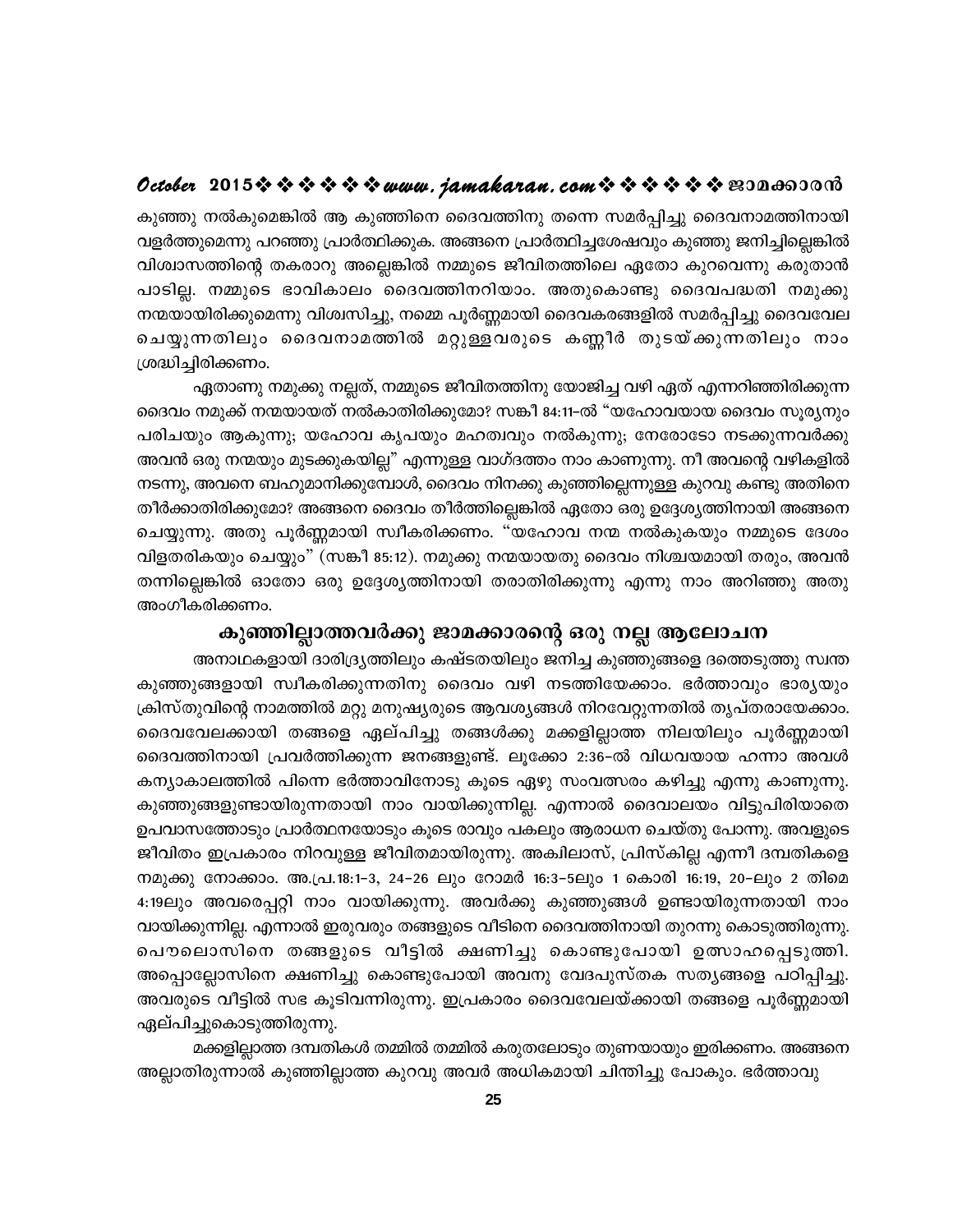## October 2015  $\diamond$   $\diamond$   $\diamond$   $\diamond$   $\diamond$   $\diamond$  www. jamakaran.com  $\diamond$   $\diamond$   $\diamond$   $\diamond$   $\diamond$   $\diamond$  exondood

ഭാര്യയെ വിട്ടുപിരിഞ്ഞു ജീവിക്കയും തനിച്ചു പ്രവർത്തിക്കുകയും ചെയ്താൽ ഭാര്യയ്ക്കു അതു വലിയ ദുഃഖവും വെറുപ്പും ഉളവാക്കുന്നതായിരിക്കും. **GOQY** അപ്രകാരം പ്രവർത്തിക്കുകയാണെങ്കിൽ അതു ഭർത്താവിനും വലിയ വെറുപ്പുളവാക്കും. അതുകൊണ്ടു കുഞ്ഞുങ്ങളില്ലാത്ത ദമ്പതിമാർ തമ്മിൽ തമ്മിൽ ബഹുമാനത്തോടിരിക്കണം. തങ്ങളുടെ ജീവിതപങ്കാളിക്കു സത്യതുണയായിരിക്കണം, യോജിച്ചു പ്രവർത്തിക്കുകയും വേണം.

ജാമക്കാരന്റെ കുറിപ്പ് : ജാമക്കാരൻ വായനക്കാരിൽ പലരും തങ്ങൾക്കു കുഞ്ഞുങ്ങളില്ലെന്നും ഇനി കുഞ്ഞു ജനിക്കയില്ലെന്നും ഡോക്ടർമാർ പരിശോധിച്ചു പറഞ്ഞതിനാൽ പ്രാർത്ഥന ആവശ്യപ്പെട്ട് കത്തെഴുതാറുണ്ട്. അവർക്കു വേണ്ടിയാണു മുകളിൽ നിങ്ങൾ വായിച്ച കാര്യങ്ങൾ ഒരു പുസ്തകത്തിൽ നിന്നു ശേഖരിച്ചു എഴുതിയത്. ഈ വാർത്ത അങ്ങനെയുള്ളവർക്കു തീർച്ചയായും വ്യക്തതയും ആശ്വാസവും നൽകുമെന്നു വിശ്വസിക്കുന്നു.

എന്റെ ആലോചന എന്താണെന്നു വച്ചാൽ തങ്ങൾക്കു ജനിക്കുന്ന ഒരു കുഞ്ഞിനെ വളർത്തുന്നതു വലിയ കാര്യമല്ല. എന്നാൽ മാതാപിതാക്കൾ ഇല്ലാത്ത ഒരു അനാഥ കുഞ്ഞിനു പിതാവായും മാതാവായും ഇരുന്നു ആ കുഞ്ഞിനെ ദൈവത്തിനായി വളർത്തുമെങ്കിൽ അതിനെക്കാൾ നല്ല പ്രവൃത്തി വേറെ കാണുകയില്ല. ഈ ചെറിയവരിൽ ഒരാളിനു ചെയ്തതു എനിക്കു ചെയ്തു എന്നു യേശു പറഞ്ഞു നിങ്ങളെ അനുഗ്രഹിക്കും.

കുഞ്ഞില്ലാത്തതു ശാപമായോ, ശിക്ഷയായോ കരുതാതെ ദൈവഹിതത്തിനു പൂർണ്ണമായി സമർപ്പിച്ചു ഭാര്യഭർത്താക്കന്മാർ ആത്മാവിലും ശരീരസന്തോഷത്തിലും ഒരു കുറവുമില്ലാതെ ജീവിക്കുന്നതാണ് ദൈവത്തിനു ഹിതമായ കാര്യം. ഈ ആലോചന സ്വീകരിച്ചു എന്റെ വായനക്കാരിൽ പലരും അനാഥകുഞ്ഞുങ്ങളെ ദത്തെടുത്തു വളർത്തി പുതിയ കുടുംബസന്തോഷത്തോടെ ജീവിച്ചുകൊണ്ടിരിക്കുന്നു. അവരെ ഞാൻ വാഴ്ത്തുന്നു.

#### മനസ്സോടെയല്ലല്ലോ അവൻ മനുഷ്യപുത്രന്മാരെ ദുഃഖിപ്പിച്ചു വൃസനിപ്പിക്കുന്നതു (വിലാ 3:33).

............ ദാവീദോ തന്റെ ദൈവമായ യഹോവയിൽ ധൈര്യപ്പെട്ടു (1 ശമു 30:6). പ്രാർത്ഥനയ്ക്കു മറുപടി ലഭിക്കാതിരിക്കുമ്പോൾ ഒരു വിശ്വാസി പാടേണ്ട പാട്ട് : അത്തിവൃക്ഷം തളിർക്കയില്ല; മുന്തിരിവള്ളിയിൽ അനുഭവം ഉണ്ടാകയില്ല; ഒലിവുമരത്തിന്റെ പ്രയത്നം നിഷ്ഫലമായിപ്പോകും; നിലങ്ങൾ ആഹാരം വിളയിക്കുകയില്ല; ആട്ടിൻകൂട്ടം തൊഴുത്തിൽ നിന്നു നശിച്ചുപോകും; ഗോശാലകളിൽ കന്നുകാലി ഉണ്ടായിരിക്കയില്ല.

#### എങ്കിലും

ഞാൻ യഹോവയിൽ ആനന്ദിക്കും

എന്റെ രക്ഷയുടെ ദൈവത്തിൽ ഘോഷിച്ചുല്ലസിക്കും. (ഹബ 3:17,18).

ഉള്ള അവസ്ഥയിൽ അലംഭാവത്തോടിരിപ്പാൻ ഞാൻ പഠിച്ചിട്ടുണ്ട് (ഫിലി 4:11)

(എനിക്കു എന്തെങ്കിലും കുറവുകൊണ്ടല്ല ഞാനിതു പറയുന്നത്; കാരണം ഏതു സാഹചരൃത്തിലും സംതൃപ്തിയോടു കഴിയാൻ ഞാൻ പഠിച്ചിട്ടുണ്ട് - കത്തോലിക്കാ വേദപുസ്തകം).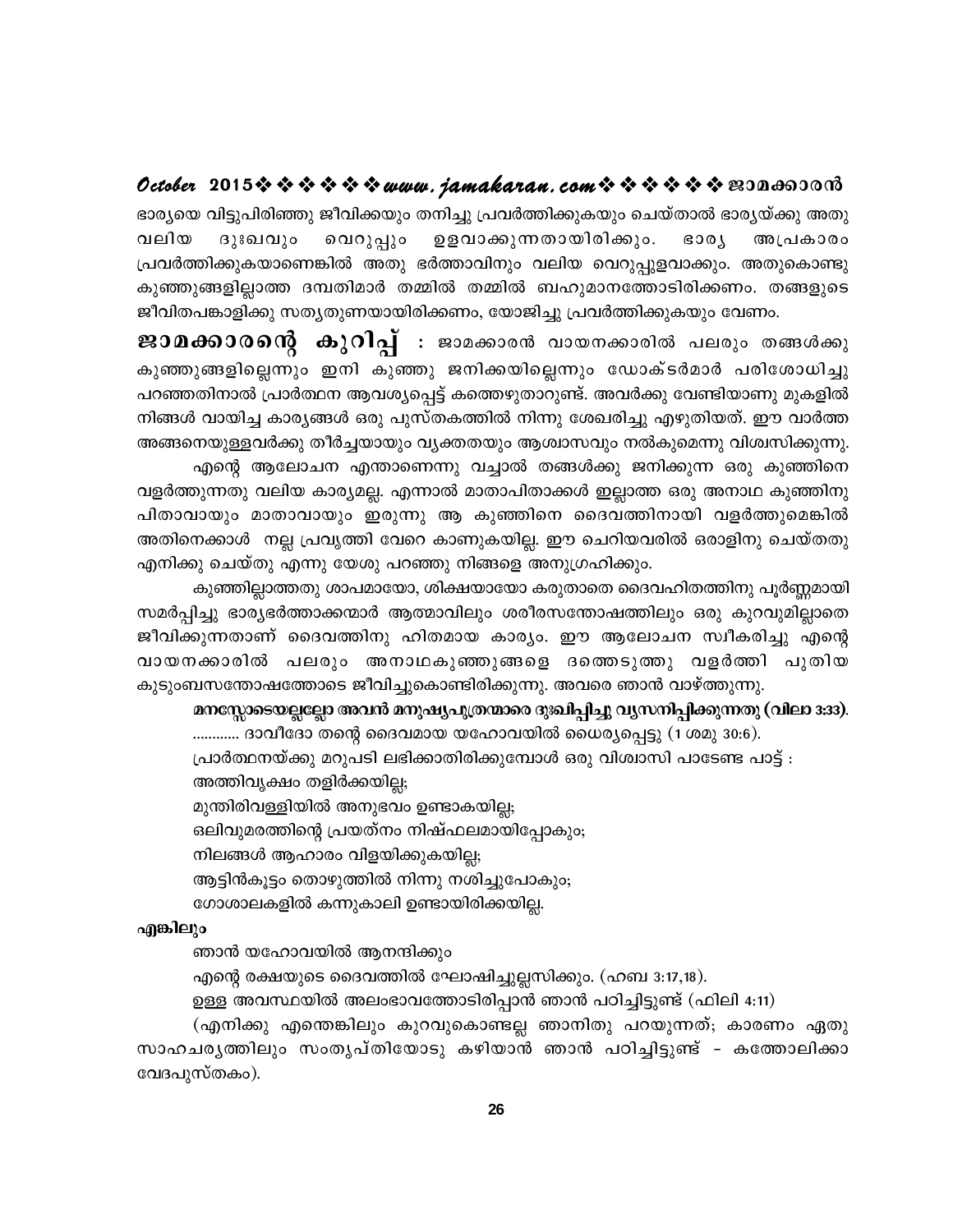## **You Say - God Says -Bible Promises: October** 2015<sup> $\diamond$ </sup>  $\diamond$   $\diamond$   $\diamond$   $\diamond$  www.jamakaran.com  $\diamond$   $\diamond$   $\diamond$   $\diamond$   $\diamond$   $\diamond$   $\diamond$  200 a600000

- **You say: It's impossible**
- **God says: All things are possible Luke 18:27**
- **You say: I am too tired**
- **God says: I will give you rest Mat 11:28-30.**
- **You say: Nobody really loves me**
- **God says: I love You John 3:16**
- **You say: I can't go on**
- **God says: My grace is sufficient -2 Cor 12:9.,Psa 91:15**
- **You say: I can't figure things out**
- **God says: I will direct your steps- Pro 3:5-6.**
- **You say: I can't do it**
- **God says: You can do all things Phil 4:13**
- **You say: I'm not able**
- **God says: I am able 2 cor 9:8**
- **You say: It's not worth it**
- **God says: It willbe worth it Romans 8:28**
- **You say: I can't forgive myself**
- **God says: I Forgive you- 1 John 1:9, Rom 8:1**
- **You say: I can't manage**
- **God says: I will supply all your needs- Phil 4:19**
- **You say: I'am afraid**
- **God says: I have not given you a spirit of fear 2 Timo 1:7**
- **You say: I'm always worried and frustrated**
- **God says: Cast all your cares on ME- 1Peter 5:7**
- **You say: I'm not smart enough**
- **God says: I give you wisdom- 1 Cor 1:30**
- **You say: I feel all alone**
- **God says: I will never leave you forsake you Heb 13:5.**